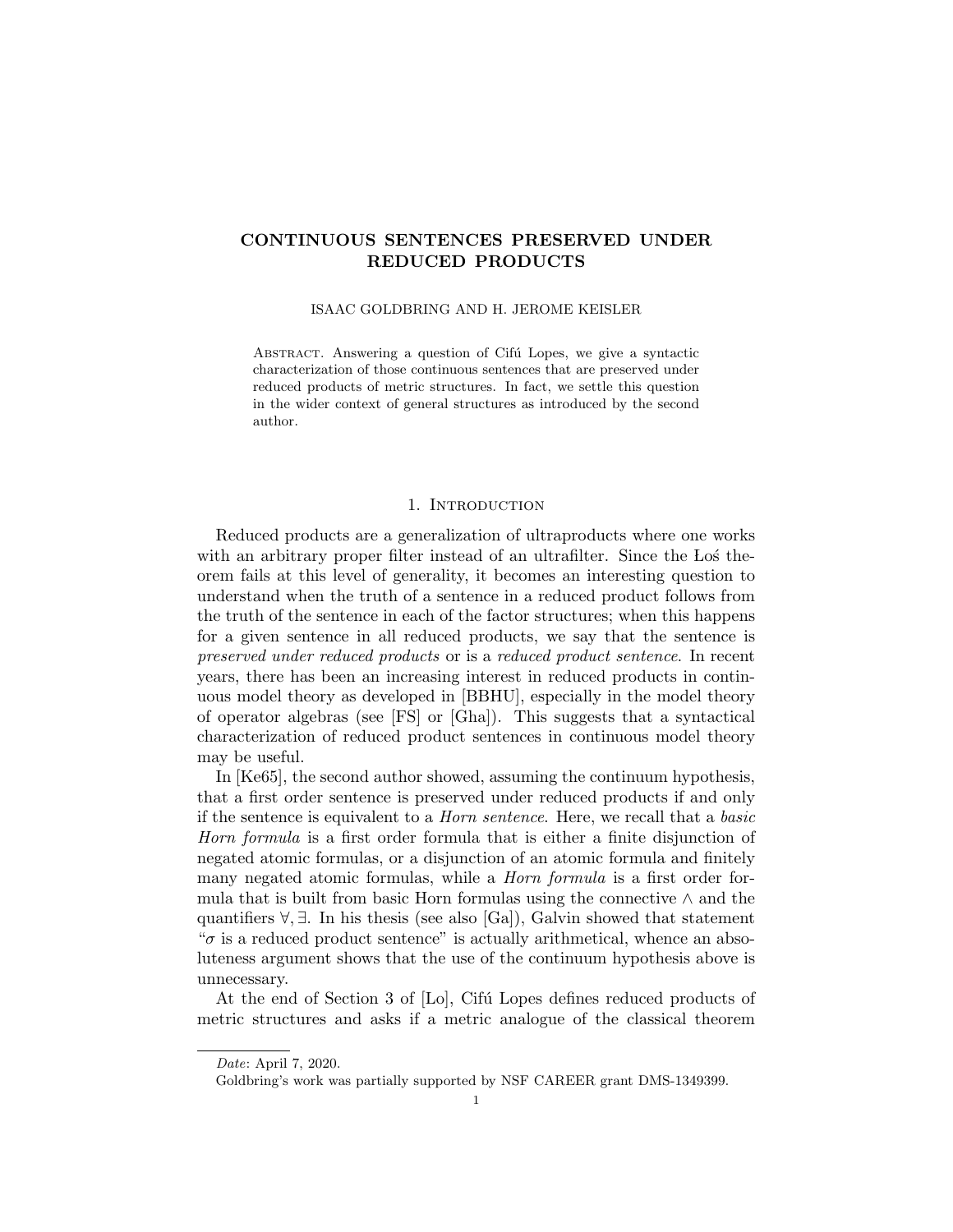holds, to wit: is there a syntactic characterization of those continuous sentences that are preserved under reduced products. To be clear, a continuous sentence  $\sigma$  is said to be preserved under reduced products if its value in a reduced product is 0 whenever its value in each of the factor structures is 0. In Corollary 3.10 of [Lo], Lopes gives one family of sentences preserved under reduced products.

The continuous analogue of the class of Horn sentences is the syntactically defined class of conditional sentences. In this article, we settle Lopes' question by showing that a continuous sentence is preserved under reduced products if and only if it is equivalent to a countable set of conditional sentences. In fact, we show that this result holds in the wider context of general structures, a generalization of metric structures investigated by the second author in [Ke20]. General structures have no uniform continuity requirement on the predicate and function symbols and, in fact, do not even require a distinguished metric on the universe at all.

The plan of our proof is as follows: we first show, as in the classical case, that the result holds when assuming the continuum hypothesis. Incidentally, this result already appeared in the monograph [CK1966] on an earlier version of continuous logic. We take the opportunity here to supply that proof in the modern incarnation of continuous logic.

In order to eliminate the use of the continuum hypothesis, rather than try to mimic Galvin's absoluteness argument, we instead introduce a universal procedure that converts all general structures into (classical) first-order structures and vice-versa; this conversion process takes advantage of the more flexible framework provided by general structures. We use this conversion process (as well as a similar process on theories), and the absoluteness of being a classical reduced product sentence, to prove the absoluteness of being a continuous reduced product sentence.

More broadly, preservation theorems were one of the main topics in the monograph [CK1966]. That monograph took a much more general approach to truth values than the modern treatment of continuous model theory in [BBHU], with truth values in a compact Hausdorff space with abstract quantifiers, instead of the unit interval  $[0, 1]$  with the quantifiers sup and inf. The general approach in [CK1966] has untapped potential that has yet to be investigated by modern researchers. However, that general approach makes the monograph difficult to read for current researchers in the model theory of metric structures and its applications. The reason for that difficulty is that when working with  $[0, 1]$ -valued logic with 0 for truth, one can draw on the analogy between max, min,sup, inf and the first-order symbols  $\wedge$ ,  $\vee$ ,  $\forall$ ,  $\exists$ , but in the general setting that analogy is lost. The 1966 monograph was largely motivated by earlier work of Chang on the model theory of real-valued Lukasiewicz logic, and we suspect that to fully understand the monograph it is necessary to first understand the  $[0, 1]$ -valued case. To remedy this, in the paper [Ke20] the second author included a self-contained treatment of [CK1966] without equality in the [0, 1]-valued case. However,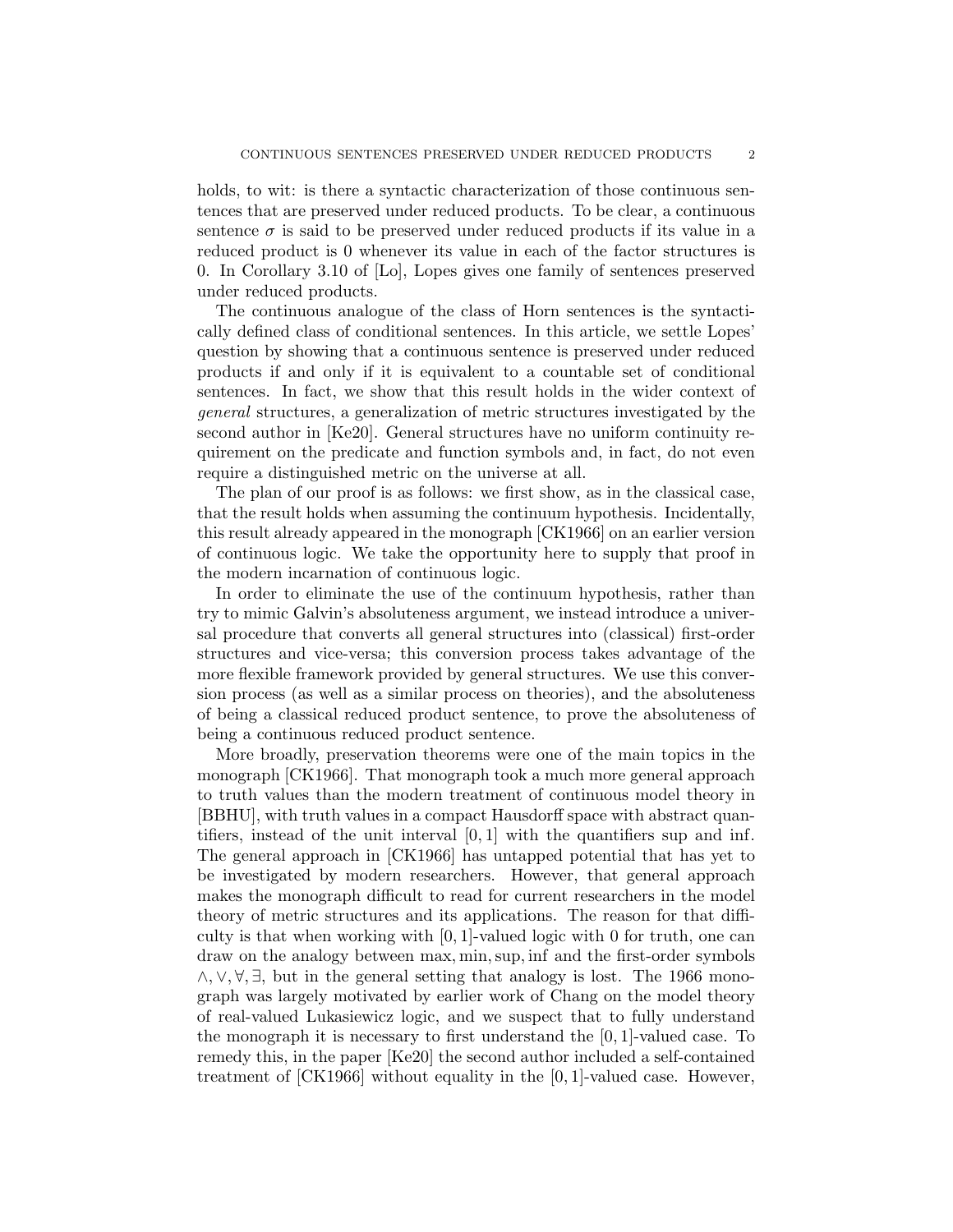[Ke20] did not discuss the preservation theorems. Moreover, the section on reduced products in [CK1966] required an additional assumption that comes close to requiring that the space of truth values is  $[0, 1]$ . For these reasons, a secondary mission of this paper is to give a self-contained treatment of the preservation theorems in [CK1966] in the [0, 1]-valued case. This is done for reduced products in Section 3, and for other preservation theorems in Appendix B. To maintain compatibility with [BBHU], we take truth to be 0.

The paper is organized as follows. After this introduction, Section 2 contains all the preliminary information on general structures. Section 3 describes the reduced product construction for general structures and defines the key notion of conditional sentences; here we prove that conditional sentences are preserved under reduced products. In Section 4, we use the continuum hypothesis to show that reduced product sentences are equivalent to a set of conditional sentences and finally, in Section 5, we use the aforementioned conversion procedure to remove the use of the continuum hypothesis. We also prove a result characterizing reduced product sentences as those satisfying a "semi-continuity" condition in all reduced products.

The paper also includes three appendices: Appendix A proves a version of the Feferman-Vaught theorem for general structures (which was proven for metric structures by Ghasemi in [Gha]); Appendix B discusses some easy preservation theorems for general structures; Appendix C uses the techniques from Section 5 to prove the Keisler-Shelah theorem for general structures.

We thank James Hanson for allowing us to include his observation on the Keisler-Shelah theorem for general structures.

#### 2. Preliminaries

We will assume that the reader is familiar with the model theory of metric structures as developed in the paper [BBHU], and we will freely use notation from that paper. In this section we review the basic model theory of general [0, 1]-valued structures as developed in [Ke20], and the relationship between general structures, pre-metric structures, and metric structures; unless stated otherwise, all Facts appearing below refer to the paper [Ke20].

The syntax for general structures is the same as for metric structures. The space of truth values is the real interval  $[0, 1]$ , with 0 representing true and 1 representing false. The connectives are the continuous functions from  $[0,1]$ <sup>n</sup> into  $[0,1]$  for  $n \in \mathbb{N}$ , and the quantifiers are sup and inf. A vocabulary V is a set of predicate, function, and constant symbols. Terms and atomic formulas are as in first order logic. Formulas are built in the usual way from terms using connectives and quantifiers, and sentences are formulas with no free variables.

A general structure  $M$  consist of a vocabulary  $V$ , a non-empty universe set M, a function  $P^{\mathcal{M}}: M^n \to [0,1]$  for each predicate symbol P of arity n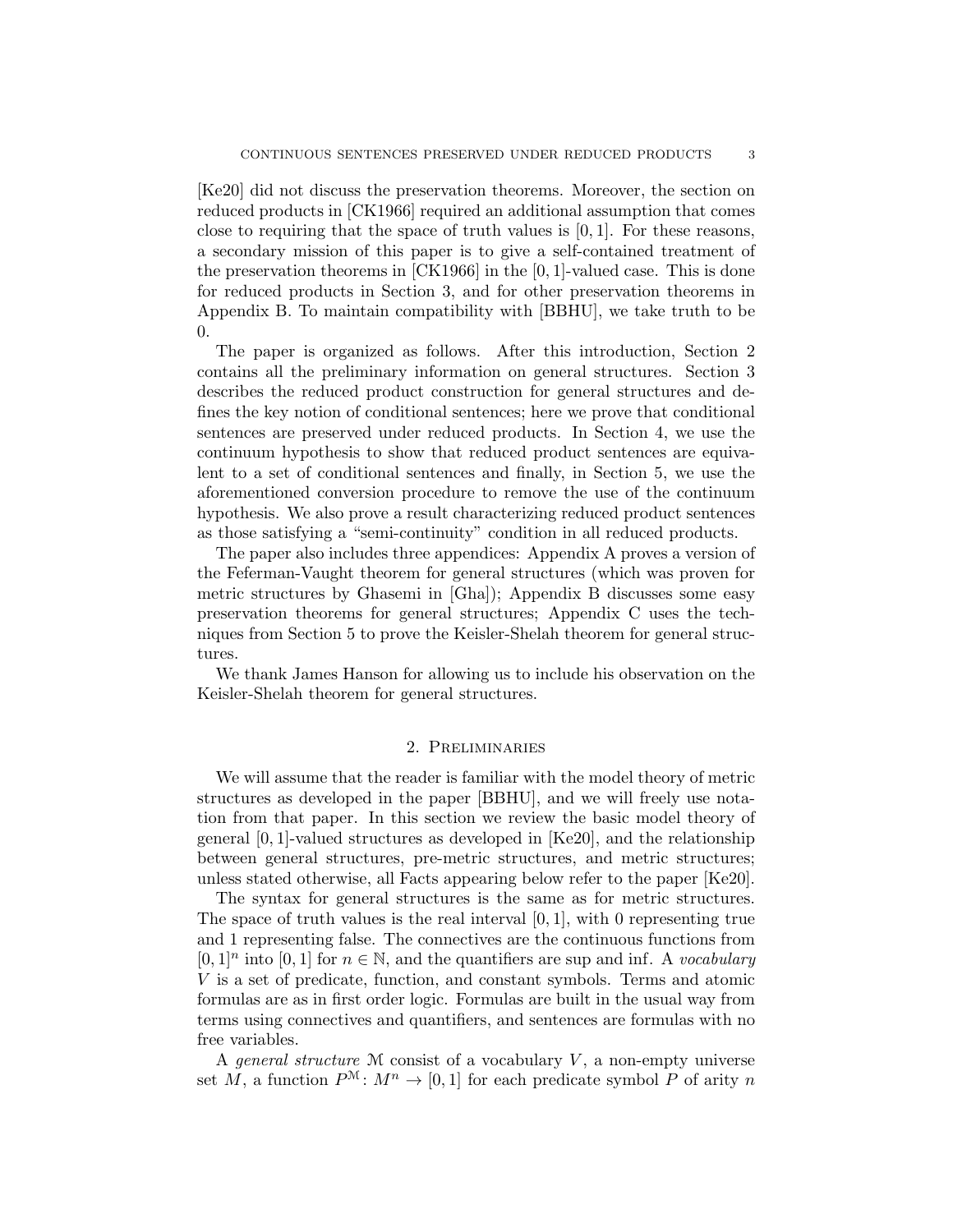in V, a function  $F^{\mathcal{M}}: M^{n} \to M$  for each function symbol F of arity n in V, and an element  $c^{\mathcal{M}} \in M$  for each constant symbol c in V. In a general structure, there is no uniform continuity requirement for the function and predicate symbols.

If  $V_0 \subseteq V$ , and  $\mathcal{M}_0$  is obtained from M by forgetting every symbol of  $V \setminus V_0$ , we call M an expansion of  $\mathcal{M}_0$  to V, and call  $\mathcal{M}_0$  the  $V_0$ -part of M. If M is a general structure and  $A \subseteq M$ , the expansion of M obtained by adding a constant symbol for each element of  $A$  is denoted by  $\mathcal{M}_A$ , and the constant symbols for the elements of A are called parameters from A.

The truth value of a formula  $\varphi(\vec{x})$  at a tuple  $\vec{a}$  in a general structure M is denoted by  $\varphi^{\mathcal{M}}(\vec{a})$ . We follow [Ke20] rather than [BBHU] by defining a theory with vocabulary  $V$  to be a set of sentences in vocabulary  $V$ . We often use the connective  $r - s$ , which is defined by  $r - s = \max(r - s, 0)$ .

We say that M is a *(general)* model of a theory T, in symbols  $\mathcal{M} \models T$ , if  $M$  is a general structure in which each sentence in  $T$  has truth value 0. Note that  $\mathcal{M} \models (\varphi - \psi)$  if and only if  $\varphi^{\mathcal{M}} \leq \psi^{\mathcal{M}}$ , so to improve readability we also denote  $r - s$  by  $r \leq s$ . Two theories  $S, T$  are said to be equivalent if they have the same general models, but two sentences  $\varphi, \psi$  are said to be equivalent if  $\varphi^{\mathcal{M}} = \psi^{\mathcal{M}}$  for every general structure M. Thus the singletons  $\{\varphi\}$  and  $\{\psi\}$  are equivalent if and only if

$$
\{\mathcal{M}\colon \varphi^{\mathcal{M}}=0\}=\{\mathcal{M}\colon \psi^{\mathcal{M}}=0\},\
$$

while the sentences  $\varphi, \psi$  are equivalent if only if the singletons  $\{\varphi \div \varepsilon\}, \{\psi \div \varepsilon\}$ are equivalent for all  $\varepsilon \in [0,1]$ .

Hereafter, M, N, sometimes with subscripts, will denote general structures with universe sets  $M, N$  and vocabulary V, and  $S, T, U$  will denote sets of sentences with the vocabulary  $V$ .

The notions of substructure (denoted by  $\subseteq$ ), union of chain, elementary equivalence (denoted by  $\equiv$ ), elementary substructure and extension (denoted by  $\prec$  and  $\succ$ ), elementary chain, and  $\kappa$ -saturation are defined as in [BBHU], but applied to general structures as well as metric structures.

Fact 2.1. (Downward Lowenheim-Skolem) For every general structure M, there is a general structure  $\mathcal{M}' \equiv \mathcal{M}$  such that  $|M'| \leq \aleph_0 + |V|$ .

**Fact 2.2.** The union of an elementary chain of general structures  $\langle \mathcal{M}_{\alpha} : \alpha \leq \mathcal{M}_{\alpha} \rangle$  $\beta$  is an elementary extension of each  $\mathcal{M}_{\alpha}$ .

By an embedding  $h: \mathcal{M} \to \mathcal{N}$  we mean a function  $h: M \to N$  such that  $h(c^{\mathcal{M}}) = c^{\mathcal{N}}$  for each constant symbol  $c \in V$ , and for every n and  $\vec{a} \in M^{n}$ ,  $h(F^{\mathcal{M}}(\vec{a})) = F^{\mathcal{N}}(h(\vec{a}))$  for every function symbol  $F \in V$  of arity n, and  $P^{\mathcal{M}}(\vec{a}) = P^{\mathcal{N}}(h(\vec{a}))$  for every predicate symbol  $P \in V$  of arity n. We say that M is embeddable in N if there is an embedding  $h: \mathcal{M} \to \mathcal{N}$ . Note that the image of an embedding  $h: \mathcal{M} \to \mathcal{N}$  is a substructure of  $\mathcal{N}$ .

We now review the notions from [Ke20] of a reduced general structure, and an ultraproduct of general structures.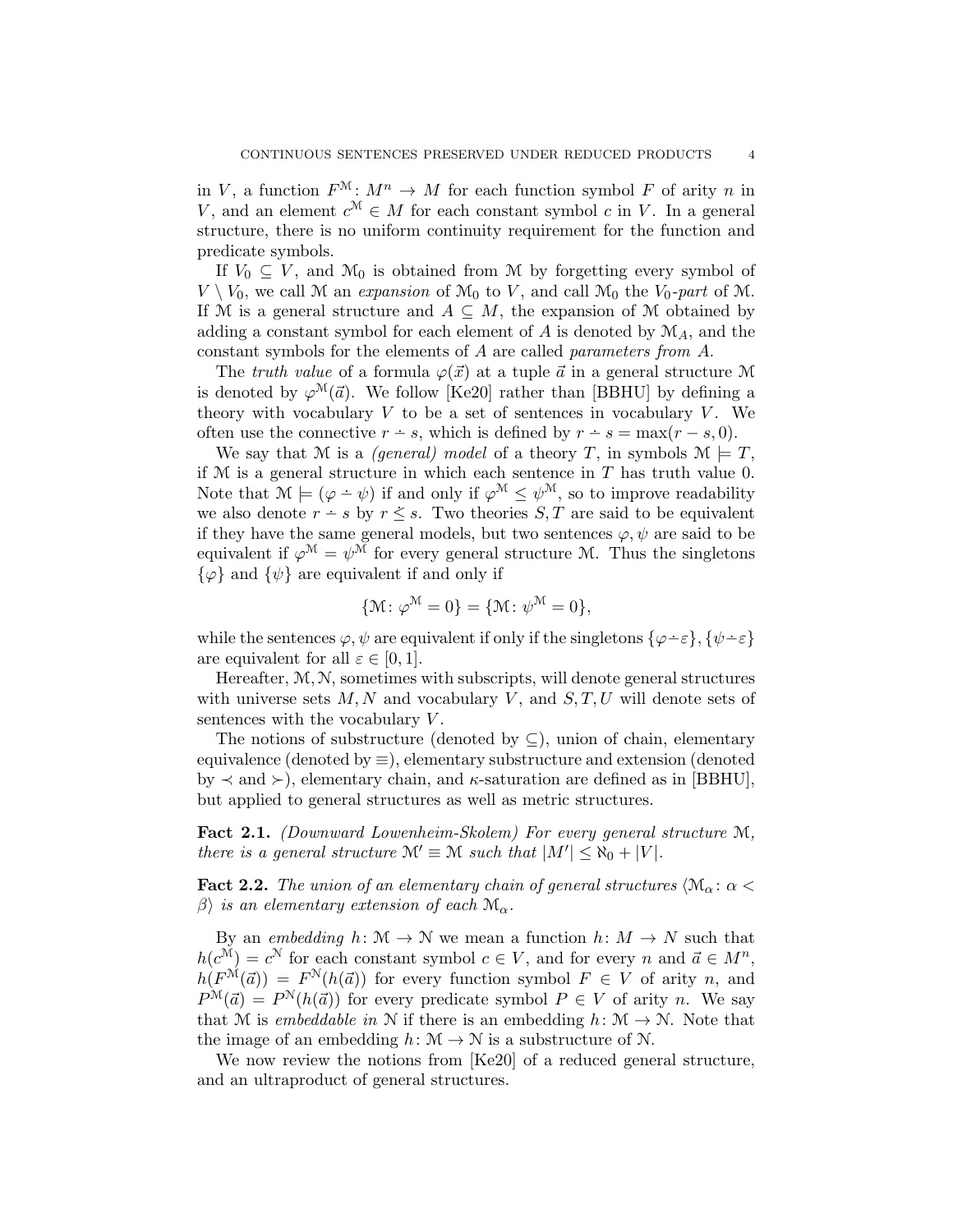**Definition 2.3.** For  $a, b \in M$ , we write  $a \doteq^{\mathcal{M}} b$  if for every atomic formula  $\varphi(x, \vec{z})$  and tuple  $\vec{c} \in M^{|\vec{z}|}, \varphi^{\mathcal{M}}(a, \vec{c}) = \varphi^{\mathcal{M}}(b, \vec{c})$ . The relation  $\dot{=}^{\mathcal{M}}$  is called Leibniz equality. M is *reduced* if whenever  $a = M$  b we have  $a = b$ .

The *reduction* of the general structure  $M$  is the reduced structure  $N$  such that N is the set of equivalence classes of elements of M under  $\dot{=}^M$ , and the mapping that sends each element of  $M$  to its equivalence class is an embedding of  $M$  onto  $N$ . We say that  $M, M'$  are *isomorphic*, in symbols  $\mathcal{M} \cong \mathcal{M}'$ , if there is an embedding from the reduction of M onto the reduction of  $\mathcal{M}'$ .

#### Remark 2.4.

- $\cong$  is an equivalence relation on general structures.
- Every general structure is isomorphic to its reduction.
- If there is an embedding of M onto N, then  $M \cong N$ .
- $M \cong N$  implies  $M \equiv N$ .

Remark 2.5. Let  $V^0 \subseteq V$ .

- (i) If two general structures are isomorphic, then their  $V^0$ -parts are isomorphic.
- (ii) For every general structure M, the  $V^0$ -part of M, the  $V^0$ -part of the reduction of M, the reduction of the  $V^0$ -part of M, and the reduction of the  $V^0$ -part of the reduction of M, are all isomorphic to each other.

Recall that for any ultrafilter D over a set I and function  $q: I \to [0, 1]$ , there is a unique value  $r = \lim_{D} g$  in [0, 1] such that for each neighborhood Y of r, the set of  $i \in I$  such that  $g(i) \in Y$  belongs to  $\mathcal{D}$ .

**Definition 2.6.** Let  $D$  be an ultrafilter over a set I and  $M_i$  be a general structure for each  $i \in I$ . The pre-ultraproduct  $\prod^{\mathcal{D}} \mathcal{M}_i$  is the general structure  $\mathcal{M}' = \prod^{\mathcal{D}} \mathcal{M}_i$  such that:

- $M' = \prod_{i \in I} M_i$ , the cartesian product.
- For each constant symbol  $c \in V$ ,  $c^{\mathcal{M}'} = \langle c^{\mathcal{M}_i} \rangle_{i \in I}$ .
- For each *n*-ary function symbol  $G \in V$  and *n*-tuple  $\vec{a}$  in  $M'$ ,

$$
G^{\mathcal{M}'}(\vec{a}) = \langle G^{\mathcal{M}_i}(\vec{a}(i)) \rangle_{i \in I}.
$$

• For each *n*-ary predicate symbol  $P \in V$  and *n*-tuple  $\vec{a}$  in  $M'$ ,

$$
P^{\mathcal{M}'}(\vec{a}) = \lim_{\mathcal{D}} \langle P^{\mathcal{M}_i}(\vec{a}(i))\rangle_{i \in I}.
$$

The *ultraproduct*  $\prod_{\mathcal{D}} \mathcal{M}_i$  is the reduction of the pre-ultraproduct  $\prod_{\mathcal{D}}^{\mathcal{D}} \mathcal{M}_i$ . For each  $a \in M'$  we also let  $a_{\mathcal{D}}$  denote the equivalence class of a under  $=^{\mathcal{M}'}$ .

When  $\mathcal{M}_i = \mathcal{M}$  for all  $i \in I$ , the reduced product  $\prod_{\mathcal{D}} \mathcal{M}$  is called an ultrapower of M and is denoted by  $\mathcal{M}^I/\mathcal{D}$ .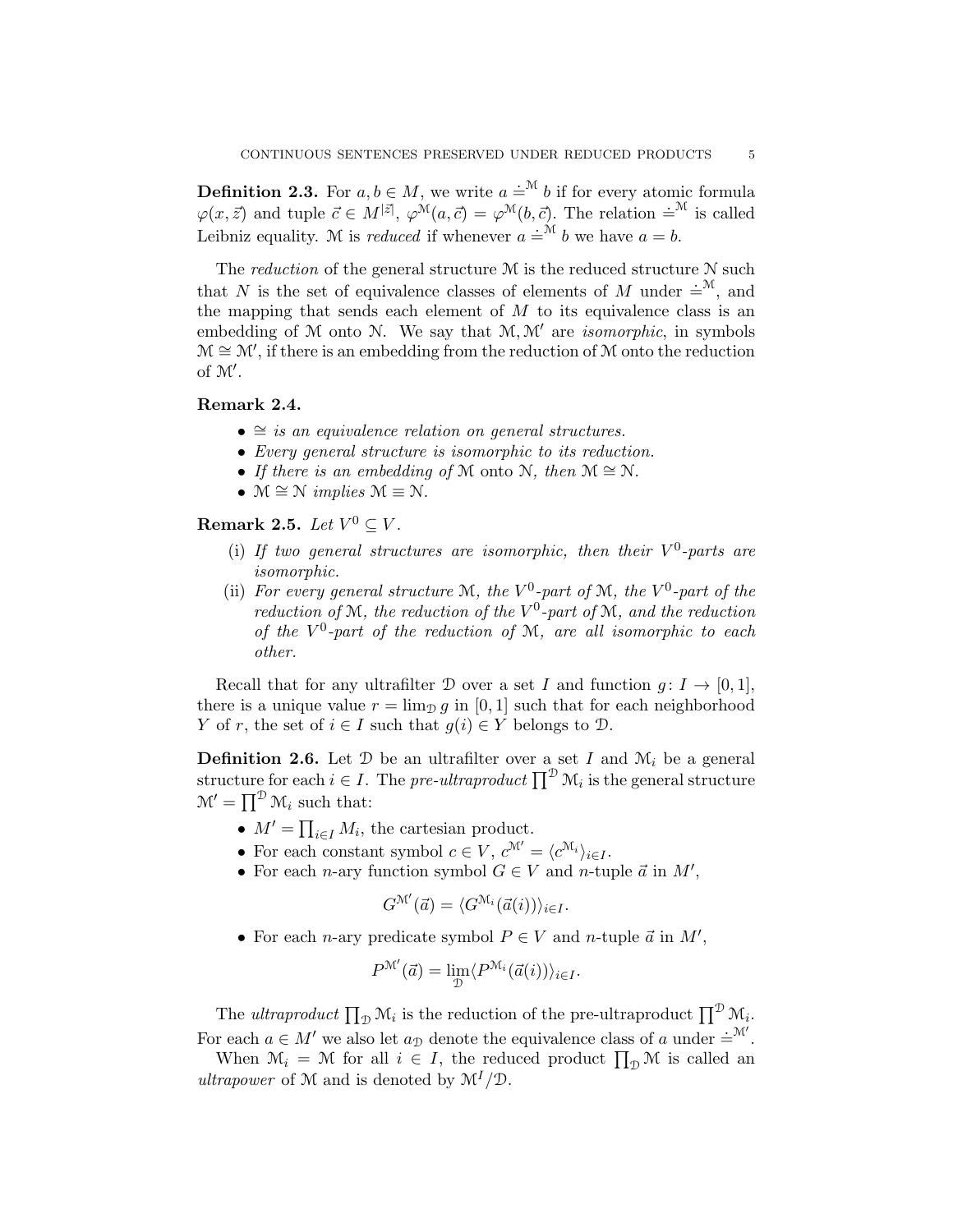**Fact 2.7.** Let  $\mathcal{M}_i$  be a general structure for each  $i \in I$ , let  $\mathcal{D}$  be an ultrafilter over I, and let  $\mathcal{M} = \prod_{\mathcal{D}} \mathcal{M}_i$  be the ultraproduct. Then for each formula  $\varphi$ and tuple  $\vec{b}$  in the cartesian product  $\prod_{i\in I} M_i$ ,

$$
\varphi^{\mathcal{M}}(\vec{b}_{\mathcal{D}}) = \lim_{\mathcal{D}} \langle \varphi^{\mathcal{M}_i}(\vec{b}_i) \rangle_{i \in I}.
$$

As usual, it follows that:

**Fact 2.8.** (Compactness) If every finite subset of  $T$  has a general model, then T has a general model.

**Corollary 2.9.** Suppose  $\varphi$  is a sentence in the vocabulary V, and  $T \models {\varphi}$ .

- (i) For every  $r \in (0,1]$  there is a finite  $T_0 \subseteq T$  such that  $T_0 \models \varphi \leq r$ .
- (ii) There is a countable  $T_1 \subseteq T$  with  $T_1 \models {\varphi}$ .

*Proof.* (i): Suppose not. Then for some  $r \in (0,1], T \cup \{r/2 \leq \varphi\}$  is finitely satisfiable. By the Compactness Theorem,  $T \cup \{r/2 \leq \varphi\}$  has a general model, so  $T \not\models {\varphi}.$ 

(ii): By (i), for each positive  $n \in \mathbb{N}$  there is a finite subset  $T_n$  of T such that  $T_n \models {\varphi \leq 1/n}$ . Then  $T_\infty = \bigcup_n T_n$  is a countable subset of T, and  $T_{\infty} \models {\varphi}$ .

For an infinite cardinal  $\kappa$ , we say that a general structure M is  $\kappa$ -saturated if for every set  $A \subseteq M$  of cardinality  $|A| < \kappa$ , every set of formulas in the vocabulary of  $M$  with one free variable and parameters from  $A$  that is finitely satisfiable in  $\mathcal{M}_A$  is satisfiable in  $\mathcal{M}_A$ .

**Remark 2.10.** M is  $\kappa$ -saturated if and only if the reduction of M is  $\kappa$ saturated.

**Definition 2.11.** By a special cardinal we mean a cardinal  $\kappa$  such that  $2^{\lambda} \leq \kappa$  for all  $\lambda < \kappa$ . We say that M is *special* if |M| is an uncountable special cardinal and M is the union of an elementary chain of structures  $\langle \mathcal{M}_{\lambda} : \lambda \langle |M| \rangle$  such that each  $\mathcal{M}_{\lambda}$  is  $\lambda^{+}$ -saturated. M is  $\kappa$ -special if  $\kappa$  is special and M is the reduction of a special structure of cardinality  $\kappa$ .

Note that every strong limit cardinal is special, and if  $2^{\lambda} = \lambda^+$  then  $2^{\lambda}$  is special. Note also that every  $\kappa$ -special structure is reduced and has cardinality  $\lt$   $\kappa$ .

**Remark 2.12.** If M is  $\kappa$ -special and  $V^0 \subseteq V$ , then the reduction of the  $V^0$ -part of M is  $\kappa$ -special.

Fact 2.13. (Uniqueness Theorem for Special Models) If T is complete and  $M, N$  are  $\kappa$ -special models of T, then M and N are isomorphic.

Fact 2.14. (Existence Theorem for Special Models) If  $\kappa$  is a special cardinal and  $\aleph_0 + |V| < \kappa$ , then every reduced structure M such that  $|M| \leq \kappa$  has a κ-special elementary extension.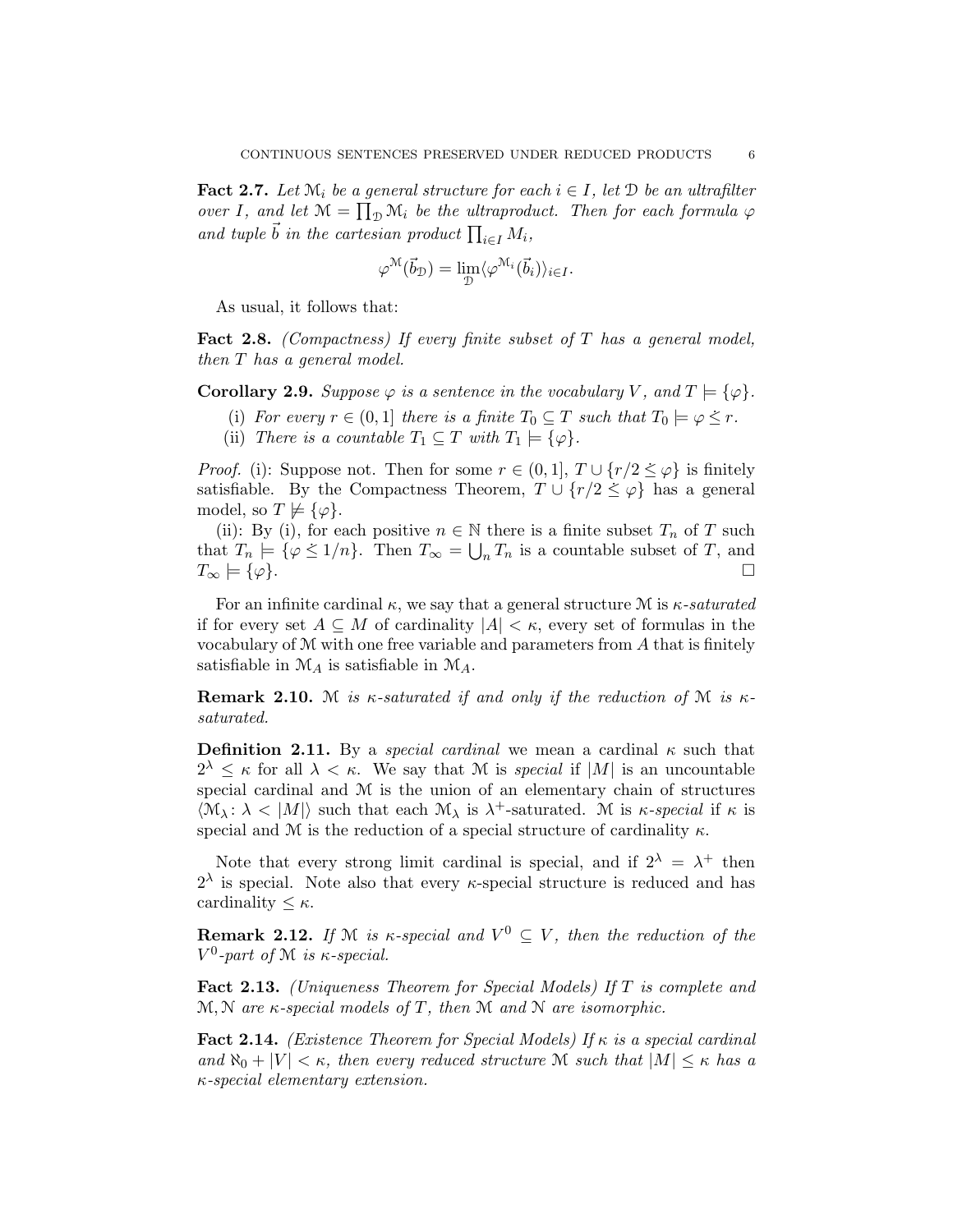Define  $r \dotplus s = \min(r + s, 1)$ . A connective  $C: [0, 1]^n \rightarrow [0, 1]$  is called increasing if  $C(s_1, \ldots, s_n) \leq C(t_1, \ldots, t_n)$  whenever  $s_i \leq t_i$  for all  $i \leq n$ . Important examples of increasing connectives are max, min,  $\dot{+}$  and the unary connectives  $s - \varepsilon$  for a fixed  $\varepsilon \in (0, 1)$ . We say that T, U are S-equivalent if  $S \cup T$  and  $S \cup U$  have the same general models. The following lemma is the analogue for continuous model theory of Lemma 3.2.1 in [CK2012].

We say that a continuous formula  $\varphi$  is restricted if  $\varphi$  is built from atomic formulas using only the quantifiers sup, inf and the connectives 0, 1, min, max,  $\div$ ,  $\div$ ,  $\frac{1}{\sqrt{2}}$ . Note that any dyadic rational number  $r \in [0, 1]$  can be built in finitely many steps using the connectives  $0, 1, \cdot/2$ . Note that there at most  $|V| + \aleph_0$  restricted continuous sentences in the vocabulary V.

**Lemma 2.15.** Every set  $T$  of continuous sentences is equivalent to a set of restricted continuous sentences.

*Proof.* Let V be the vocabulary of T. Then  $|V| \leq |T| + \aleph_0$ . Let U be the set of restricted continuous sentences  $\theta$  in the vocabulary V such that  $T \models {\theta}$ . Then  $T \models U$ . Suppose  $\mathcal{N} \models U$  but not  $\mathcal{N} \models T$ . Then for some  $\varphi \in T$  and some dyadic rational  $r > 0$  we have  $\varphi^N \geq r$ . By Theorem 6.3 of [BBHU] (whose proof works for general structures as well as metric structures), there is a restricted continuous sentence  $\theta$  in the vocabulary V such that  $|\theta^M - \varphi^M| \le r/4$  for every general structure M.  $(\theta \le r/4)$  is also a restricted continuous sentence. Since  $T \models {\theta}$ , we have  $T \models {\theta} \leq r/4$ , so  $(\theta \le r/4) \in U$ . But since  $\varphi^N \ge r$ , we have  $\theta^N \ge r - r/4$ , so  $(\theta \le r/4)$  is not true in N, contradicting the assumption that  $N \models U$ . We conclude that  $U \models T$ , so T is equivalent to U.

A metric signature L over V specifies a distinguished binary predicate symbol  $d \in V$  for distance, and equips each predicate or function symbol  $S \in V$  with a modulus of uniform continuity  $\Delta_S : (0,1] \to (0,1]$  with respect to d.

A pre-metric structure  $\mathcal{M}_+ = (\mathcal{M}, L)$  for L consists of a general structure M with vocabulary V, and a metric signature L over V, such that  $d^{\mathcal{M}}$ is a pseudo-metric on  $M$ , and for each predicate symbol  $P$  and function symbol F of arity n,  $P^{\mathcal{M}}$  and  $F^{\mathcal{M}}$  are uniformly continuous with the bounds specified by  $L$ . A metric structure for  $L$  is a pre-metric structure for  $L$  such that  $(M, d^M)$  is a complete metric space.

Given a pre-metric structure  $\mathcal{M}_+ = (\mathcal{M}, L)$ , we will call M the *down*grade of  $\mathcal{M}_+$ , and call  $\mathcal{M}_+$  the upgrade of  $\mathcal M$  to L. Note that two different pre-metric structures can have the same downgrade, because they may have different metric signatures. A pre-metric structure  $(M, L)$  is said to be reduced if and only if its downgrade M is reduced. Similarly for  $\kappa$ saturated, etc. Given a family  $\langle (\mathcal{M}_i, L) : i \in I \rangle$  of pre-metric structures with the same signature L, the ultraproduct is defined as the pre-metric structure  $\prod_{\mathcal{D}}(\mathcal{M}_i, L) := (\prod_{\mathcal{D}} \mathcal{M}_i, L).$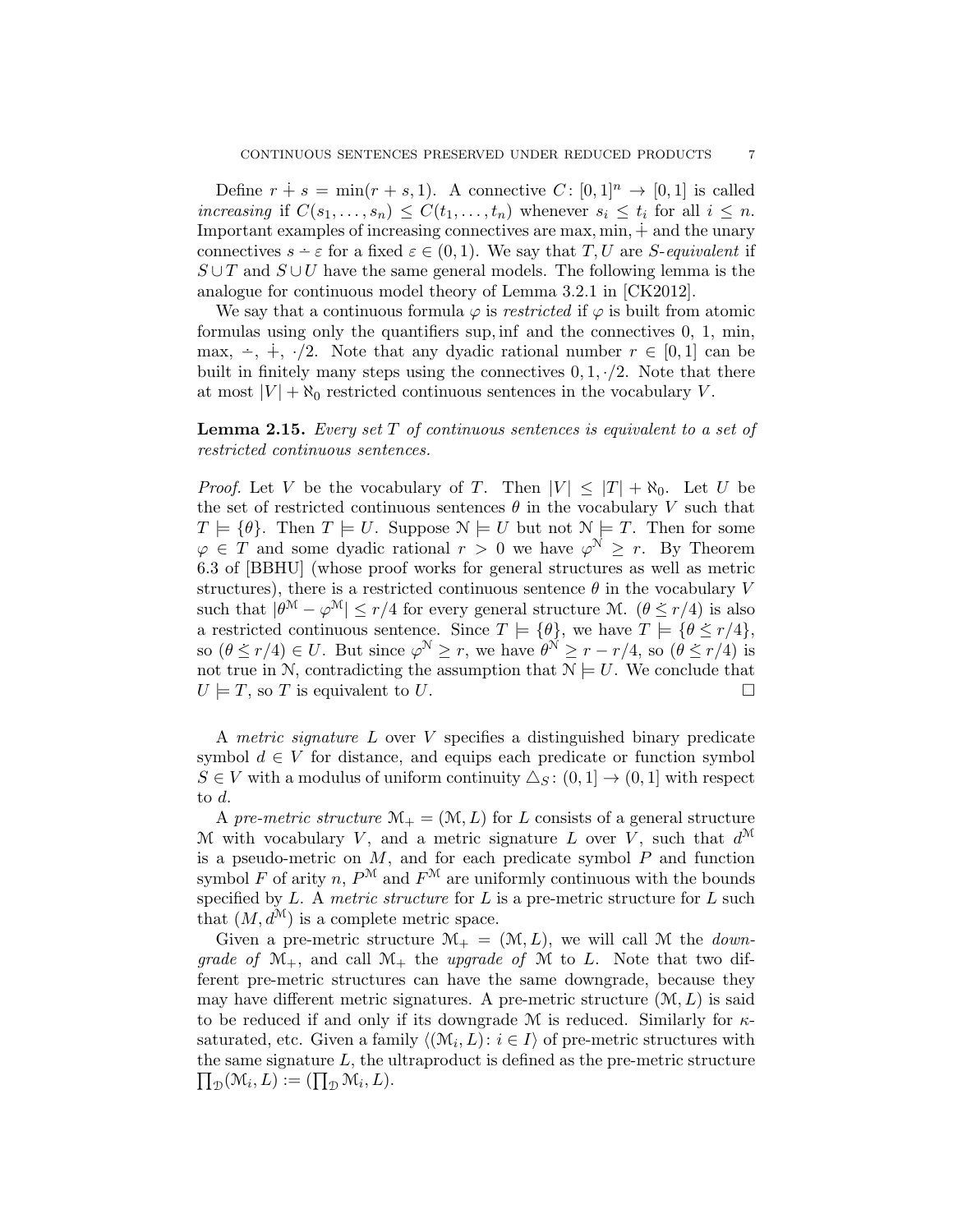We remind the reader that every pre-metric structure for  $L$  has a unique completion up to isomorphism, that this completion is a metric structure for  $L$ , and that every pre-metric structure is elementarily embeddable in its completion.

**Fact 2.16.** Let  $(\mathcal{M}, L)$  be a pre-metric structure with distinguished distance d. M is reduced if and only if for all  $x, y \in M$ , if  $d^{\mathcal{M}}(x, y) = 0$  then  $x = y$ .

In particular, every metric structure is reduced.

**Remark 2.17.** Every pre-metric structure for L that is reduced and  $\aleph_1$ saturated is a metric structure for L.

The preservation theorems in this paper will apply to general structures. Using Fact 2.18 below, we will immediately get analogous results for premetric and metric structures.

Fact 2.18. (See  $|Ca|$ , page 112.) For each metric signature L over V, there is a theory  $met(L)$  whose general models are exactly the downgrades of pre-metric structures for  $L$ . Thus every pre-metric structure for  $L$  satisfies  $met(L)$ . Each sentence in  $met(L)$  consists of finitely many sup quantifiers followed by a quantifier-free formula.

A metric theory  $(T, L)$  consists of a metric signature L and a set T of sentences in the vocabulary of L such that  $T \models \text{met}(L)$ . We say that T is a metric theory with signature L if  $(T, L)$  is a metric theory. A pre-metric (or metric) model of a metric theory  $(T, L)$  is a pre-metric (or metric) structure  $\mathcal{M}_+ = (\mathcal{M}, L)$  such that  $\varphi^{\mathcal{M}} = 0$  for all  $\varphi \in T$ . Thus Fact 2.18 shows that for any metric theory  $(T, L)$  and general structure  $\mathcal{M}, (\mathcal{M}, L)$  is a pre-metric model of  $T$  if and only if  $M$  is a general model of  $T$ .

We say that a sequence  $\langle \varphi_m(\vec{x}, \vec{y}) \rangle_{m \in \mathbb{N}}$  of formulas is *Cauchy* in T if for each  $\varepsilon > 0$  there exists m such that for all  $k \geq m$ ,

$$
T \models \sup_{\vec{x}} \sup_{\vec{y}} |\varphi_m(\vec{x}, \vec{y}) - \varphi_k(\vec{x}, \vec{y})| \le \varepsilon.
$$

**Definition 2.19.** Let  $T$  be a theory in a vocabulary  $V$ , and let  $D$  be a new binary predicate symbol. We say that  $T_e$  is a pre-metric expansion of T (with signature  $L_e$ ) if:

- (i)  $(T_e, L_e)$  is a metric theory whose signature  $L_e$  has vocabulary  $V_D :=$  $V \cup \{D\}$  and distance predicate D.
- (ii) There is a Cauchy sequence  $\langle d \rangle = \langle d_m \rangle$  of formulas in T such that the general models of  $T_e$  are exactly the structures of the form  $\mathcal{M}_e$  =  $(\mathcal{M}, [\lim d_m]^{\mathcal{M}})$ , where  $\mathcal M$  is a general model of T.

Fact 2.20. Suppose V has countably many predicate symbols and  $T$  is a V -theory.

- (i) (Theorem 3.3.4 of  $[Ke20]$ .) T has a pre-metric expansion.
- (ii) (Proposition 4.4.1 of [Ke20].) If  $T_e$  a pre-metric expansion of  $T$ ,  $\mathcal{M}, \mathcal{N} \models T$ , and  $\mathcal{M} \equiv \mathcal{N}$ , then  $\mathcal{M}_e \equiv \mathcal{N}_e$ .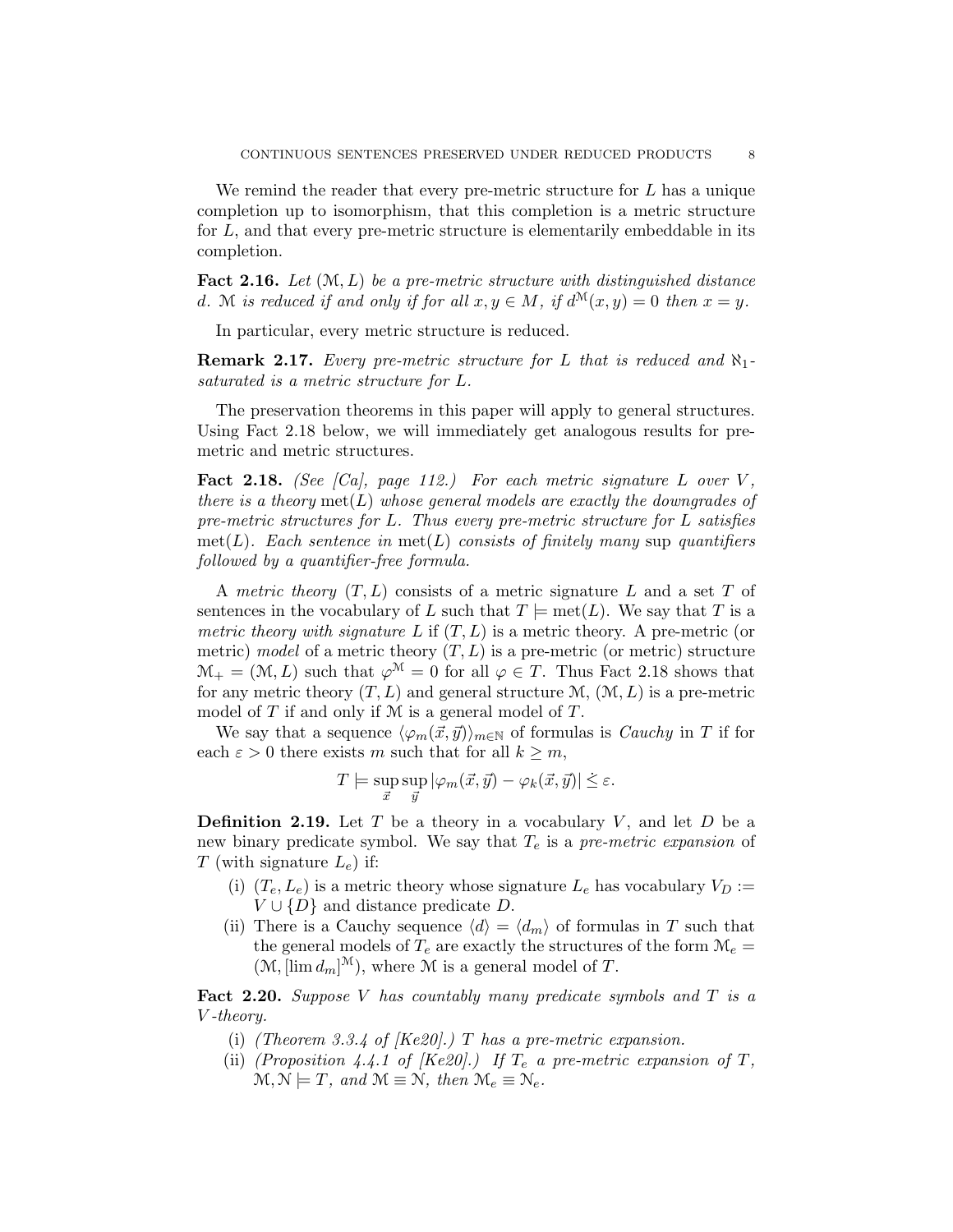## 3. REDUCED PRODUCTS

As in the classical case, the reduced product construction is a generalization of the ultraproduct construction with a proper filter F instead of an ultrafilter  $\mathcal{D}$ . We refer to Sections 4.1 and 6.2 of [CK2012] for a treatment of reduced products in classical model theory. In Section 7.4 of [CK1966], reduced products of general structures with a predicate symbol  $\stackrel{\sim}{=}$  for the discrete metric were defined, and here we will modify this to define reduced products of general structures without  $\stackrel{\circ}{=}$ . For the special case of metric structures, this will be exactly the definition of reduced product in the paper [Lo].

We say that a sentence  $\psi$  is preserved under reduced products if every reduced product of models of  $\psi$  is also a model of  $\psi$ . As mentioned in the introduction, [Lo] proposed the problem of characterizing the sentences that are preserved under reduced products of metric structures. Theorem 7.4.23 of [CK1966] implies that, assuming the continuum hypothesis, a sentence  $\psi$ is preserved under reduced products of general structures if and only if  $\{\psi\}$ is equivalent to some countable set of conditional sentences (see Definition 3.5 below). In this paper we will present that theorem and its proof in the modern framework. It will follow (in Corollary 4.3), still assuming the continuum hypothesis, that a sentence  $\psi$  is preserved under reduced products of metric structures if and only if  $\{\psi\}$  is met(L)-equivalent to some countable set of conditional sentences. In Theorem 3.9, we will prove in ZFC that every conditional sentence is preserved under reduced products. In the next section, in Theorem 4.2, we will prove, assuming the continuum hypothesis, that every sentence that is preserved under reduced products is equivalent to a countable set of conditional sentences. Thus, to solve the problem posed in [Lo], all that has to be done is to eliminate the continuum hypothesis from the result in [CK1966]. We will carry out that elimination in Section 5.

In this section, the letter  $I$  will always denote a non-empty set, to be used as an index set, and  $\mathcal F$  will denote a proper filter over I. Let  $\beta I$  be the set of all ultrafilters over I. Recall that when  $\mathcal{D} \in \beta I$  and  $g: I \to [0, 1]$ , there is a unique value  $r = \lim_{D} g$  in [0, 1] such that for each neighborhood Y of r, the set of  $i \in I$  such that  $g(i) \in Y$  belongs to  $\mathcal{D}$ . The following topological lemma partly motivated the definition of reduced product that comes next.

**Fact 3.1.** (Lemma 7.4.16 in [CK1966], with the order reversed.) For every  $g \colon I \to [0,1],$ 

(1) 
$$
\sup\{\lim_{\mathcal{D}} g \colon \mathcal{F} \subseteq \mathcal{D} \in \beta I\} = \inf_{J \in \mathcal{F}} \sup_{i \in J} g(i).
$$

*Proof.* Let x denote the left side of  $(1)$ , and y denote the right side of  $(1)$ . For each  $z \in (0,1)$ , let

$$
K_z = \{ i \in I : g(i) > z \}.
$$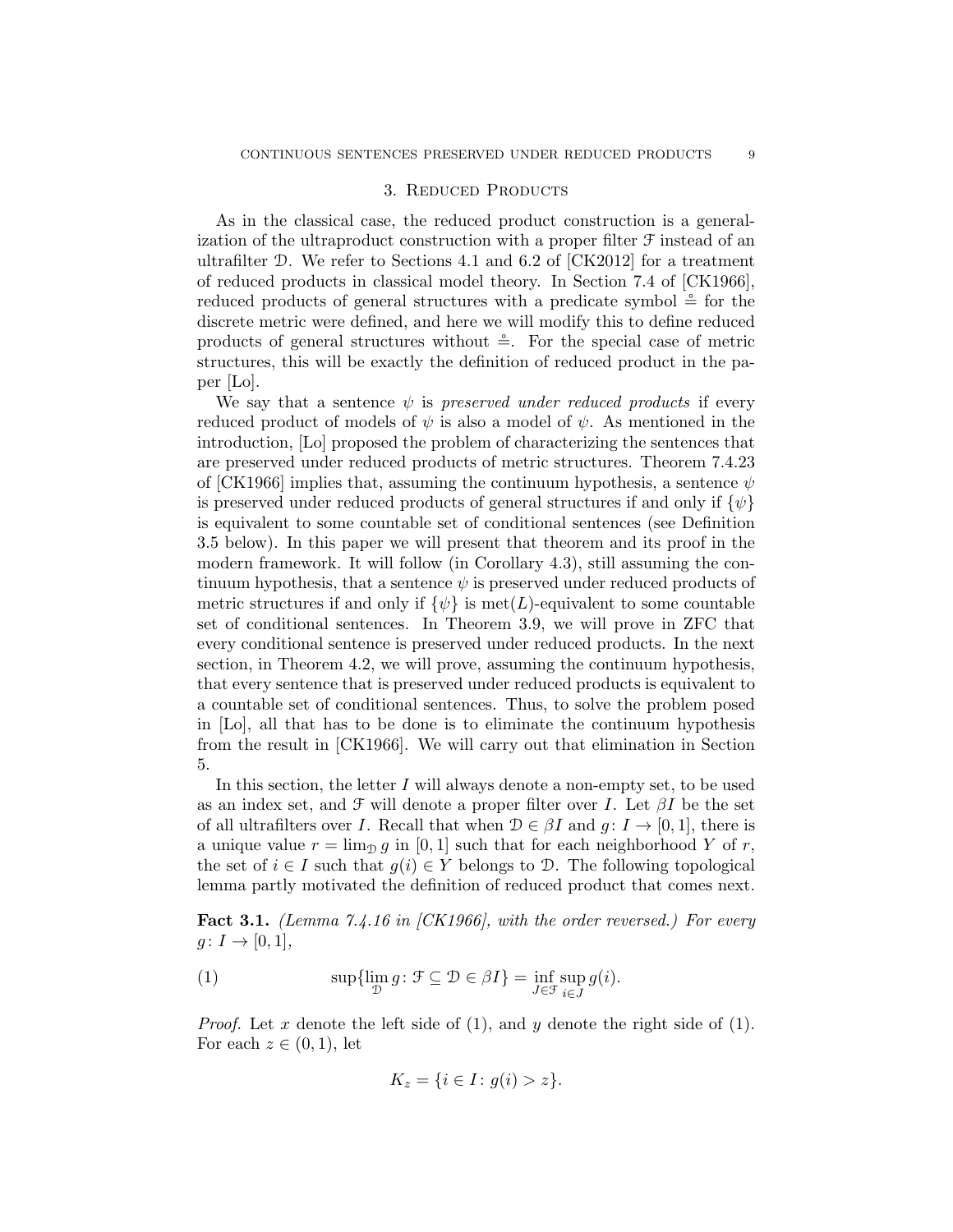Suppose that  $x > y$ , and take  $x > z > y$ . Then there exists  $\mathcal{D} \in \beta I$  such that  $\mathcal{D} \supseteq \mathcal{F}$  and  $\lim_{\mathcal{D}} g > z$ , and  $J \in \mathcal{F}$  such that  $z > \sup_{i \in J} g(i)$ . Since  $\lim_{\mathcal{D}} g > z$  we have  $K_z \in \mathcal{D}$ . Since  $J \in \mathcal{F} \subseteq \mathcal{D}$  we have  $J \in \mathcal{D}$ . But then  $K_z \cap J \in \mathcal{D}$ , so there exists  $i \in J$  such that  $z < g(i)$ , a contradiction.

Now suppose  $x < y$ , and take  $x < z < y$ . Since  $z < y$ , for each  $J \in \mathcal{F}$ there exists  $i_J \in J$  such that  $g(i_J) > z$ . Then  $i_J \in J \cap K_z$  for each  $J \in \mathcal{F}$ , so  $\mathfrak{F} \cup \{K_z\}$  generates a proper filter on *I*. Hence there is  $\mathfrak{D} \in \beta I$  for which  $\mathcal{F} \subseteq \mathcal{D}$  and  $K_z \in \mathcal{D}$ . Then  $\{i \in I : g(i) < z\} \notin \mathcal{D}$ , so we cannot have  $\lim_{\mathcal{D}} g < z$ . Thus  $x \ge \lim_{\mathcal{D}} g \ge z$ , and we again have a contradiction.

In [CK1966], the left side of equation (1) is denoted by  $\mathcal{F}\text{-sup }x$ , while in [Lo] the right side of (1) is denoted by  $\limsup_{T \to \infty} x$ . We will use the latter notation here. Thus

$$
\limsup_{\mathcal{F}} x := \inf_{J \in \mathcal{F}} \sup_{i \in J} x(i).
$$

The left side of equation (1) makes it clear that, for  $g: I \to [0,1]$ , we have  $\limsup_{\mathcal{D}} g = \lim_{\mathcal{D}} g$  when  $\mathcal D$  is an ultrafilter on I.

We now define the reduced product  $\prod_{\mathcal{F}} \mathcal{M}_i$  of an indexed family  $\langle \mathcal{M}_i : i \in$  $I\rangle$  modulo F. The reduced product, like the ultraproduct, will be constructed in two steps: first construct the pre-reduced product  $\prod^{\mathcal{F}} \mathcal{M}_i$ , whose universe is the cartesian product  $\prod_{i\in I} \mathcal{M}_i$ , and then take the reduction.

**Definition 3.2.** Let  $\mathcal{M}_i$  be a general structure for each  $i \in I$ . The pre*reduced product*  $\prod^{\mathcal{T}} \mathcal{M}_i$  is the general structure  $\mathcal{M}'$  such that:

- $M' = \prod_{i \in I} M_i$ , the cartesian product;
- For each constant symbol  $c \in V$ ,  $c^{\mathcal{M}'} = \langle c^{\mathcal{M}_i} : i \in I \rangle$ ;
- For each *n*-ary function symbol  $G \in V$  and *n*-tuple  $\vec{a}$  in  $M'$ ,

$$
G^{\mathcal{M}'}(\vec{a}) = \langle G^{\mathcal{M}_i}(\vec{a}(i)) : i \in I \rangle;
$$

• For each *n*-ary predicate symbol  $P \in V$  and *n*-tuple  $\vec{a}$  in  $M'$ ,

$$
P^{\mathcal{M}'}(\vec{a}) = \limsup_{\mathcal{F}} \langle P^{\mathcal{M}_i}(\vec{a}(i)) : i \in I \rangle.
$$

The *reduced product*  $\prod_{\mathcal{F}} \mathcal{M}_i$  is the reduction of  $\prod^{\mathcal{F}} \mathcal{M}_i$ . We also let  $a_{\mathcal{F}}$  denote the equivalence class of a under  $=^{\mathcal{M}'}$ .

Thus an ultraproduct is a reduced product modulo an ultrafilter.

**Remark 3.3.** Let  $\mathcal{M}' = \prod^{\mathcal{F}} \mathcal{M}_i$  and  $\mathcal{N} = \prod_{\mathcal{F}} \mathcal{M}_i$ . The mapping  $a \mapsto a_{\mathcal{F}}$  is an embedding of  $M'$  onto  $\widetilde{N}$ . Therefore:

- $N = \{a_{\mathfrak{F}} : a \in M'\}.$
- For each term  $t(\vec{x})$  and tuple  $\vec{a}$  in M',  $t^N(\vec{a}_{\mathcal{F}}) = (t^{M'}(\vec{a}))_{\mathcal{F}}$ .
- For each atomic formula  $\alpha(\vec{x})$  and tuple  $\vec{a}$  in  $M'$ ,

$$
\alpha^{\mathcal{N}}(\vec{a}_{\mathcal{F}}) = \alpha^{\mathcal{M}'}(\vec{a}) = \limsup_{\mathcal{F}} \langle \alpha^{\mathcal{M}_i}(\vec{a}(i)) : i \in I \rangle.
$$

- If  $\mathcal{M}_i \cong \mathcal{N}_i$  for each  $i \in I$ , then  $\prod_{\mathcal{F}} \mathcal{M}_i \cong \prod_{\mathcal{F}} \mathcal{N}_i$ .
- If  $\mathcal{N}_i$  is the reduction of  $\mathcal{M}_i$  for each  $i \in I$ , then  $\prod_{\mathcal{F}} \mathcal{M}_i \cong \prod_{\mathcal{F}} \mathcal{N}_i$ .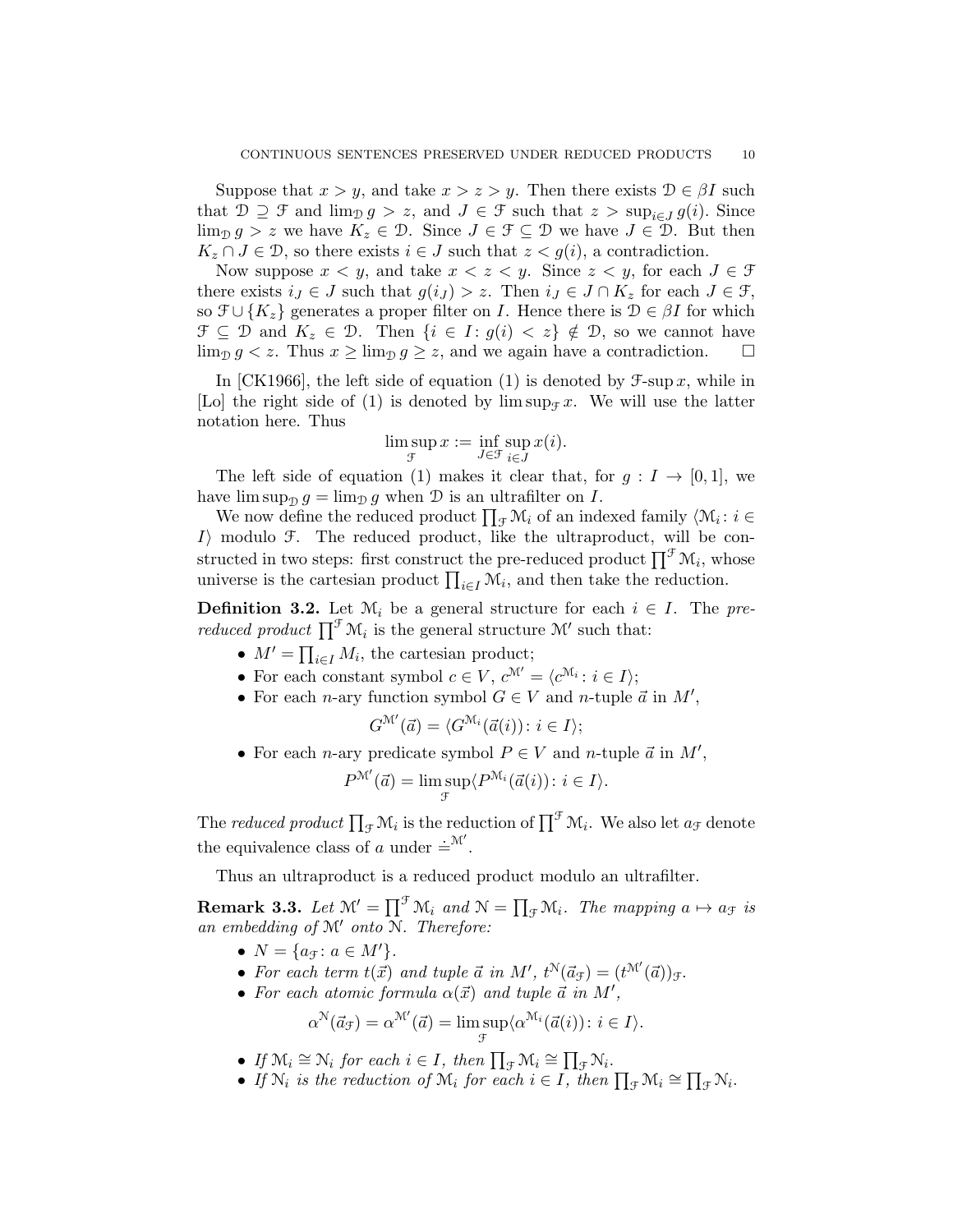**Remark 3.4.** Let  $V^0 \subseteq V$ , and let  $\mathcal{M}_i^0$  be the  $V^0$ -part of  $\mathcal{M}_i$  for each  $i \in I$ . Then  $\prod^{\mathcal{F}} \mathcal{M}_{i}^{0}$  is the  $V^{0}$ -part of  $\prod^{\mathcal{F}} \mathcal{M}_{i}$ , and  $\prod_{\mathcal{F}} \mathcal{M}_{i}^{0}$  is isomorphic to the  $V^0$ -part of  $\prod_{\mathcal{F}}\mathcal{M}_i$ .

*Proof.* Let  $\mathcal{M} = \prod^{\mathcal{F}} \mathcal{M}_i$ , and  $\mathcal{M}^0 = \prod^{\mathcal{F}} \mathcal{M}_i^0$ . By definition,  $\prod_{\mathcal{F}} \mathcal{M}_i$  is the reduction of M, and  $\prod_{\mathcal{F}} \mathcal{M}_i^0$  is the reduction of  $\mathcal{M}^0$ . It is clear that  $\mathcal{M}^0$  is the  $V^0$ -part of M. Therefore, by Remark 2.5 (ii),  $\prod_{\mathcal{F}} \mathcal{M}_i^0$  is isomorphic to the  $V^0$ -part of  $\prod_{\mathcal{F}} \mathcal{M}_i$ .

We next define the conditional sentences, which are the continuous analogues of Horn sentences.

**Definition 3.5.** A formula  $\varphi$  is *primitive conditional* if there are atomic formulas  $\alpha_0, \ldots, \alpha_n$  and unary increasing connectives  $C_0, \ldots, C_n$  such that

(2) 
$$
\varphi = \min(C_0(\alpha_0), C_1(1 - \alpha_1), \dots, C_n(1 - \alpha_n)).
$$

The set of conditional formulas is the least set of formulas that contains the primitive conditional formulas and is closed under the application of the max connective and the quantifiers sup, inf.

By taking  $C_0 = 1$  in (2), one can see that  $\min(C_1(1-\alpha_1), \ldots, C_n(1-\alpha_n))$ is also a primitive conditional formula.

**Lemma 3.6.** The set met(L) of axioms for pre-metric structures with signature L is equivalent to a set of conditional sentences.

*Proof.* The property  $d(x, y) \leq d(y, x)$  is equivalent to the countable set of primitive conditional formulas

$$
\{(r \leq d(x, y)) \leq (r \leq d(y, x)) : r \text{ dyadic rational}\}.
$$

Using a similar trick, the property

$$
d(x, z) \le d(x, y) + d(y, z)
$$

and the uniform continuity property

$$
\max_{k \le n} d(x_k, y_k) < \delta \Rightarrow |P(\vec{x}) - P(\vec{y})| \le \varepsilon
$$

can be expressed by countable sets of primitive conditional formulas. The sentences in  $\mathrm{met}(L)$  can then be expressed by countable sets of sentences obtained by putting sup quantifiers in front of primitive conditional formu- $\Box$ 

**Lemma 3.7.** For every (primitive) conditional formula  $\varphi$  and every increasing unary connective B,  $B\varphi$  is equivalent to a (primitive) conditional formula.

*Proof.* If  $\varphi$  is primitive conditional, then  $B\varphi$  is equivalent to the primitive conditional formula obtained from equation (2) by replacing each connective  $C_k$  by  $B \circ C_k$ . The result for arbitrary conditional formulas  $\varphi$  follows by an easy induction on the complexity of  $\varphi$ .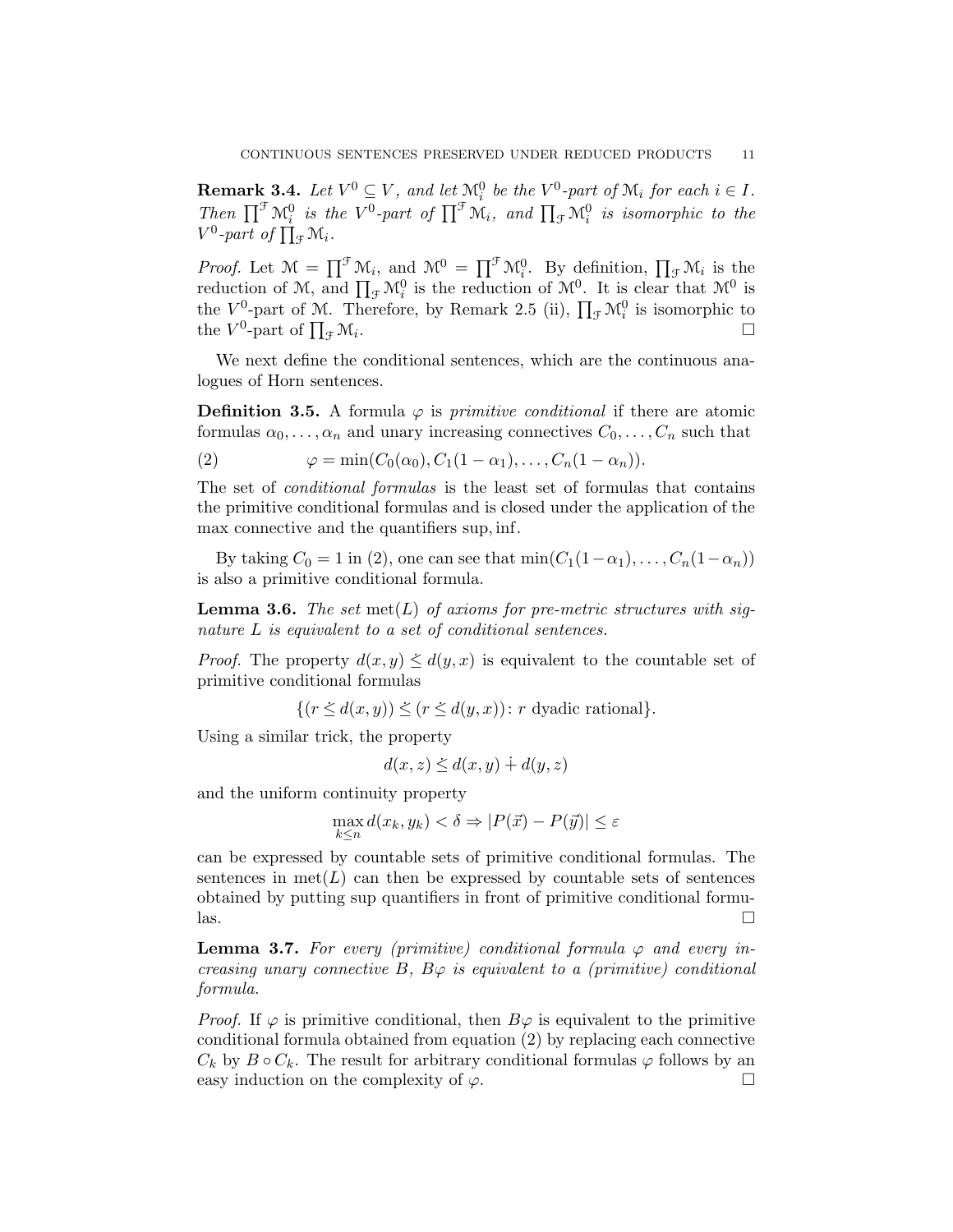The paper [Lo] considered other classes of formulas that are obtained by closing the class of atomic formulas under inf,sup, and certain connectives. These classes are quite different from the class of conditional formulas, since they do not contain the primitive conditional formulas.

The following topological fact is motivated by Definition 3.5.

**Fact 3.8.** (Lemma 7.4.20 in [CK1966].) Let  $y_0, \ldots, y_n : I \to [0,1]$ , and  $C_0, \ldots, C_n$  be increasing unary connectives. Suppose

$$
J' := \{i \in I : \min(C_0(y_0(i)), C_1(1-y_1(i)), \dots, C_n(1-y_n(i))) = 0\} \in \mathcal{F}.
$$

Then

$$
\min(C_0(\limsup_{\mathcal{T}} y_0), C_1(1-\limsup_{\mathcal{T}} y_1), \dots, C_n(1-\limsup_{\mathcal{T}} y_n)) = 0.
$$

*Proof.* We may assume that  $C_k(0) = 0$  for  $1 \leq k \leq n$ , because otherwise we may remove  $C_\ell$  when  $\ell$  is the least  $\ell \geq 1$  such that  $C_\ell(0) > 0$ . For  $1 \leq k \leq n$ , let  $z_k = \sup\{z : C_k(z) = 0\}$ . Since each  $C_k$  is increasing and continuous, for  $1 \leq k \leq n$  we have  $C_k(z) = 0$  if and only if  $z \leq z_k$ .

Suppose that  $C_k(1 - \limsup_{\mathcal{F}} y_k) > 0$  for each  $1 \leq k \leq n$ . We prove that  $C_0(\limsup_{\mathcal{F}} y_0) = 0$ . Fix  $1 \leq k \leq n$ . Then  $1 - \limsup_{\mathcal{F}} y_k > z_k$ , so

$$
\inf_{J \in \mathcal{F}} \sup_{i \in J} y_k(i) = \limsup_{\mathcal{F}} y_k < 1 - z_k.
$$

Hence there exists  $J \in \mathcal{F}$  such that for every  $i \in J$  and  $1 \leq k \leq n$ ,  $y_k(i)$  $1-z_k$ , so  $1-y_k(i) > z_k$  and  $C_k(1-y_k(i)) > 0$ . Then  $J' \cap J \in \mathcal{F}$ , and therefore

$$
J' \cap J \subseteq \{ i \in I : C_0(y_0(i)) = 0 \} \in \mathcal{F}.
$$

Hence there is a set  $J'' \in \mathcal{F}$  such that  $C_0(y_0(i)) = 0$  for all  $i \in J''$ . Then there exists z such that  $C_0(z) = 0$ . Since  $C_0$  is increasing and continuous, we have  $\{z: C_0(z) = 0\} = [0, z_0]$  for some  $z_0 \in [0, 1]$ . So  $y_0(i) \leq z_0$  for all  $i \in J''$ , and thus  $\limsup_{\mathcal{T}} y_0 \leq z_0$ . It follows that  $C_0(\limsup_{\mathcal{T}} y_0) = 0$ , as required.

**Theorem 3.9.** (Exercise  $\gamma K$  in [CK1966].) If T is equivalent to a set of conditional sentences, then every reduced product of general models of  $T$  is a general model of  $T$  (that is,  $T$  is preserved under reduced products of general structures).

*Proof.* It suffices to prove the result when  $T = {\psi}$  for a single conditional sentence  $\psi$ . Consider an indexed family  $\langle \mathcal{M}_i : i \in I \rangle$  of general structures, and let  $\mathcal{N} = \prod_{\mathcal{F}} \mathcal{M}_i$  be the reduced product. First suppose that  $\varphi$  is a primitive conditional formula as in (2) above, and let  $\vec{a}$  be a tuple of elements of the cartesian product  $\prod_{i\in I} M_i$ . For  $k \leq n$  put  $y_k(i) = \alpha_k^{M_k}(\vec{a}(i))$ . Then Fact 3.8 shows that

$$
\{i \in I : \varphi^{\mathcal{M}_i}(\vec{a}(i)) = 0\} \in \mathcal{F} \Rightarrow \varphi^{\mathcal{N}}(\vec{a}_{\mathcal{F}}) = 0.
$$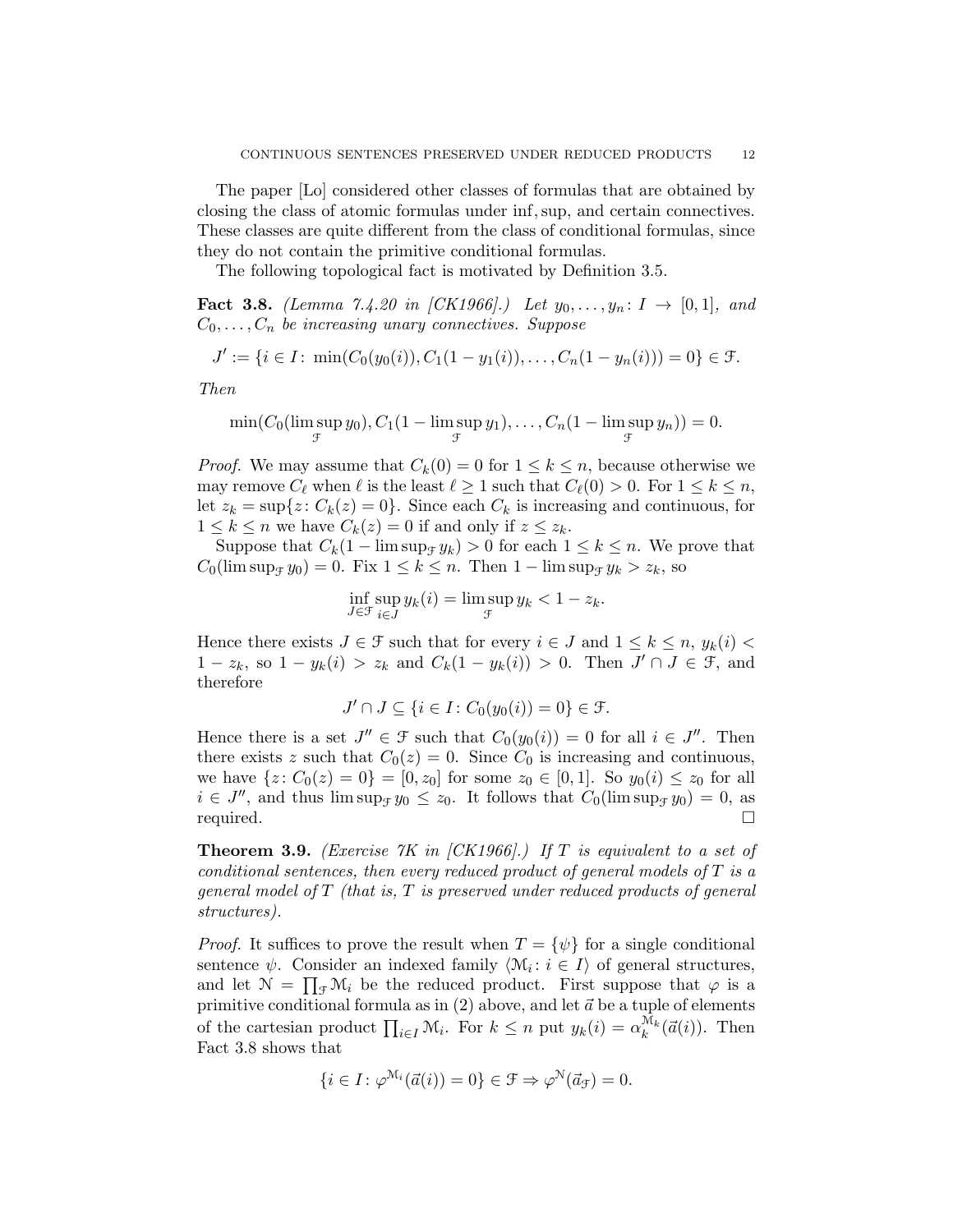By Lemma 3.7, for each  $\varepsilon \in [0,1], \varphi - \varepsilon$  is equivalent to a primitive conditional formula. Moreover, for every M, tuple  $\vec{a}$  in M, and  $\varepsilon$ ,  $\varphi^{\mathcal{M}}(\vec{a}) \leq \varepsilon$  if and only if  $\varphi^{\mathcal{M}}(\vec{a}) - \varepsilon = 0$ . Therefore for each  $\varepsilon \in [0, 1]$ ,

(3) 
$$
\{i \in I : \varphi^{\mathcal{M}_i}(\vec{a}(i)) \leq \varepsilon\} \in \mathcal{F} \Rightarrow \varphi^{\mathcal{N}}(\vec{a}_{\mathcal{F}}) \leq \varepsilon.
$$

We now complete the proof of the theorem by proving the following stronger statement: for every conditional formula  $\psi$  and  $\varepsilon \in [0,1],$ 

(4) 
$$
\{i \in I : \psi^{\mathcal{M}_i}(\vec{a}(i)) \leq \varepsilon\} \in \mathcal{F} \Rightarrow \psi^{\mathcal{N}}(\vec{a}_{\mathcal{F}}) \leq \varepsilon.
$$

The base case of the induction is taken care of by equation (3). For the inductive step, we only treat the inf case, the remaining cases being similar. Suppose (4) holds for  $\theta(\vec{x}, y)$ , and  $\psi(\vec{x}) = \inf_{y} \theta(\vec{x}, y)$ . Assume that

$$
\{i \in I : \psi^{\mathcal{M}_i}(\vec{a}(i)) \le \varepsilon\} \in \mathcal{F}.
$$

Then for each  $\delta > 0$  there exists  $b \in \prod_{i \in I} M_i$  such that

$$
\{i \in I : \theta^{\mathcal{M}_i}(\vec{a}(i), b(i)) \le \varepsilon + \delta\} \in \mathcal{F}.
$$

By inductive hypothesis,  $\theta^N(\vec{a}_{\mathcal{F}}, b_{\mathcal{F}}) \leq \varepsilon + \delta$ .  $\psi^N(\vec{a}_{\mathcal{F}}) \leq \epsilon + \delta$ . Since this holds for all  $\delta > 0$ ,  $\psi^N(\vec{a}_{\mathcal{F}}) \leq \varepsilon$ , as required.

It is shown in [Lo], pages 221-222, that every reduced product of metric structures is a metric structure. We have analogous results for pre-metric structures, and for  $V^0$ -parts of pre-metric structures.

**Corollary 3.10.** Suppose  $L$  is a metric signature over  $V$  with distinguished distance d,  $d \in V^0 \subseteq V$ , and  $L^0$  is the restriction of L to  $V^0$ .

- (i) Any reduced product of pre-metric structures (with signature  $L$ ) is a pre-metric structure.
- (ii) If the  $V^0$ -part of  $\mathcal{M}_i$  is a pre-metric structure (with signature  $L^0$ ) for each  $i \in I$ , then the  $V^0$ -part of  $\prod_{\mathcal{F}} \mathcal{M}_i$  is a pre-metric structure.
- (iii) If the reduction of the  $V^0$ -part of  $\tilde{M}_i$  is a metric structure (with signature  $L^0$ ) for each  $i \in I$ , then the reduction of the  $V^0$ -part of  $\prod_{\mathcal{F}}\mathcal{M}_i$  is a metric structure.

Proof. (i) and (ii): By Fact 2.18, Lemma 3.6, and Theorem 3.9.

(iii): For each  $i \in I$ , let  $\mathcal{M}_i^0$  be the reduction of the  $V^0$ -part of  $\mathcal{M}_i$ , and let  $\mathcal{M}^0$  be the reduction of  $\prod_{\mathcal{F}} \mathcal{M}_i^0$ . By Remarks 3.3 and 3.4,  $\mathcal{M}^0$  is isomorphic to the  $V^0$ -part of  $\prod_{\mathcal{F}}\mathcal{M}_i$ . By hypothesis, each  $\mathcal{M}_i^0$  is a metric structure. By (ii),  $\mathcal{M}^0$  is a pre-metric structure, and its distinguished distance  $d^{\mathcal{M}}$  is a metric. As in [Lo], one can show that  $d^{\mathcal{M}}$  is a complete metric by modifying the proof of Proposition 5.3 in [BBHU].  $\Box$ 

The following corollary will be used later to apply results about general structures to metric structures.

**Corollary 3.11.** Suppose  $\mathcal F$  is a proper filter over a set I, L is a metric signature, and for each  $i \in I$ ,  $(\mathcal{N}_i, L)$  is a pre-metric structure and  $(\mathcal{M}_i, L)$ is its completion. Then  $(\prod_{\mathcal{F}} \mathcal{M}_i, L)$  is the completion of  $(\prod_{\mathcal{F}} \mathcal{N}_i, L)$ .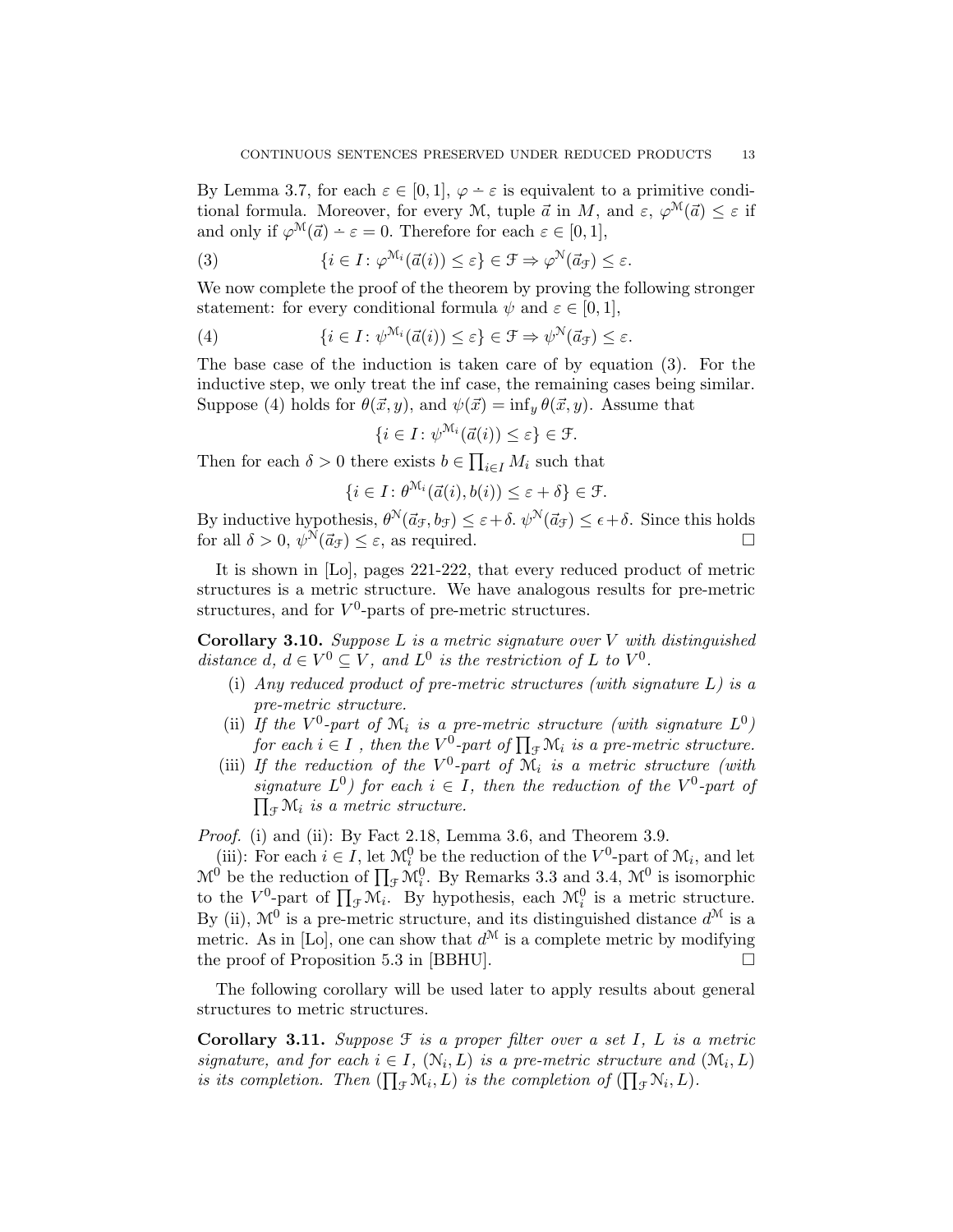*Proof.* For each i,  $(\mathcal{M}_i, L)$  is a metric structure. By Corollary 3.10,  $(\prod_{\mathcal{F}} \mathcal{N}_i, L)$ is a pre-metric structure, and  $(\prod_{\mathcal{F}} \mathcal{M}_i, L)$  is a metric structure. For each  $i \in I$ ,  $\mathcal{N}_i$  is a dense substructure of  $\mathcal{M}_i$ . Therefore, for each  $a \in \prod_{i \in I} M_i$ and  $\varepsilon > 0$  there exists  $b \in \prod_{i \in I} N_i$  such that  $\mathcal{M}_i \models d(a_i, b_i) \leq \varepsilon$  for all<br> $\delta \in I$ . The formula  $d(x, y) \leq \varepsilon$  is conditional so by Theorem 2.0 we have  $i \in I$ . The formula  $d(x, y) \leq \varepsilon$  is conditional, so by Theorem 3.9 we have  $\prod_{\mathcal{F}}\mathcal{M}_i \models d(a_{\mathcal{F}}, b_{\mathcal{F}}) \leq \varepsilon$ . Therefore  $\prod_{\mathcal{F}}\mathcal{N}_i$  is dense in  $\prod_{\mathcal{F}}\mathcal{M}_i$ . By definition, all reduced products are reduced structures. It follows that  $(\prod_{\mathcal{F}} \mathcal{M}_i, L)$  is the completion of  $(\prod_{\mathcal{F}} N_i)$  $,L$ ).

Recall from the introduction that a basic Horn formula is a first order formula that is either a finite disjunction of negated atomic formulas, or a disjunction of an atomic formula and finitely many negated atomic formulas while a *Horn formula* is a first order formula that is built from basic Horn formulas using the connective ∧ and the quantifiers  $\forall$ ,  $\exists$ . We will use the following result of Galvin, which is a result in ZFC that characterizes the first order sentences preserved under reduced products

## Fact 3.12. ([Ga], Theorems 3.4, 5.2, and Section 6).

(i) A first order sentence  $\theta$  is preserved under reduced products if and only if  $\theta$  is equivalent to a Horn sentence.

(ii) A first order theory is preserved under reduced products if and only if it is equivalent to a set of Horn sentences.

Each first order formula  $\theta$  can be converted to a continuous formula  $\theta^c$  by replacing the first order connectives  $\land, \lor, \neg$  by the continuous connectives min, max, 1−. ·, and replacing the first order quantifiers ∀, ∃ by the continuous quantifiers sup, inf. The following gives a connection between preservation under reduced products in first order and continuous model theory.

Corollary 3.13. Let  $\theta$  be a first order sentence. Each of the following conditions implies the next.

- (i)  $\theta$  is a Horn sentence.
- (ii)  $\theta^c$  is a conditional sentence.
- (iii)  $\theta^c$  is preserved under continuous reduced products.
- (iv)  $\theta$  is equivalent to a Horn sentence.

*Proof.* (i)  $\Rightarrow$  (ii) is clear from the definition. By Theorem 3.9, (ii)  $\rightarrow$  (iii).

Assume (iii). Each first order structure M without identity may be considered as a general structure in which every formula has truth values in  ${0, 1}$ . By Remark 2.3 in [Lo], if each  $\mathcal{M}_i$  is a first order structure, then the reduced product  $\prod_{\mathcal{F}} \mathcal{M}_i$  considered as a first order structure is the same as the reduced product  $\prod_{\mathcal{F}} \mathcal{M}_i$  considered as a general structure. Therefore  $\theta$  is preserved under first order reduced products, so by Fact 3.12, (iv) holds.  $\square$ 

Example 3.14. In Corollary 3.13, Condition (iv) does not imply Condition (iii).

*Proof.* For example, let P, Q be 0-ary predicates, and let  $\theta$  be the first order sentence  $P \vee Q \vee \neg (P \vee Q)$ . Then  $\theta$  is equivalent to the Horn sentence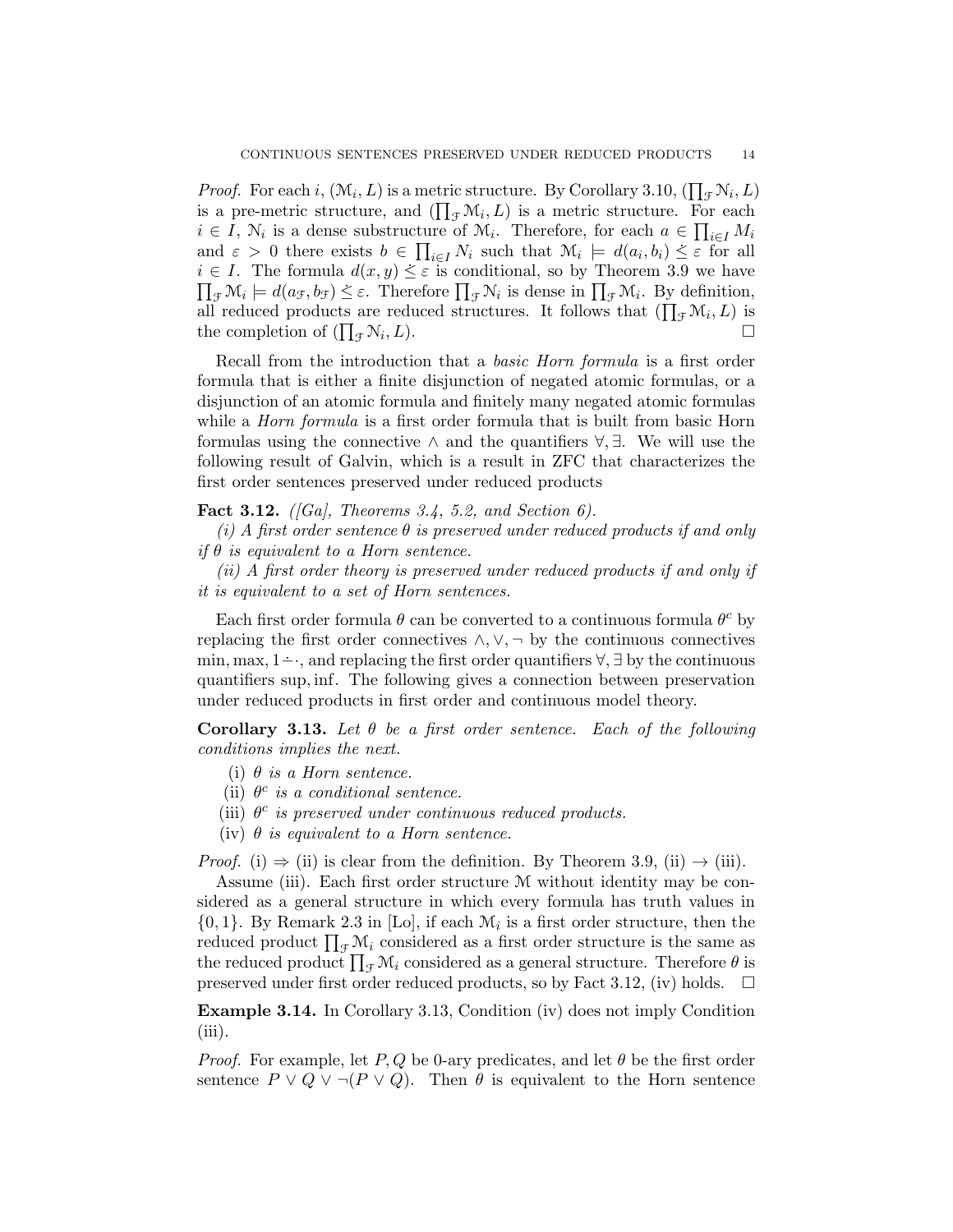$P \vee \neg P$ , but we will show that  $\theta^c$  is not preserved under continuous reduced products.  $\theta^c$  is the continuous sentence

$$
\min(P, Q, 1 - (\min(P, Q))).
$$

Let  $I = \{1, 2\}$  and let  $\mathcal{F}$  be the filter  $\mathcal{F} = \{I\}$  (so reduced products modulo  $\mathcal F$  are direct products). Let  $0 < r \leq 1/2$ . Let  $\mathcal M_1$  be a general structure such that  $\mathcal{M}_1 \models P = r$  and  $\mathcal{M}_1 \models Q = 0$ . Let  $\mathcal{M}_2$  be a general structure such that  $\mathcal{M}_2 \models P = 0$  and  $\mathcal{M}_2 \models Q = r$ . We leave it to the reader to check that  $\mathcal{M}_1 \models \theta = 0$  and  $\mathcal{M}_2 \models \theta = 0$ , but  $\prod_{\mathcal{F}} \mathcal{M}_i \models \theta = r$ .

We will need the following result of Ghasemi [Gha], which follows from a metric analogue of the Feferman-Vaught theorem in first order model theory.

**Fact 3.15.** (Proposition 3.6 in [Gha].) If  $\mathcal{F}$  is a proper filter over I, and  $\mathcal{M}_i, \mathcal{N}_i$  are metric structures with  $\mathcal{M}_i \equiv \mathcal{N}_i$  for each  $i \in I$ , then  $\prod_{\mathcal{F}} \mathcal{M}_i \equiv$  $\prod_{\mathcal{F}}\mathcal{N}_i$ .

Remark 3.16. Fact 3.15 was stated in [Gha] only for metric structures, but the proof shows that it holds for pre-metric structures as well.

Here is the analogous result for general structures.

**Proposition 3.17.** Suppose V is countable,  $\mathcal{F}$  is a proper filter over I, and  $\mathcal{M}_i, \mathcal{N}_i$  are general structures with  $\mathcal{M}_i \equiv \mathcal{N}_i$  for each  $i \in I$ . Then  $\prod_{\tau} \mathcal{M}_i \equiv \prod_{\tau} \mathcal{N}_i$ .  $_{\mathcal{F}}\mathcal{M}_i \equiv \prod_{\mathcal{F}}\mathcal{N}_i.$ 

*Proof.* By Fact 2.20 (i), the empty theory T has a pre-metric expansion  $T_e$ . For each  $i \in I$ ,  $\mathcal{M}_{ie}$  and  $\mathcal{N}_{ie}$  are pre-metric structures with signature  $L_e$ . By Corollary 3.10,  $\prod_{\mathcal{F}}(\mathcal{M}_{ie})$  and  $\prod_{\mathcal{F}}(\mathcal{N}_{ie})$  are also pre-metric structure with signature  $L_e$ . By Fact 2.20 (ii),  $\mathcal{M}_{ie} \equiv \mathcal{N}_{ie}$  for each i. Then by Remark 3.16,  $\prod_{\mathcal{F}}(\mathcal{M}_{ie}) \equiv \prod_{\mathcal{F}}(\mathcal{N}_{ie})$ . Finally, taking the V-parts and using Remark 3.4, we have  $\prod_{\mathcal{F}} \mathcal{M}_i \equiv \prod_{\mathcal{F}} \mathcal{N}_i$ .

## 4. Consequences of the Continuum Hypothesis

In this section we will show that, assuming  $2^{\lambda} = \lambda^+$  for some  $\lambda \ge |V| + \aleph_0$ , the converse of Theorem 3.9 holds. In the next section we will eliminate the assumption  $2^{\lambda} = \lambda^+$  from that result. The hypothesis  $2^{\lambda} = \lambda^+$  is called the generalized continuum hypothesis (GCH) at  $\lambda$ .

In the following, given an infinite set  $I$ , we say that a statement holds for *most*  $i \in I$  if it holds for all but fewer than |I| elements  $i \in I$ .

**Lemma 4.1.** (Lemma  $7.4.22$  in  $|CK1966|$ .) Assume that:

- $\lambda$  is infinite and the GCH at  $\lambda$  holds,  $2^{\lambda} = \lambda^+$ .
- $|I| = \lambda$ ,  $|V| \leq \lambda$ , and  $|M_i| \leq 2^{\lambda}$  for each  $i \in I$ .
- N' is special and  $|N'|$  is either finite or  $2^{\lambda}$ .
- Every restricted conditional sentence that is true in  $\mathcal{M}_i$  for most  $i \in I$  is true in  $\mathcal{N}'$ .

Then there exists a filter  $\mathcal F$  over I such that  $\mathcal N' \cong \prod_{\mathcal F} \mathcal M_i$ .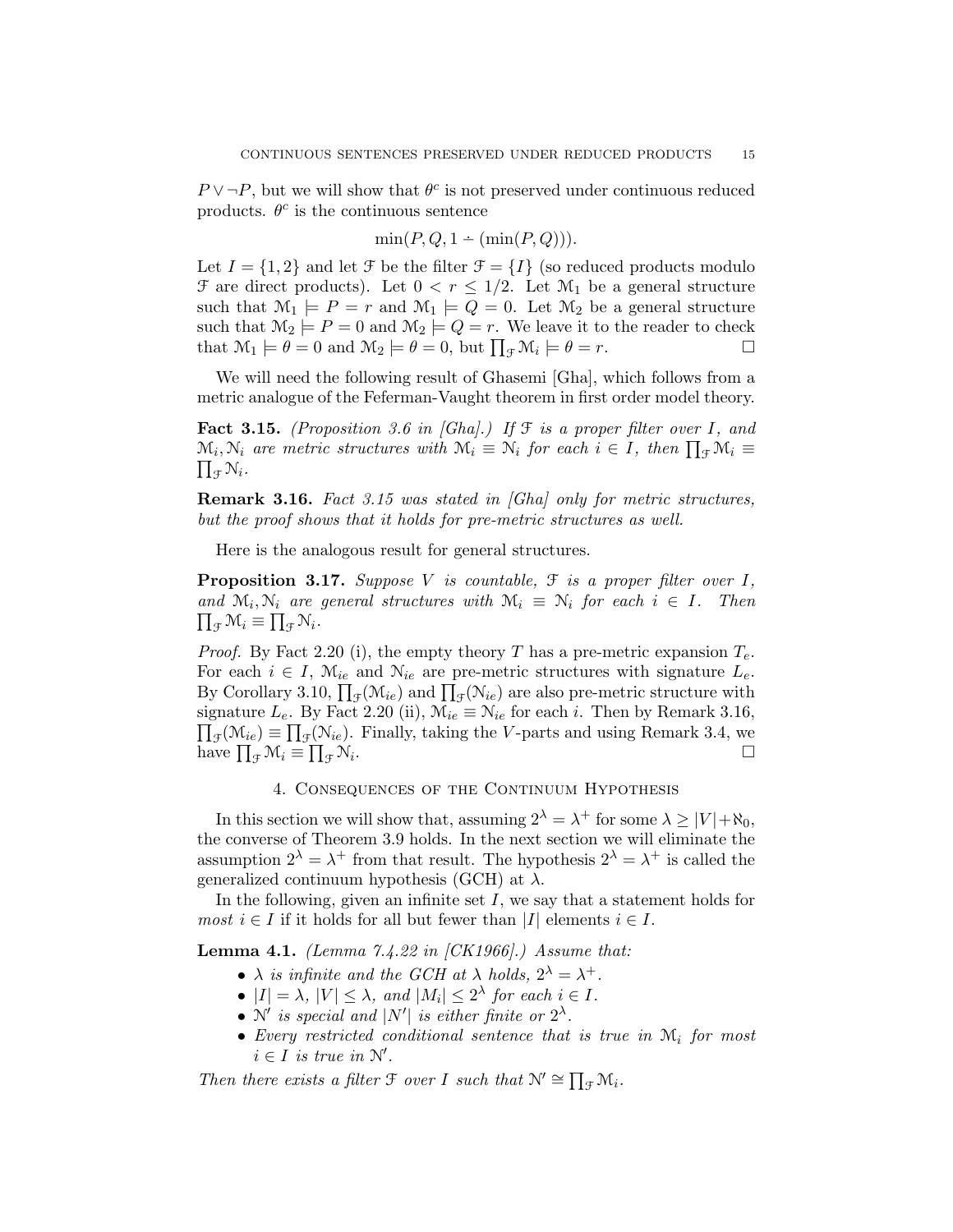Proof. The analogue of this lemma for classical model theory is Lemma 6.2.4 in [CK2012], and the reader can look at the proof in [CK2012] to fill in the details in this proof. We first construct a mapping h from  $\prod_{i\in I} M_i$  onto N' with the following property:

**P**: For every restricted conditional formula  $\varphi(\vec{x})$  and tuple  $\vec{a}$  in the domain of h, if  $\varphi^{\mathcal{M}_i}(\vec{a}(i)) = 0$  for most  $i \in I$ , then  $\varphi^{\mathcal{N}'}(h(\vec{a})) = 0$ .

The hypothesis  $2^{\lambda} = \lambda^+$  implies that  $|\prod_{i \in I} M_i| \leq \lambda^+$  and  $|N'| \leq \lambda^+$ . The mapping h is constructed by enumerating both  $\prod_{i\in I} M_i$  and N' by sequences of length  $\lambda^+$ , and then using a back-and-forth argument that is a transfinite induction with  $\lambda^+$  steps. To begin we note that the hypotheses of this lemma guarantee that the empty mapping has property P. At each stage of the induction, we assume that we have already constructed a mapping h' from a subset of  $\prod_{i\in I} M_i$  into  $N'$  that has the property **P**. Let b be the next element in the enumeration of  $\prod_{i\in I} M_i$ , and let e be the next element in the enumeration of  $N'$ . We will use the fact that the set of restricted conditional formulas has cardinality  $\leq \lambda$  and is closed under max, sup, inf, and that there are at most  $\lambda$  previous stages.

We first use the fact that  $\mathcal{N}'$  is  $\lambda^+$ -saturated to find an element  $c \in \mathbb{N}'$  such that  $h' \cup \{(b, c)\}\$  has the property **P**. Let  $\Gamma(y)$  be the set of all formulas of the form  $\varphi(h'(\vec{a}), y) \leq r$  such that  $\varphi(\vec{x}, y)$  is restricted conditional,  $\vec{a}$  is a tuple in the domain of h', r is a positive dyadic rational, and  $\varphi^{\mathcal{M}_i}(\vec{a}(i), b(i)) = 0$ for most  $i \in I$ . For each finite subset  $\Gamma_0 \subseteq \Gamma$ , the formula

$$
\psi(\vec{x}) := (\inf_y \max(\Gamma_0))(\vec{x}, y) \le r
$$

is restricted conditional. Moreover,  $\psi^{\mathcal{M}_i}(\vec{a}(i)) = 0$  for most  $i \in I$ , so by property **P** for h',  $\psi^{N'}(h'(\vec{a})) = 0$ . It follows that  $\Gamma(y)$  is finitely satisfiable in N'. The set  $\Gamma(y)$  has cardinality  $\leq \lambda$ , and N' is  $\lambda^+$ -saturated, so  $\Gamma(y)$ is satisfied by some element c in N'. Then the mapping  $h' \cup \{(b, c)\}\)$  has property P.

We next use Lemma 6.1.6 in [CK2012] to find an element d of  $\prod_{i\in I} M_i$ such that  $h' \cup \{(b, c), (d, e)\}\$  has property **P**. That lemma says that for any set Z of cardinality  $|Z| \leq \lambda$  and family  $X = \langle X_{\zeta} : \zeta \in Z \rangle$  of sets of cardinality  $\lambda$ , there is a family  $Y = \langle Y_{\zeta} : \zeta \in Z \rangle$  of pairwise disjoint sets of cardinality  $\lambda$ , called a *refinement* of X, such that  $Y_{\zeta} \subseteq X_{\zeta}$  for each  $\zeta \in Z$ .

If e is already in the range of  $h'$ , we take d to be the first element such that  $h'(d) = e$ . Otherwise, we argue as follows. Let Z be the set of  $\varphi(\vec{a})$ such that  $\varphi(\vec{x}) = \sup_{y} \psi(\vec{x}, y)$ , where  $\psi$  is restricted conditional,  $\vec{a}$  is a tuple of elements of the domain of  $h' \cup \{(b, c)\}\)$ , and  $\varphi^{\mathcal{N}'}(h(\vec{a})) > 0$ . Then  $\varphi(\vec{x})$ is also restricted conditional. For each  $\varphi(\vec{a}) \in Z$ , let  $X_{\varphi(\vec{a})}$  be the set of  $i \in I$  such that  $\varphi^{\mathcal{M}_i}(\vec{a}(i)) > 0$ . Since  $h' \cup \{(b, c)\}\$  has property **P**, it follows that  $X_{\zeta}$  has cardinality  $\lambda$  for each  $\zeta \in Z$ . Therefore X has a refinement Y. Since each  $Y_{\zeta} \subseteq X_{\zeta}$ , we may build an element  $d \in \prod_{i \in I} M_i$  such that for each  $\varphi(\vec{a}) \in Z$  and  $i \in Y_{\varphi(\vec{a})}$  we have  $\psi^{\mathcal{M}_i}(\vec{a}(i), d(i)) > 0$ . Since each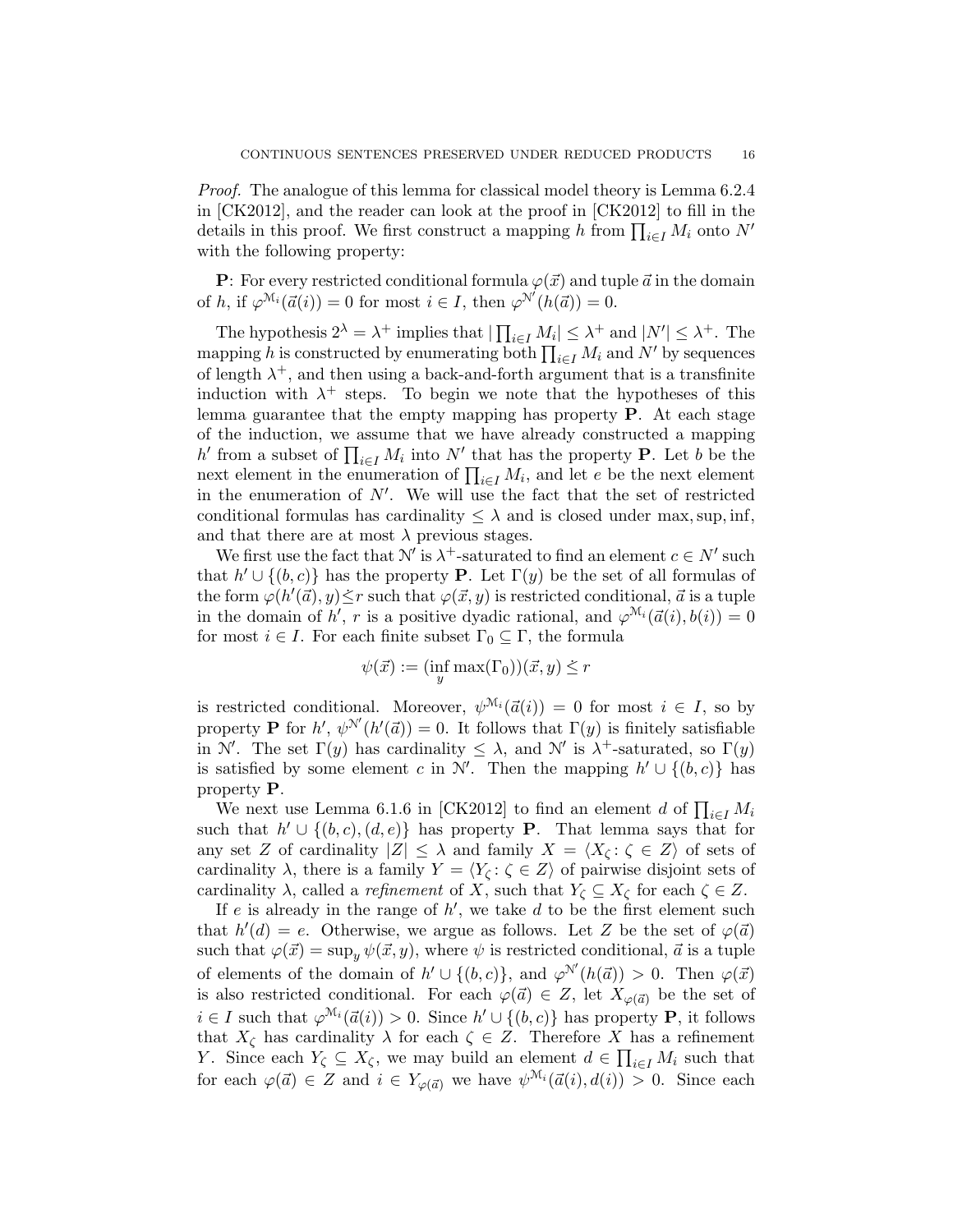$Y_{\zeta}$  has cardinality  $\lambda$ , the function  $h' \cup \{(b, c), (d, e)\}\$  has property **P**. This completes the induction.

Now let h be a mapping from  $\prod_{i\in I} M_i$  onto N' with property **P**. Let  $\mathcal{E}$ be the set of all  $J \subseteq I$  such that for some atomic formula  $\alpha(\vec{x})$ , some tuple  $\vec{a}$  in  $\prod_{i \in I} M_i$ , and some  $\varepsilon \in [0, 1)$ ,

$$
\alpha^{\mathcal{N}'}(h(\vec{a})) < 1 - \varepsilon \text{ and } J = \{i \in I : \alpha^{\mathcal{M}_i}(\vec{a}(i)) < 1 - \varepsilon\}.
$$

*Claim 1:*  $\&$  has the finite intersection property, and in fact, the intersection of any finite subset of  $\mathcal E$  has cardinality  $\lambda$ .

*Proof of Claim 1.* Let  $J_0, \ldots, J_n \in \mathcal{E}$  and  $K = J_0 \cap \cdots \cap J_n$ . For each  $k \leq n$ , take an atomic formula  $\alpha_k$ , tuple  $\vec{a}_k$  in  $\prod_{i \in I} M_i$ , and a dyadic rational  $\varepsilon_k \in [0,1)$  such that

$$
\alpha_k^{\mathcal{N}'}(h(\vec{a}_k)) < 1 - \varepsilon_k \text{ and } J_k = \{i \in I : \alpha_k^{\mathcal{M}_i}(\vec{a}_k(i)) < 1 - \varepsilon_k\}.
$$

Let

$$
\psi = \max(\alpha_0 \dotplus \varepsilon_0, \dots, \alpha_n \dotplus \varepsilon_n)
$$

and  $\vec{b} = (\vec{a}_0, \ldots, \vec{a}_n)$ . Then

(5) 
$$
\psi^{\mathcal{N}'}(h(\vec{b})) < 1
$$
 and  $K = \{i \in I : \psi^{\mathcal{M}_i}(\vec{b}(i)) < 1\}.$ 

Assume, towards a contradiction, that  $|K| < \lambda$  and let  $\varphi = 1 - \psi$ .  $\varphi$  is equivalent to the restricted primitive conditional formula

$$
\min(1-(\alpha_0+\varepsilon_0),\ldots,1-(\alpha_n+\varepsilon_n)).
$$

For most  $i \in I$  we have  $i \notin K$ , so  $\psi^{\mathcal{M}_i}(\vec{b}(i)) = 1$  and hence  $\varphi^{\mathcal{M}_i}(\vec{b}(i)) = 0$ . Then by property **P**, we have  $\varphi^{N'}(h(\vec{b})) = 0$ . But this means that  $\psi^{N'}(h(\vec{b})) =$ 1, contradicting (5). Therefore  $|K| = \lambda$  and Claim 1 is proved.

By Claim 1,  $\mathcal E$  generates a proper filter  $\mathcal F$  over  $I$ .

*Claim 2:* For each atomic formula  $\alpha(\vec{x})$  and tuple  $\vec{a}$  in  $\prod_{i \in I} M_i$ ,

$$
\alpha^{\mathcal{N}'}(h(\vec{a})) = \limsup_{\mathcal{F}} \alpha^{\mathcal{M}_i}(\vec{a}(i)).
$$

*Proof of Claim 2.* Let  $r_N = \alpha^{N'}(h(\vec{a}))$ , and

$$
r_M = \limsup_{\mathcal{F}} \alpha^{\mathcal{M}_i}(\vec{a}(i)) = \inf_{J \in \mathcal{F}} \sup_{i \in J} \alpha^{\mathcal{M}_i}(\vec{a}(i)).
$$

For every  $\varepsilon \in [0, 1]$  such that  $r_N < 1 - \varepsilon$ , we have

$$
J_{\varepsilon} := \{ i \in I \colon \alpha^{\mathcal{M}_i}(\vec{a}(i)) < 1 - \varepsilon \} \in \mathcal{E} \subseteq \mathcal{F},
$$

so

$$
r_M \leq \sup_{i \in J_{\varepsilon}} \alpha^{\mathcal{M}_i}(\vec{a}(i)) \leq 1 - \varepsilon.
$$

Since this holds for all  $\varepsilon > 0$ , we have  $r_M \leq r_N$ .

Now suppose  $r_M < r_N$ , and take  $\delta \in (r_M, r_N)$ . Since  $r_M < \delta$ , there is a set  $J \in \mathcal{F}$  such that  $\sup_{i \in J} \alpha^{\mathcal{M}_i}(\vec{a}(i)) \leq \delta$ . Hence

(6) 
$$
(\forall i \in J) \alpha^{\mathcal{M}_i}(\vec{a}(i)) \doteq \delta = 0.
$$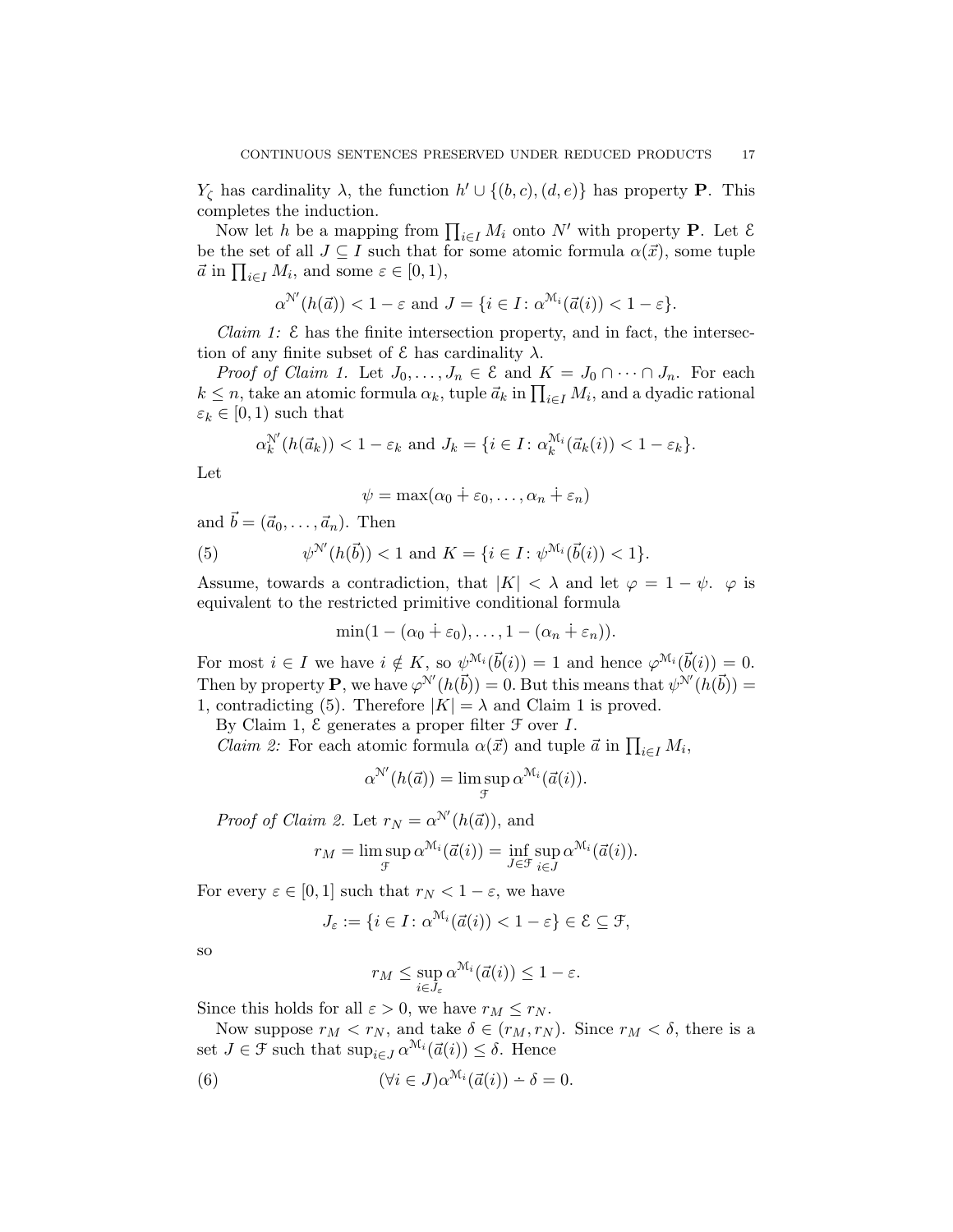There are sets  $J_0, \ldots, J_n \in \mathcal{E}$  such that  $J_0 \cap \cdots \cap J_n \subseteq J$ . Take  $\alpha_k, \vec{a}_k$ , and  $\varepsilon_k$  such that

 $(7)$  $\mathcal{L}_{k}^{\mathcal{N}}(h(\vec{a}_k)) < 1 - \varepsilon_k$  and  $J_k = \{i \in I : \alpha_k^{\mathcal{M}_i}(\vec{a}_k(i)) < 1 - \varepsilon_k\}.$ Since  $J_0 \cap \cdots \cap J_n \subseteq J$  we have

$$
I = J \cup (I \setminus J_0) \cup \cdots \cup (I \setminus J_n).
$$

For each  $k \leq n$ ,

$$
J_k = \{ i \in I : 1 - (\alpha^{\mathcal{M}_i}(\vec{a}_k(i)) + \varepsilon_k) > 0 \},
$$

so

(8) 
$$
(\forall i \in I \setminus J_k) \ 1 - (\alpha^{\mathcal{M}_i}(\vec{a}_k(i)) \dot{+} \varepsilon_k) = 0.
$$

Let  $\varphi$  be the restricted primitive conditional formula

$$
\varphi = \min(\alpha - \delta, 1 - (\alpha_0 + \varepsilon_0), \dots, 1 - (\alpha_n + \varepsilon_n)),
$$

and  $\vec{b} = (\vec{a}, \vec{a}_0, \dots, \vec{a}_n)$ . By (6) and (8),

$$
(\forall i \in I) \varphi^{\mathcal{M}_i}(\vec{b}(i)) = 0,
$$

so by property P,

$$
\varphi^{\mathcal{N}'}(h(\vec{b})) = 0.
$$

Therefore either

$$
r_N = \alpha^{N'}(h(\vec{a})) \le \delta,
$$

or

$$
\alpha_k^{\mathcal{N}'}(h(\vec{a}_k)) \ge 1 - \varepsilon_k \text{ for some } k \le n.
$$

But this contradicts (7) and the fact that  $\delta \in (r_M, r_N)$ . Therefore  $r_M = r_N$ , and Claim 2 is proved.

Now let  $\mathcal{M}'$  be the pre-reduced product of  $\langle \mathcal{M}_i : i \in I \rangle$  modulo  $\mathcal{F}$ . Then  $\prod_{\mathcal{F}}\mathcal{M}_i$  is the reduction of  $\mathcal{M}'$ , and h is a mapping from  $M'$  onto  $N'$ . By Claim 2 and Remark 3.3, h is an embedding from  $\mathcal{M}'$  onto  $\mathcal{N}'$ , so  $\mathcal{M}' \cong \mathcal{N}'$ . Therefore  $\mathcal{N}' \cong \prod_{\mathcal{F}} \mathcal{M}_i$ , and the proof is complete.

**Theorem 4.2.** Assume that  $\aleph_0 + |V| \leq \lambda$  and the GCH at  $\lambda$  holds. The following are equivalent.

- (i)  $T$  is S-equivalent to a set of conditional sentences.
- (ii)  $T$  is  $S$ -equivalent to a set of restricted conditional sentences.
- (iii) For any proper filter  $\mathcal F$  over I, and indexed family  $\langle \mathcal M_i : i \in I \rangle$  of general models of  $S \cup T$ , if the reduced product  $\prod_{\mathcal{F}} \mathcal{M}_i$  is a general model of  $S$  then it is a general model of  $T$ .

*Proof.* (ii)  $\Rightarrow$  (i) is trivial. Even without the hypothesis that  $2^{\lambda} = \lambda^{+}$ , the implication (i)  $\Rightarrow$  (iii) follows from Theorem 3.9.

(iii)  $\Rightarrow$  (ii): Assume (iii). Let U be the set of all restricted conditional sentences  $\varphi$  such that every general model of  $S \cup T$  is a general model of U. Then every general model of  $S \cup T$  is a general model of  $S \cup U$ . We will show that every general model N of  $S \cup U$  is a general model of  $S \cup T$ . It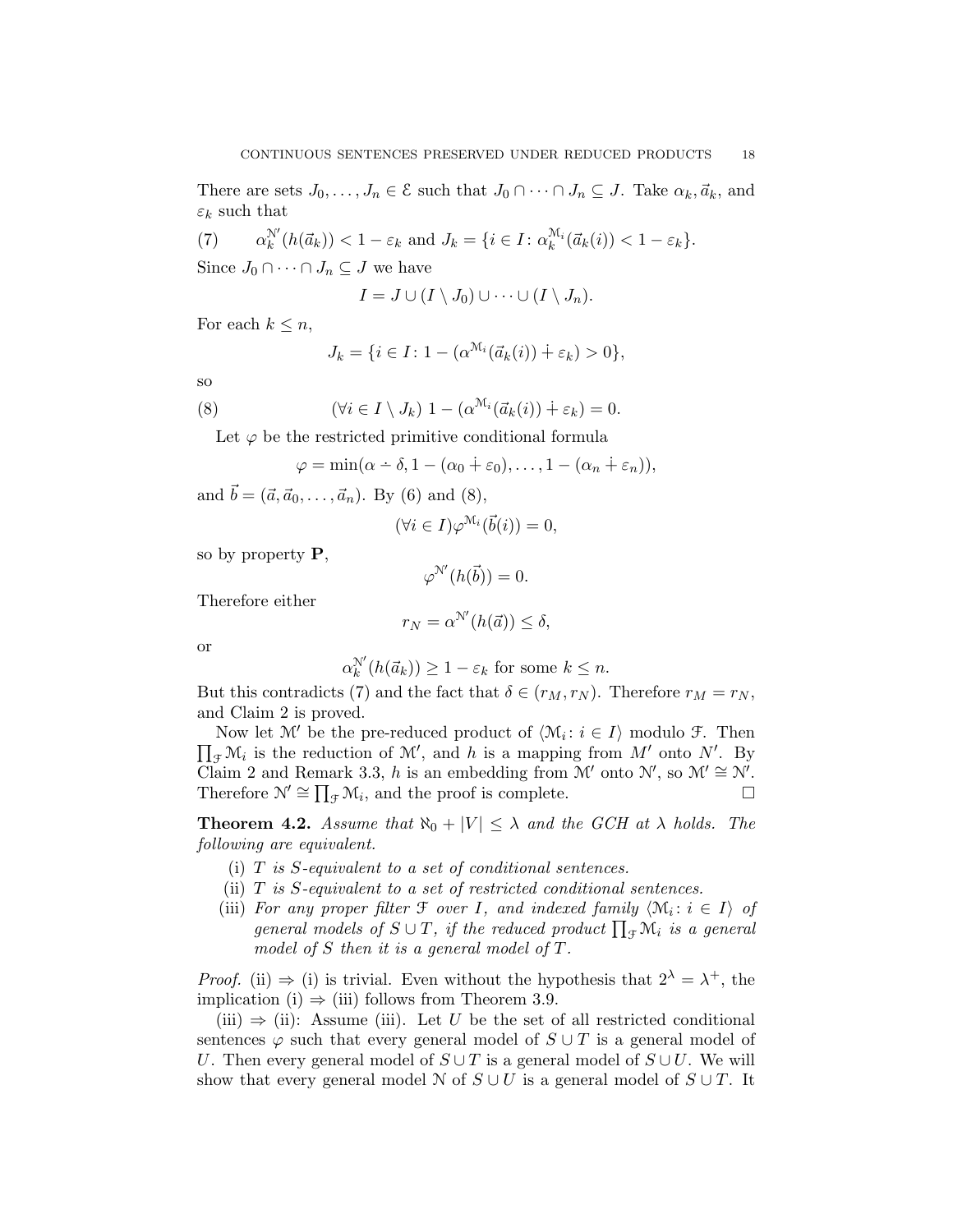will then follow that  $S \cup T$  and  $S \cup U$  have the same general models, and (i) follows.

By the GCH at  $\lambda$ ,  $2^{\lambda}$  is a special cardinal. By Facts 2.1 and 2.14, we may assume that  $N$  is a special model such that  $N$  is either finite or of cardinality  $2^{\lambda}$ . For each conditional sentence  $\varphi$  that is not true in N, we have  $\varphi \notin U$ , so there exists a model of  $S \cup T$  in which  $\varphi$  is not true. Let I be a set of cardinality  $\lambda$ . Since there are  $\aleph_0 + |V| \leq \lambda$  restricted sentences, there is an indexed family  $\langle \mathcal{M}_i : i \in I \rangle$  of general models of  $S \cup T$  with  $|M_i| \leq 2^{\lambda}$  such that every restricted conditional sentence that is true in  $\mathcal{M}_i$  for most  $i \in I$  is true N. By Lemma 4.1, there exists a filter  $\mathcal{F}$  over I such that  $\mathcal{N} \cong \prod_{\mathcal{F}} \mathcal{M}_i$ . Then by (iii),  $N$  is a model of T, and (ii) follows.

As a consequence, we obtain the analogue of Theorem 4.2 for metric structures.

**Corollary 4.3.** Assume that  $\aleph_0 + |V| \leq \lambda$ , L is a metric signature over V,  $S, T$  are metric theories with signature L, and the GCH at  $\lambda$  holds. Then the following are equivalent.

- (i)  $T$  is S-equivalent to a set of conditional sentences.
- (ii)  $T$  is S-equivalent to a set of restricted conditional sentences.
- (iii) For any proper filter  $\mathcal F$  over I, and indexed family  $\langle \mathcal M_i : i \in I \rangle$  of metric models of S∪T with signature L, if the reduced product  $\prod_{\mathcal{F}}\mathcal{M}_i$ is a metric model of S with signature L, then it is a metric model of T with signature L.

*Proof.* Since S is a metric theory with signature  $L, S \models \text{met}(L)$ , and similarly for T. As in the proof of Theorem 4.2, the implication (ii)  $\Rightarrow$  (i) is trivial, ant the implication (i)  $\Rightarrow$  (iii) follows from Theorem 3.9 (without the hypothesis  $2^{\lambda} = \lambda^{+}$ .

We next assume (iii) and prove Condition (iii) of Theorem 4.2. To distinguish pre-metric structures from their downgrades, we will use the full notation  $(N, L)$  for a pre-metric structure. Let  $\langle \mathcal{N}_i : i \in I \rangle$  be an indexed family of general models of  $S \cup T$  such that  $\prod_{\mathcal{F}} \mathcal{N}_i$  is a general model of S. Since  $S \models \text{met}(L)$ , each  $(\mathcal{N}_i, L)$  is a pre-metric model of S. By Corollary 3.10,  $(\prod_{\mathcal{F}} N_i, L)$  is a pre-metric structure, and hence a pre-metric model of S. For each i, let  $(\mathcal{M}_i, L)$  be the completion of  $(\mathcal{N}_i, L)$ . By Corollary 3.11,  $(\prod_{\mathcal{F}}\mathcal{M}_i,L)$  is the completion of  $(\prod_{\mathcal{F}}\mathcal{N}_i,L)$ . Therefore  $\prod_{\mathcal{F}}\mathcal{M}_i \equiv \prod_{\mathcal{F}}\mathcal{N}_i$ , so  $(\prod_{\mathcal{F}}\mathcal{M}_i,L)$  is a metric model of S. By (iii) above,  $(\prod_{\mathcal{F}}\mathcal{M}_i,L)$  is a metric model of T. It follows that  $\prod_{\mathcal{F}} \mathcal{N}_i$  is a general model of T. This proves Condition (iii) of Theorem 4.2.

Finally by Theorem 4.2, Condition (ii) of Theorem 4.2, which is the same as Condition (ii) above, holds.  $\square$ 

We have not been able to answer the following question.

Question 4.4. Can the conclusions of Theorem 4.2 and Corollary 4.3 be proved in ZFC (without the continuum hypothesis)?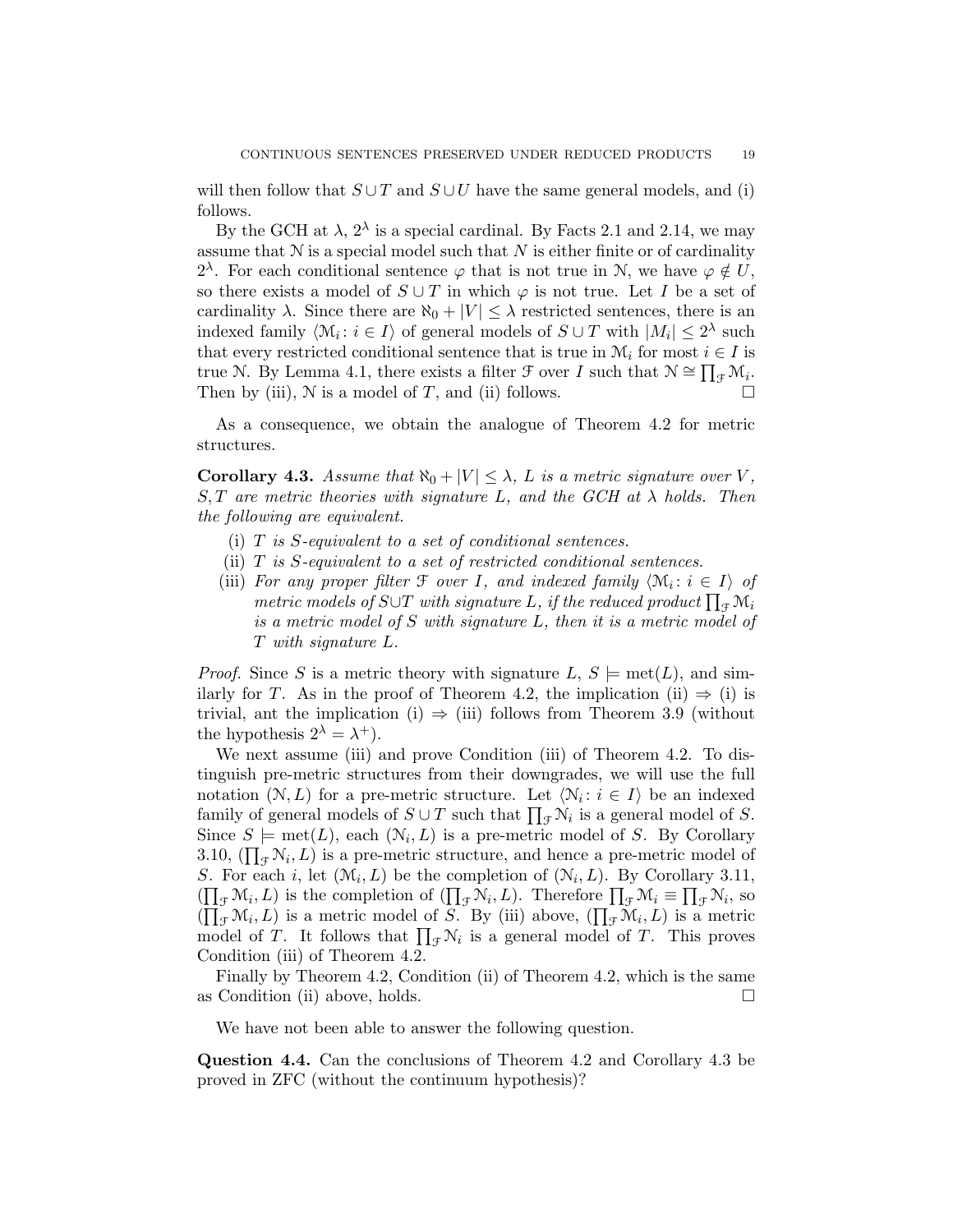However, in the next section we will give an affirmative answer in the special case where  $S$  is the empty theory.

#### 5. Eliminating the Continuum Hypothesis

We will prove the following preservation result in ZFC.

Theorem 5.1. The following are equivalent.

- (i) T is equivalent to a set of conditional sentences.
- (ii)  $T$  is equivalent to a set of restricted conditional sentences.
- (iii)  $T$  is preserved under reduced products.

**Remark 5.2.** If we assume the GCH at some  $\lambda \geq |T| + \aleph_0$ , then Theorem 5.1 follows from Theorem 4.2 when S is the empty set of sentences.

We will now introduce a method that allows us to go back and forth between general [0, 1]-valued structures and first-order structures. This method will allow us to prove Theorem 5.1 in ZFC by using the analogous preservation result in first order model theory (Fact 3.12 (ii) below).

**Definition 5.3.** For a continuous vocabulary V, let  $V_{\downarrow}$  be the first order vocabulary with the same function and constant symbols as V and with an n-ary predicate symbol  $P_{\leq r}$  for each n-ary predicate symbol  $P \in V$  and rational  $r \in [0, 1)$ .

For a reduced general structure M with vocabulary V, let  $\mathcal{M}_{\downarrow}$  be the first order structure with vocabulary  $V_{\downarrow}$ , equality, and the same universe, functions, and constants as M, and such that for each  $P, r$ , and  $\vec{x} \in M^n$ ,  $\mathcal{M}_{\downarrow} \models P_{\leq r}(\vec{x}) \text{ iff } \mathcal{M} \models P(\vec{x}) \leq r.$ 

We say that a first-order structure  $\mathcal K$  with vocabulary  $V_{\downarrow}$  is *increasing* if for every  $P \in V$  and rational  $r \leq s$  in [0,1], we have  $\mathcal{K} \models (\forall \vec{x})[P_{\leq r}(\vec{x}) \Rightarrow$  $P_{\leq s}(\vec{x})$ .

Throughout this section,  $M, M', M_i$  will denote reduced general structures with vocabulary V, and  $\mathcal{K}, \mathcal{K}', \mathcal{K}_i$  will denote increasing first-order structures with vocabulary  $V_{\downarrow}$ .

**Definition 5.4.** Let  $\mathcal{K}_{\uparrow}$  be the reduction of the general structure N with vocabulary  $V$ , and the same universe, functions, and constants as  $K$ , such that for each *n*-ary  $P \in V$  and  $\vec{x} \in K^n$ ,  $P^N(\vec{x}) = \inf\{s : \mathcal{K} \models P_{\leq s}(\vec{x})\}.$ 

**Lemma 5.5.**  $\mathcal{M}_{\downarrow}$  is increasing, and  $\mathcal{M} = \mathcal{M}_{\downarrow \uparrow}$ .

*Proof.* The lemma follows from the observation that  $P^{\mathcal{M}}(\vec{x}) \leq r$  if and only if for all rational  $s \in (r, 1)$  we have  $P^{\mathcal{M}}(\vec{x}) \leq s$ .

**Definition 5.6.** For a continuous theory T with vocabulary V, let  $T_{\downarrow}$  be the theory of the class of all increasing  $V_{\downarrow}$ -structures  $\mathcal K$  such that  $\mathcal K_{\uparrow} \models T$ , that is,

 $T_{\perp} = {\theta : (\forall \mathcal{K})[\mathcal{K}_{\uparrow} \models T \Rightarrow \mathcal{K} \models \theta]}$ .

**Lemma 5.7.** Let  $T$  and  $U$  be continuous theories.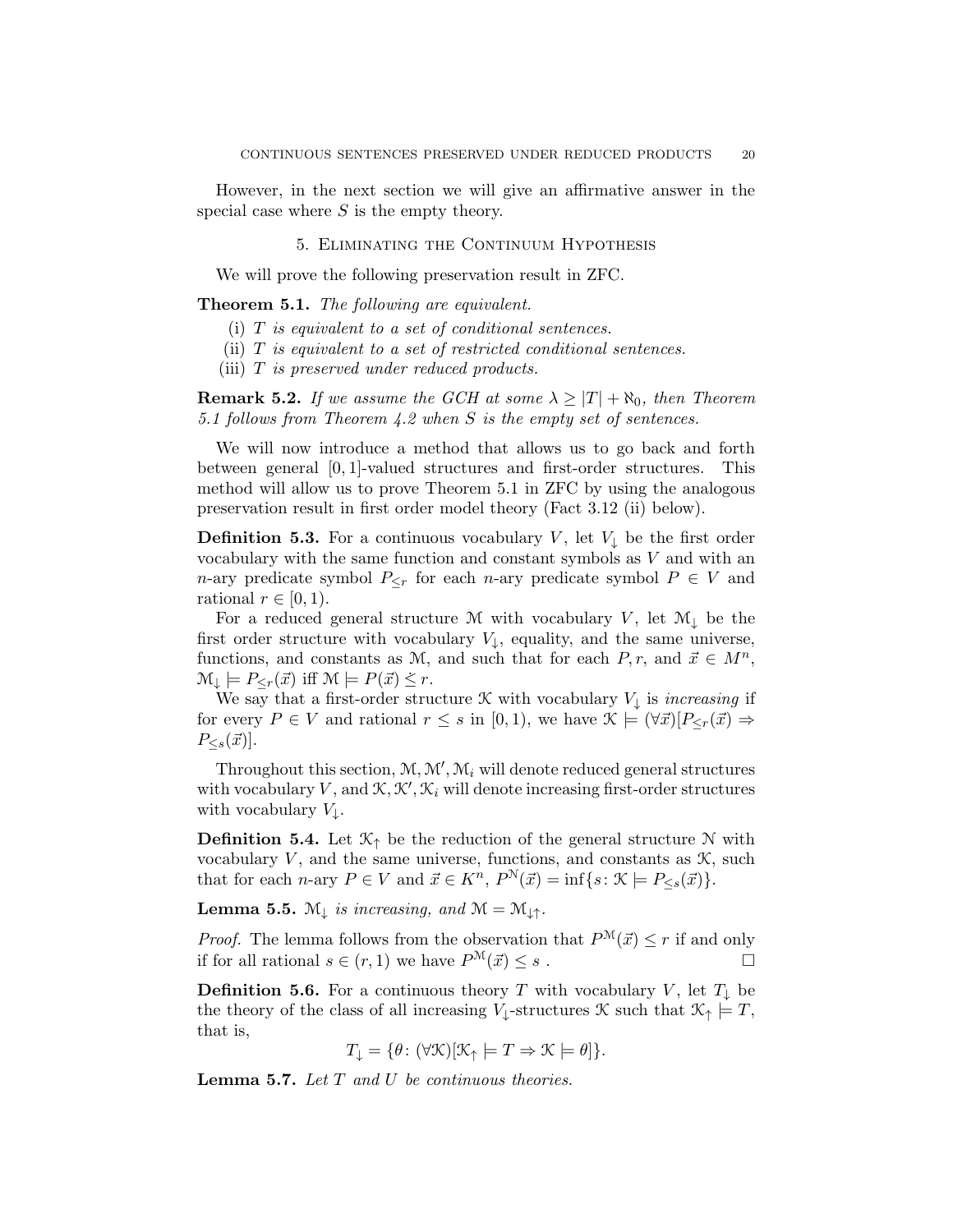- (i) If  $T \models U$  then  $T_{\perp} \models U_{\perp}$ .
- (ii) If  $\mathcal{M} \models T$ , then  $\mathcal{M}_{\downarrow} \models T_{\downarrow}$ .
- (iii) Every model of  $T_{\downarrow}$  is increasing.

Proof. (i) is clear from the definitions.

(ii) Suppose  $\mathcal{M} \models T$  and  $\theta \in T_{\downarrow}$ . By Lemma 5.5,  $\mathcal{M} = (\mathcal{M}_{\downarrow})_{\uparrow} \models T$ , so  $\mathcal{M}_{\downarrow} \models \theta$ . Therefore  $\mathcal{M}_{\downarrow} \models T_{\downarrow}$ .

(iii) The property of being increasing is expressed by a set of  $V_{\downarrow}$ -sentences.  $\Box$ 

The following key lemma shows that one can freely move the  $\uparrow$  symbol in certain reduced product formulas.

**Lemma 5.8.** Let  $F$  be a proper filter over  $I$ . Then

$$
\prod_{\mathcal{F}}(\mathcal{K}_{i\uparrow}) = \left(\prod_{\mathcal{F}}(\mathcal{K}_{i})\right)_{\uparrow}.
$$

In particular,

$$
\prod_{\mathcal{F}}\mathcal{M}_i = \left(\prod_{\mathcal{F}}(\mathcal{M}_i)_{\downarrow}\right)_{\uparrow}.
$$

*Proof.* It is enough to prove the result in the case that  $V$  contains a predicate symbol d for the discrete metric, because then the general case follows by removing d from the vocabulary and taking the reduction of both sides. In that case, for each *n*-ary  $P \in V$ , rational  $r \in [0,1)$ , and  $\vec{x} \in (\prod K_i)^n$ , the following are equivalent.

- $\prod_{\mathcal{F}}(\mathcal{K}_{i\uparrow}) \models P(\vec{x}_{\mathcal{F}}) \leq r.$
- inf<sub>J∈F</sub>(sup<sub>i∈J</sub>  $P^{\mathcal{K}_{i\uparrow}}(\vec{x}_i)) \leq r$ .
- $(\forall s \in (r, 1))(\exists J \in \mathcal{F})(\sup_{i \in J} P^{\mathcal{K}_{i\uparrow}}(\vec{x}_i)) \leq s.$
- $\bullet$  (∀s ∈ (r, 1))(∃J ∈ F)(∀i ∈ J) $P^{X_{i\uparrow}}(\vec{x_i}) \leq s$ .
- $(\forall s \in (r,1))(\exists J \in \mathcal{F})(\forall i \in J)\mathcal{K}_i \models P_{\leq s}(\vec{x}_i).$
- $(\forall s \in (r,1))\{i: \mathcal{K}_i \models P_{\leq s}(\vec{x}_i)\}\in \mathcal{F}.$
- $(\forall s \in (r,1)) \prod_{\mathcal{F}} (\mathcal{K}_i) \models P_{\leq s} (\vec{x}_{\mathcal{F}}).$
- $(\prod_{\mathcal{F}}(\mathcal{K}_i))_{\uparrow} \models P(\vec{x}_{\mathcal{F}}) \leq r.$

The second statement follows from the first statement and Lemma 5.5.  $\Box$ 

**Lemma 5.9.** (i) If  $\mathcal{K} \cong \mathcal{K}'$  then  $\mathcal{K}_{\uparrow} \cong \mathcal{K}'_{\uparrow}$ . (*ii*) If  $\mathcal{K} \equiv \mathcal{K}'$  then  $\mathcal{K}_{\uparrow} \equiv \mathcal{K}'_{\uparrow}$ .

Proof. (i) is clear. We prove (ii). By the Keisler-Shelah Theorem (Theorem 6.1.15 in [CK2012]), there are ultrafilters  $D$  over H and  $\mathcal E$  over I such that  $\mathcal{K}^H/\mathcal{D} \cong \mathcal{K}'^J/\mathcal{E}$ . Then by (i) we have  $(\mathcal{K}^H/\mathcal{D})_\uparrow \cong (\mathcal{K}'^J/\mathcal{E})_\uparrow$ . By Lemma 5.8,  $(\mathcal{K}_{\uparrow})^H/\mathcal{D} \cong (\mathcal{K}'_{\uparrow})^J/\mathcal{E}$ . It follows that  $\mathcal{K}_{\uparrow} \equiv \mathcal{K}'_{\uparrow}$ . В последните последните и производите в последните и при в последните и при в последните и при и<br>В последните последните последните последните последните последните последните последните последните последнит<br>В последнит

**Lemma 5.10.** For each continuous theory T and each  $\mathcal{K}, \mathcal{K} \models T_{\downarrow}$  if and only if  $\mathcal{K}_{\uparrow} \models T$ .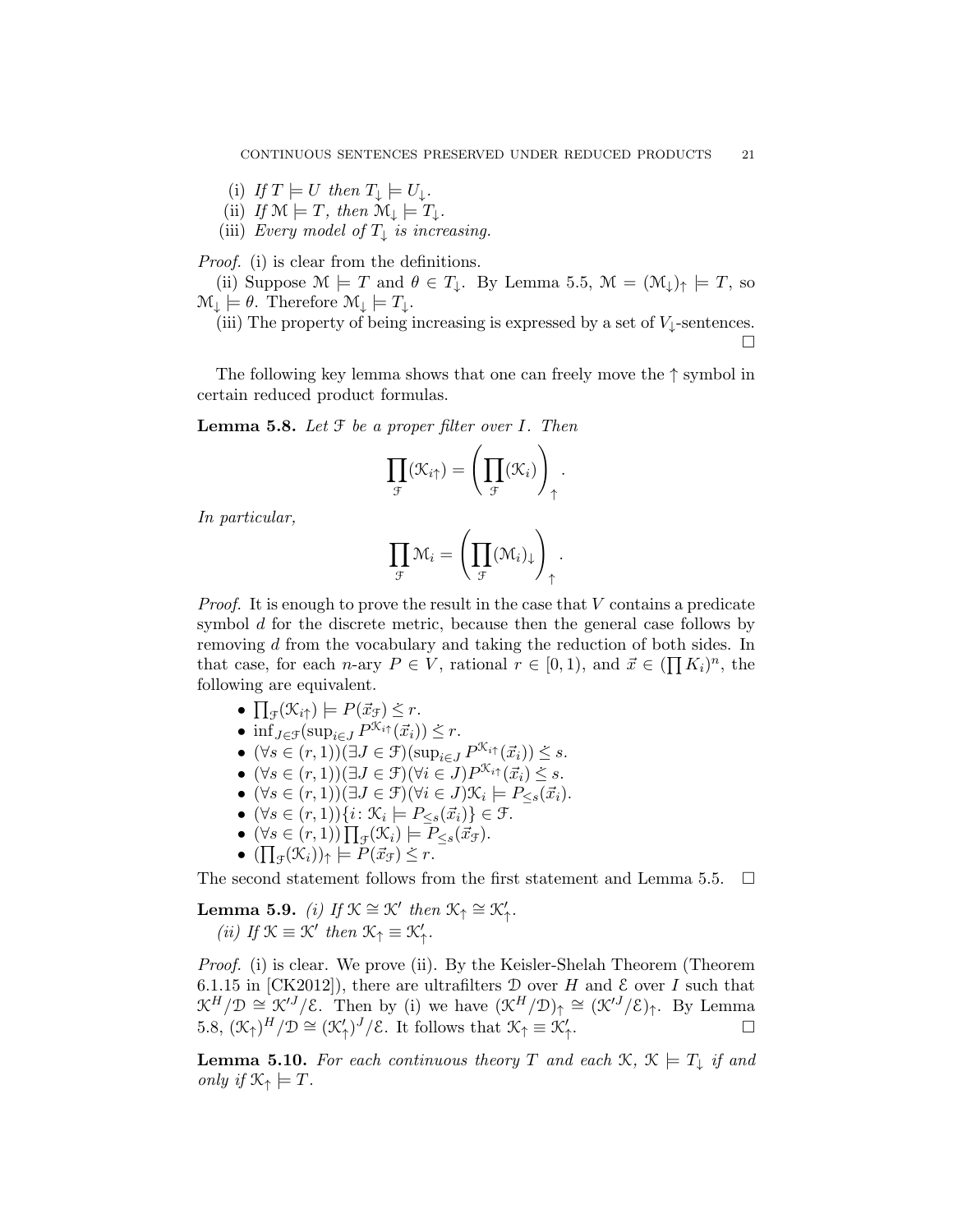*Proof.* It follows immediately from the definition of  $T_{\perp}$  that if  $\mathcal{K}_{\uparrow} \models T$ , then  $\mathcal{K} \models T_{\downarrow}$ . For the other direction, suppose that  $\mathcal{K} \models T_{\downarrow}$ . Then there is a set I, an ultrafilter  $D$  on I, and increasing structures  $\mathcal{K}_i$ ,  $i \in I$ , such that  $\mathcal{K}_{i\uparrow} \models T$  for each  $i \in I$ , and  $\mathcal{K} \equiv \prod_{\mathcal{D}} \mathcal{K}_i$ . By Lemmas 5.9 and 5.8, we have

$$
\mathcal{K}_{\uparrow} \equiv \left(\prod_{\mathcal{D}} \mathcal{K}_i\right)_{\uparrow} = \prod_{\mathcal{D}} (\mathcal{K}_{i\uparrow}),
$$

from which it follows that  $\mathcal{K}_{\uparrow} \models T$ .

**Lemma 5.11.** For all continuous theories  $S, T$ , the following are equivalent.

- (i) Each reduced product of general models of S is a general model of  $T$ .
- (ii) Each reduced product of models of  $S_{\downarrow}$  is a model of  $T_{\downarrow}$ .

*Proof.* Let  $\mathcal F$  be a proper filter over a set  $I$ .

(i)  $\Rightarrow$  (ii): Assume (i). For each  $i \in I$ , let  $\mathcal{K}_i \models S_{\downarrow}$ . By Lemma 5.10,  $\mathcal{K}_{i\uparrow} \models S$ , so  $\prod_{\mathcal{F}}(\mathcal{K}_{i\uparrow}) \models T$ . But  $\prod_{\mathcal{K}}(\mathcal{K}_{i\uparrow}) = (\prod_{\mathcal{F}}(\mathcal{K}_i))_{\uparrow}$  by Lemma 5.8. Therefore  $(\prod_{\mathcal{F}}(\mathcal{K}_i))_{\uparrow} \models T$ , so  $\prod_{\mathcal{F}}(\mathcal{K}_i) \models T_{\downarrow}$  by Lemma 5.10. This proves (ii).

(ii)  $\Rightarrow$  (i): Assume (ii). Let  $\mathcal{M}_i \models S$  for each  $i \in I$ . We have  $\mathcal{M}_{i \downarrow \uparrow} =$  $\mathcal{M}_i$  by Lemma 5.5, so  $\mathcal{M}_{i\downarrow} \models S_{\downarrow}$ . Then  $\prod_{\mathcal{F}}(\mathcal{M}_{i\downarrow}) \models T_{\downarrow}$ . By Lemma 5.10,  $(\prod_{\mathcal{F}}(\mathcal{M}_{i\downarrow}))_{\uparrow} \models T$ . By the second statement of Lemma 5.8, we have  $\prod_{\mathcal{F}}(\mathcal{M}_i) \models T$ , and (i) holds.

**Corollary 5.12.** For every continuous theory  $T$ ,  $T$  is preserved under reduced products if and only if  $T_{\downarrow}$  is preserved under reduced products.

*Proof.* Take  $S = T$  in Lemma 5.11.

In order to eliminate the continuum hypothesis from Theorem 4.2, we will need to use the Shoenfield Absoluteness Theorem. For background we refer to [J]. The set of hereditarily finite sets, which is countable, is denoted by HF. Note that tuples of hereditarily finite sets are also hereditarily finite sets. A  $\Pi_2^1$  sentence (over HF) is a sentence of set theory of the form

$$
(\forall X \subseteq HF)(\exists Y \subseteq HF)\theta(X, Y)
$$

where  $\theta(X, Y)$  is a formula of set theory with quantifiers restricted to HF.

**Fact 5.13.** Every sentence of set theory of the form  $Q_1Q_2\theta$ , where  $Q_1$  is a sequence of second order universal quantifiers over subsets of HF and first order quantifiers restricted to HF,  $Q_2$  is a sequence of second order existential quantifiers over subsets of HF and first order quantifiers restricted to HF, and  $\theta$  is quantifier-free, is equivalent to a  $\Pi^1_2$  sentence.

We will use the following consequence of the Shoenfield Absoluteness Theorem.

**Fact 5.14.** Every  $\Pi_2^1$  sentence over HF that is provable from ZFC + CH is provable from ZFC.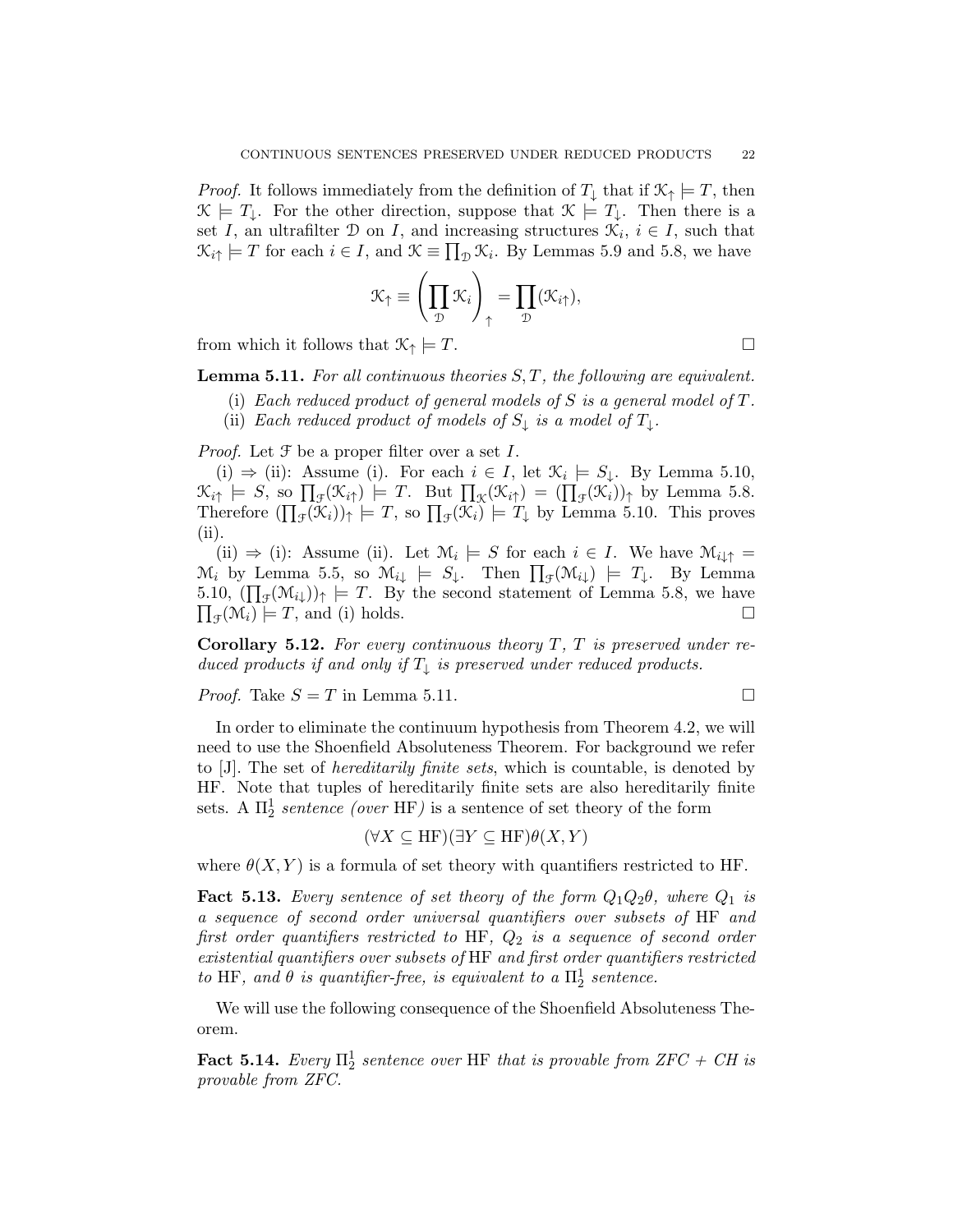If the vocabulary  $V$  is a subset of HF, then by coding formulas in the usual way, we can also take the set of restricted continuous formulas with vocabulary V, and the set of first order formulas in the vocabulary  $V_{\downarrow}$ , to be subsets of HF.

**Lemma 5.15.** (In ZFC) Suppose  $V \subseteq HF$ , T is a set of restricted continuous sentences in vocabulary V, and  $T_{\downarrow}$  is equivalent to a set of Horn sentences. Then T is equivalent to a set of restricted conditional sentences.

*Proof.* First assume the continuum hypothesis. By Fact 3.12,  $T_{\downarrow}$  is preserved under reduced products. By Corollary  $5.12$ ,  $T$  is preserved under reduced products. Since  $V \subseteq HF, V$  is countable. By the continuum hypothesis and Theorem 4.2, T is equivalent to a set of restricted conditional sentences.

By Fact 5.14, to show that this lemma is provable in ZFC, it suffices to show that the statement of this lemma is a  $\Pi^1_2$  sentence. To do that, we will freely use Fact 5.13, which allows us to ignore quantifiers over elements of HF.

It is elementary that the statements " $\theta$  is a first order V<sub>⊥</sub>-sentence", " $\theta$  is a Horn sentence", " $\varphi$  is a strict V-sentence", and " $\varphi$  is a strict conditional sentence", are  $\Delta_1^1$ . It follows that the first hypothesis of this lemma, "T is a set of strict continuous sentences in a vocabulary  $V \subseteq HF$ , is  $\Delta_1^1$ .

Every countable  $V_{\downarrow}$ -structure is isomorphic to a  $V_{\downarrow}$ -structure that is a subset of HF and similarly for general structures. In the following we let K be a variable that ranges over  $V_{\downarrow}$ -structures that are subsets of HF with universe  $K$ , and let  $\mathcal{M}, \mathcal{N}$  be variables ranging over *V*-structures that are subsets of HF. By unravelling the definition of satisfaction in [CK2012] and [BBHU], one can show that the statements " $\mathcal{K} \models \theta$ ", " $\mathcal{K}$  is increasing", " $\mathcal{K}_{\uparrow} \models \varphi$ ", " $\mathcal{K}_{\uparrow} \models T$ ", " $\mathcal{N} \models \varphi$ ", and " $\mathcal{N} \models T$ ", are  $\Delta_1^1$ .

To illustrate, we show that the statement " $\mathcal{K}_{\uparrow} \models \varphi$ " is  $\Delta_1^1$ . The statement " $\psi$  is a strict V-sentence with parameters in  $\mathcal K$  and r is a dyadic rational in  $[0,1)$ " is a  $\Delta_1^1$  formula  $\delta(\mathcal{K}, \psi, r)$ . Let us say that D is an  $\uparrow$ -diagram of K if D is the set of all pairs  $(\psi, r)$  such that  $\delta(\mathcal{K}, \psi, r)$  and  $\mathcal{K}_{\uparrow} \models \psi \leq r$ . Then D is an  $\uparrow$ -diagram of  $\mathcal K$  if and only if each of the following  $\Delta^1_1$  sentences with the parameters  $K, D$  hold.

- $(\forall \psi)(\forall r)[(\psi, r) \in D \Rightarrow \delta(\mathcal{K}, \psi, r)].$
- ( $\forall$  atomic  $P(\vec{\tau})\rangle(\forall r)[(P(\vec{\tau}), r) \in D \Leftrightarrow \mathcal{K} \models P_{\leq r}(\vec{\tau})].$
- $(\forall \psi_1)(\forall \psi_2)(\forall r)[(\max(\psi_1, \psi_2), r) \in D \Leftrightarrow [(\psi_1, r) \in D \wedge (\psi_2, r) \in D]].$
- Similar rules for connectives min,  $\div$ ,  $\div$ ,  $\div/2$ .
- $(0, r) \in D \wedge (1, r) \notin D$ .
- $(\forall \psi(x))(\forall r)[(\sup_x \psi(x), r) \in D \Leftrightarrow (\forall a \in K)(\psi(a), r) \in D].$
- A similar rule for  $\inf_x$ .

Then  $\mathcal{K}_{\uparrow} \models \varphi$  if and only if  $(\varphi, 0) \in D$  for every  $\uparrow$ -diagram D of  $\mathcal{K}$ , and also if and only if  $(\varphi, 0) \in D$  for some  $\uparrow$ -diagram D of K. This shows that the statement " $\mathcal{K}_{\uparrow} \models \varphi$ " is  $\Delta_1^1$ .

By Lemma 5.10, the statement " $\mathcal{K} \models T_{\downarrow}$ " is also  $\Delta_1^1$ . It follows that the second hypothesis of this lemma, that " $T_{\downarrow}$  is equivalent to a set of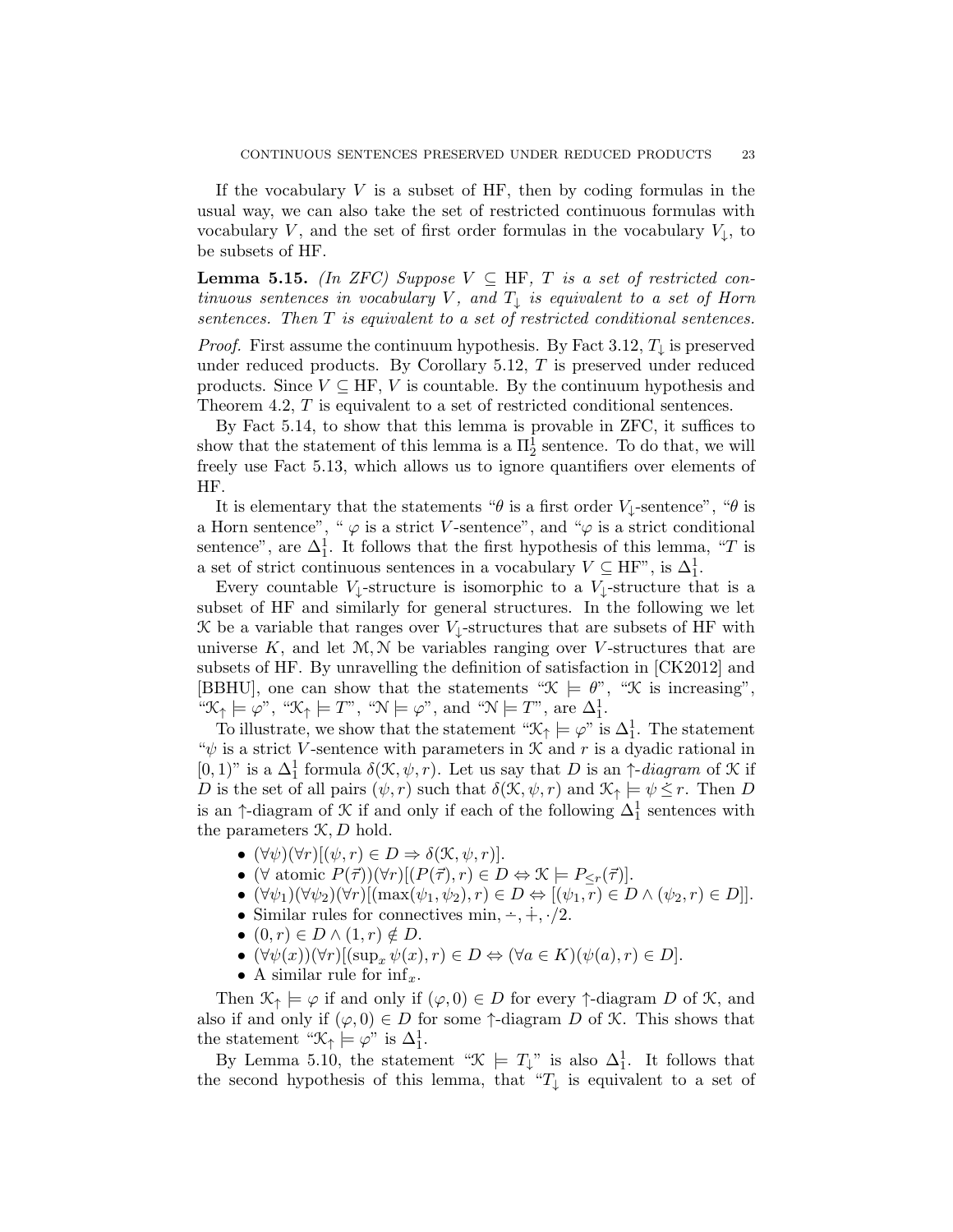Horn sentences", is equivalent in ZFC to the following  $\Sigma_2^1$  sentence with the parameter T:

$$
(\exists U \subseteq \text{HF})(\forall \mathcal{K})[(\forall \theta)(\theta \in U \Rightarrow \theta \text{ is Horn}) \land (\mathcal{K} \models T_{\downarrow} \Leftrightarrow \mathcal{K} \models U)].
$$

The statement " $T \models \varphi$ " is  $\Pi_1^1$ , because it is equivalent in ZFC to

$$
(\forall N)[N \models T \Rightarrow N \models \varphi].
$$

The conclusion of this lemma says that for every  $\mathcal{M}$ , if every strict conditional consequence of T holds in M, then  $\mathcal{M} \models T$ , that is,

 $(\forall \mathcal{M})[(\forall \varphi)(\varphi \text{ strict conditional and } T \models \varphi) \Rightarrow \mathcal{M} \models T].$ 

This is a  $\Pi_2^1$  sentence with a parameter for T.

So the whole statement of this lemma has the form

$$
(\forall T)[\alpha(T) \Rightarrow \beta(T)]
$$

where  $\alpha(T)$  is a  $\Sigma_2^1$  sentence, and  $\beta(T)$  is a  $\Pi_2^1$  sentence. It follows that the statement of this lemma is a  $\Pi_2^1$  sentence.

 $\Box$ 

We are now ready to prove Theorem 5.1 in ZFC. For convenience we restate the result here.

Theorem 5.1. (Restated) The following are equivalent.

- (i)  $T$  is equivalent to a set of conditional sentences.
- (ii)  $T$  is equivalent to a set of restricted conditional sentences.
- (iii) T is preserved under reduced products.

*Proof.* (ii)  $\Rightarrow$  (i) is trivial, and (i)  $\Rightarrow$  (iii) follows from Theorem 3.9

 $(iii) \Rightarrow (ii)$ : Assume (iii). By Lemma 2.15, we may assume without generality that  $T$  is a set of strict continuous sentences, and that every consequence of  $T$  that is a strict continuous sentence in vocabulary  $V$  belongs to T. For each vocabulary  $V' \subseteq V$ , let  $[V']$  be the set of strict continuous sentences in vocabulary V', and let  $T' = T \cap [V']$ .

**Claim 1.** For every countable vocabulary  $V' \subseteq V$ ,  $T'$  is preserved under reduced products.

*Proof of Claim 1*. Let  $\{M'_i : i \in I\}$  be a family of general models of  $T \cap [V']$ , let  $\mathcal F$  be a proper filter over  $I$ , and let  $\mathcal M' = \prod_{\mathcal F}(\mathcal M'_i)$ . For each i, let  $U_i$  be the set of strict continuous sentences

$$
U_i = T \cup \{ \varphi \le r \colon \varphi \in Th(\mathcal{M}'_i), r > 0 \}.
$$

Suppose that  $U_i$  is not finitely satisfiable. Then there is a strict sentence  $\varphi \in Th(\mathcal{M}'_i)$  and a dyadic rational  $r > 0$  such that  $T \models r \leq \varphi$ . The sentence  $r \leq \varphi$  belongs to  $[V']$ , and also belongs to T because it is a consequence of T. But then  $\mathcal{M}'_i \models \varphi = 0$  and  $\mathcal{M}'_i \models r \leq \varphi$ , which is a contradiction. Therefore  $U_i$  is finitely satisfiable. By the Compactness Theorem,  $U_i$  has a general model  $\mathcal{N}_i$ . Then  $\mathcal{N}_i \models T$  for each i, so by (iii) we have  $\mathcal{N} := \prod_{\mathcal{F}}(\mathcal{N}_i) \models T$ . Let  $\mathcal{N}'_i$  be the V'-part of  $\mathcal{N}_i$ . By Remark 3.4,  $\mathcal{N}' := \prod_{\mathcal{F}} (\mathcal{N}'_i)$  is the V'-part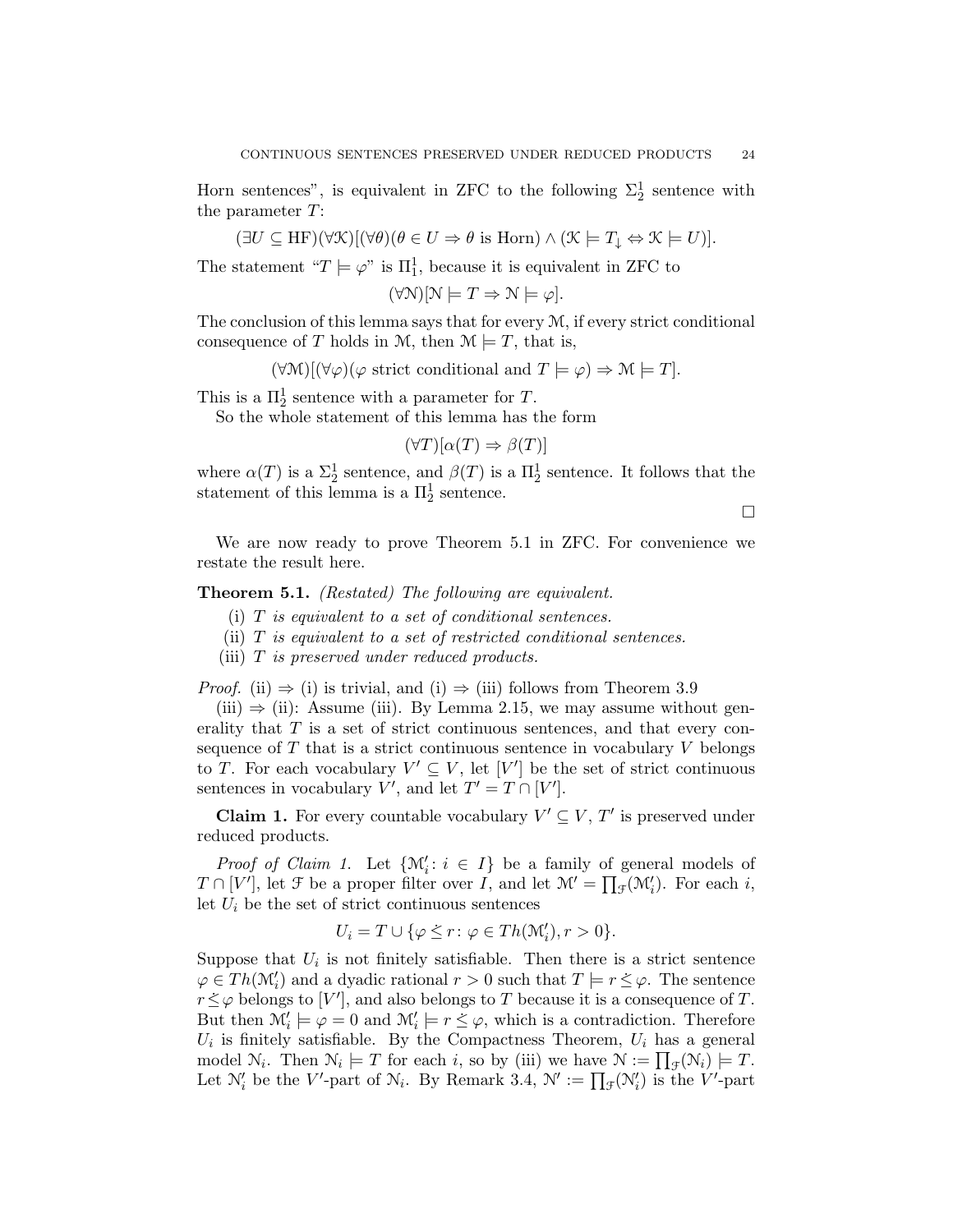of N, so  $\mathcal{N}' \models T'$ . Since  $\mathcal{N}_i \models U_i$ , we have  $\mathcal{N}'_i \equiv \mathcal{M}'_i$ . Then by Proposition 3.17,  $\mathcal{N}' \equiv \mathcal{M}'$ . Therefore  $\mathcal{M}' \models T'$ , and Claim 1 is proved.

**Claim 2.** For every countable  $V' \subseteq V$ ,  $T'$  is equivalent to a set of strict conditional sentences.

*Proof of Claim 2.* By Claim 1,  $T'$  is preserved under reduced products. We may take  $V', T', V'_{\downarrow}$ , and  $T'_{\downarrow}$  to be subsets of HF. By Lemma 5.11,  $T'_{\downarrow}$  is preserved under reduced products. By Fact 3.12 (ii),  $T'_{\downarrow}$  is equivalent to a set of Horn sentences with vocabulary  $V_{\downarrow}$ . By Lemma 5.15, T' is equivalent to a set of strict conditional sentences in the vocabulary  $V'$ , so Claim 2 is proved.

It follows at once from Claim 2 that Condition (i) holds.  $\Box$ 

Here is a version of Theorem 5.1 for single sentences.

**Corollary 5.17.** For each continuous sentence  $\varphi$ , the following are equivalent.

- (i) For each positive integer n there is a conditional sentence  $\psi_n$  such that  $\varphi \models \psi_n$  and  $\psi_n \models \varphi \leq 2^{-n}$ .
- (ii) For each positive integer n there is a restricted conditional sentence  $\psi_n$  such that  $\varphi \models \psi_n$  and  $\psi_n \models \varphi \leq 2^{-n}$ .
- (iii)  $\varphi$  is preserved under reduced products.

Proof. It is clear that (ii) implies (i).

Assume (i). Then  $\{\varphi\}$  is equivalent to the countable set  $\{\psi_n: n>0\}$  of conditional sentences. Then by Theorem 5.1, (iii) holds.

Now assume (iii). By Theorem 5.1,  $\{\varphi\}$  is equivalent to a set U of restricted conditional sentences. By Corollary 2.9, for each  $n > 0$  there is a finite  $U_0 \subseteq U$  such that  $U_0 \models \varphi \leq 2^{-n}$ . Let  $\psi_n = \max(U_0)$ . Then  $\psi_n$  is a nextiated conditional sections  $\psi_n$  is a next  $U_0$ . restricted conditional sentence,  $\varphi \models \psi_n$  and  $\psi_n \models \varphi \leq 2^{-n}$ , so (ii) holds.  $\Box$ 

The following corollary characterizes metric theories that are preserved under reduced products of metric structures.

**Corollary 5.18.** Let L be a metric signature over V, and let T be a metric theory with signature L. The following are equivalent:

- (i)  $T$  is equivalent to a set of conditional sentences.
- (ii) Every reduced product of pre-metric models of  $T$  is a pre-metric model of  $T$  (with signature  $L$ ).
- (iii) Every reduced product of metric models of  $T$  is a metric model of  $T$ (with signature  $L$ ).

*Proof.* (i)  $\Rightarrow$  (ii) follows from Theorem 3.9 and Corollary 3.10. (ii)  $\Rightarrow$  (iii) follows from Corollary 3.10.

(iii)  $\Rightarrow$  (ii): Assume (iii), and let  $(\prod_{\mathcal{F}} N_i, L)$  be a reduced product of pre-metric models of T. For each  $i \in I$ , let  $(\mathcal{M}_i, L)$  be the completion of  $(N_i, L)$ , which is a metric model of T. By (iii) above,  $(\prod_{\mathcal{F}} \mathcal{M}_i, L)$  is a metric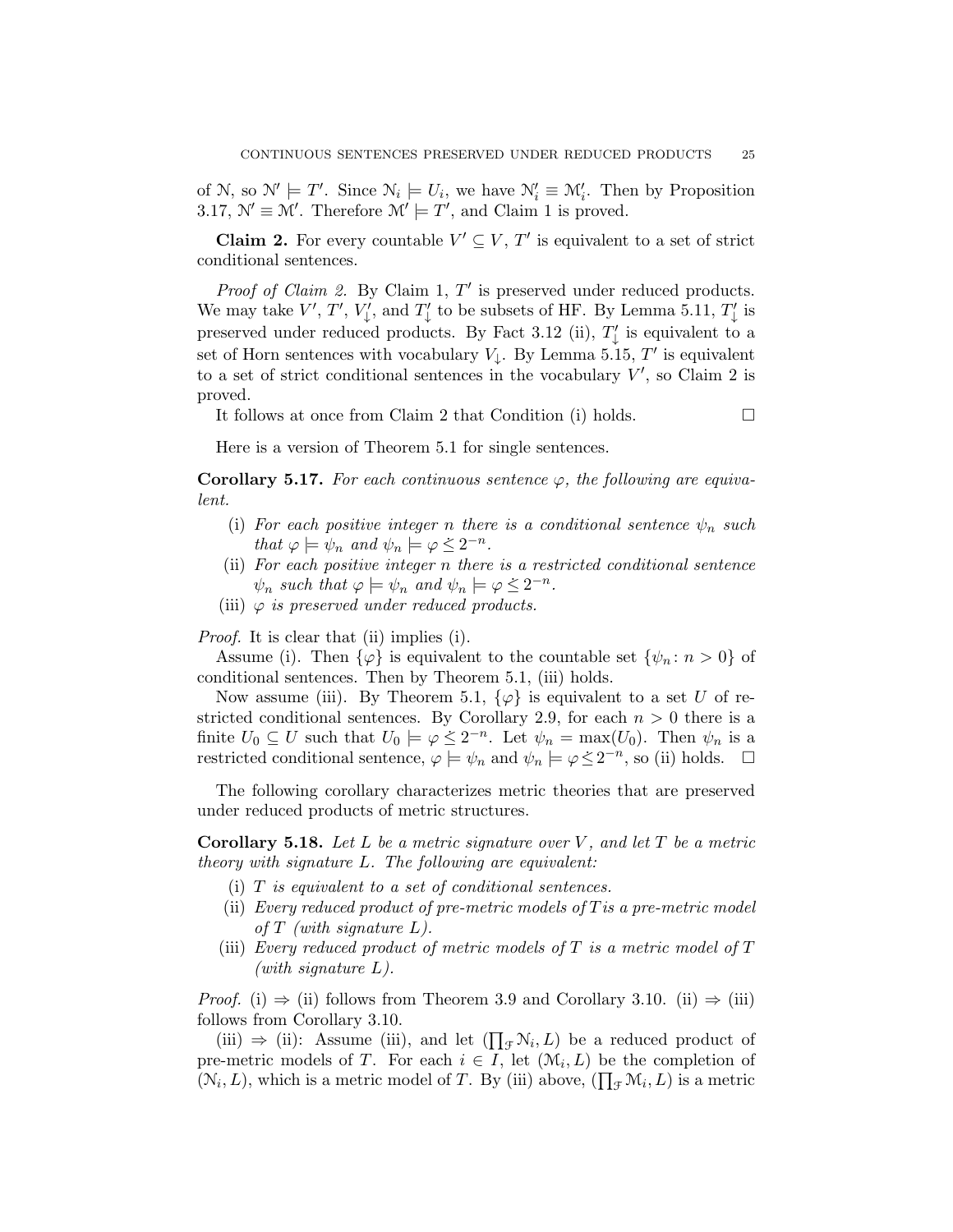model of T. By Corollary 3.11,  $(\prod_{\mathcal{F}} \mathcal{M}_i, L)$  is the completion of  $(\prod_{\mathcal{F}} \mathcal{N}_i, L)$ . Therefore  $(\prod_{\mathcal{F}} N_i, L)$  is a pre-metric model of T, and (ii) holds.

(ii)  $\Rightarrow$  (i): Assume (ii). We first show that T is preserved under reduced products of general structures. Suppose  $\prod_{\mathcal{F}} \mathcal{N}_i$  is a reduced product of general models of T. Since  $T \models \text{met}(L), (\mathcal{N}_i, L)$  is a pre-metric model of T for each  $i \in I$ . Therefore, by (ii),  $(\prod_{\mathcal{F}} \mathcal{N}_i, L)$  is a pre-metric model of T, and hence  $\prod_{\mathcal{F}} \mathcal{N}_i$  is a general model of T. Thus T is preserved under reduced products of general structures. So by Theorem 5.1, (i) holds.  $\square$ 

In [Ga], Galvin also proved the following "interpolation" statement: For all first order theories  $S_0, T_0$ , if every reduced product of models of  $S_0$  is a model of  $T_0$ , then there is a set  $U_0$  of Horn sentences such that  $S_0 \models U_0$  and  $U_0 \models T_0$ . It is thus natural to ask if the continuous analogue of this fact is true:

Question 5.19. Suppose  $S, T$  are continuous theories, and every reduced product of general models of S is a general model of T. Is there a set U of conditional sentences such that  $S \models U$  and  $U \models T$ ?

We end this section with one further characterization of reduced product sentences. First, we need a lemma. For our purposes, by a definable predi*cate*, we mean an expression of the form  $\psi(\vec{x}) := \sum_{n} 2^{-n} \psi_n(\vec{x})$ , where each  $\psi_n(\vec{x})$  is a formula.

**Lemma 5.20.** For definable predicates  $\psi(\vec{x})$  and  $\chi(\vec{x})$ , the following are equivalent:

- (1) For all general structures M and all  $\vec{a}$  from M, if  $M \models \psi(\vec{a})$ , then  $\mathcal{M} \models \chi(\vec{a}).$
- (2) There is an increasing continuous function  $\alpha : [0,1] \rightarrow [0,1]$  such that  $\alpha(0) = 0$  and for which, given any general structure M and  $\vec{a}$ from M, we have  $\chi(\vec{a})^{\mathcal{M}} \leq \alpha(\psi(\vec{a})^{\mathcal{M}})$ .

Proof. In the case of metric structures, this is Proposition 7.15 of [BBHU]. However, the proof given there also works in the case of general structures.  $\Box$ 

**Corollary 5.21.** Given a sentence  $\varphi$ , the following are equivalent:

- (1)  $\varphi$  is a reduced product sentence.
- (2) There is an increasing continuous function  $\gamma : [0,1] \rightarrow [0,1]$  such that  $\gamma(0) = 0$  and for which, given any set I, general structures  $\mathcal{M}_i$ for each  $i \in I$ , and a filter  $\mathfrak{F}$  on  $I$ , setting  $\mathfrak{M} := \prod_{\mathfrak{F}} \mathfrak{M}_i$ , we have

$$
\varphi^{\mathcal{M}} \leq \gamma \left( \limsup_{\mathcal{F}} \varphi^{\mathcal{M}_i} \right).
$$

*Proof.* It is clear that  $(2)$  implies  $(1)$ . Conversely, suppose that  $(1)$  holds. Then by Corollary 5.17, there are conditional sentences  $\psi_n$  such that  $\sigma \models \psi_n$ and  $\psi_n \models \sigma \leq 2^{-n}$ . Set  $\psi := \sum_n 2^{-n} \psi_n$ , a definable predicate. Note that  $\varphi \models \psi$  and  $\psi \models \varphi$ . By Lemma 5.20, there are increasing continuous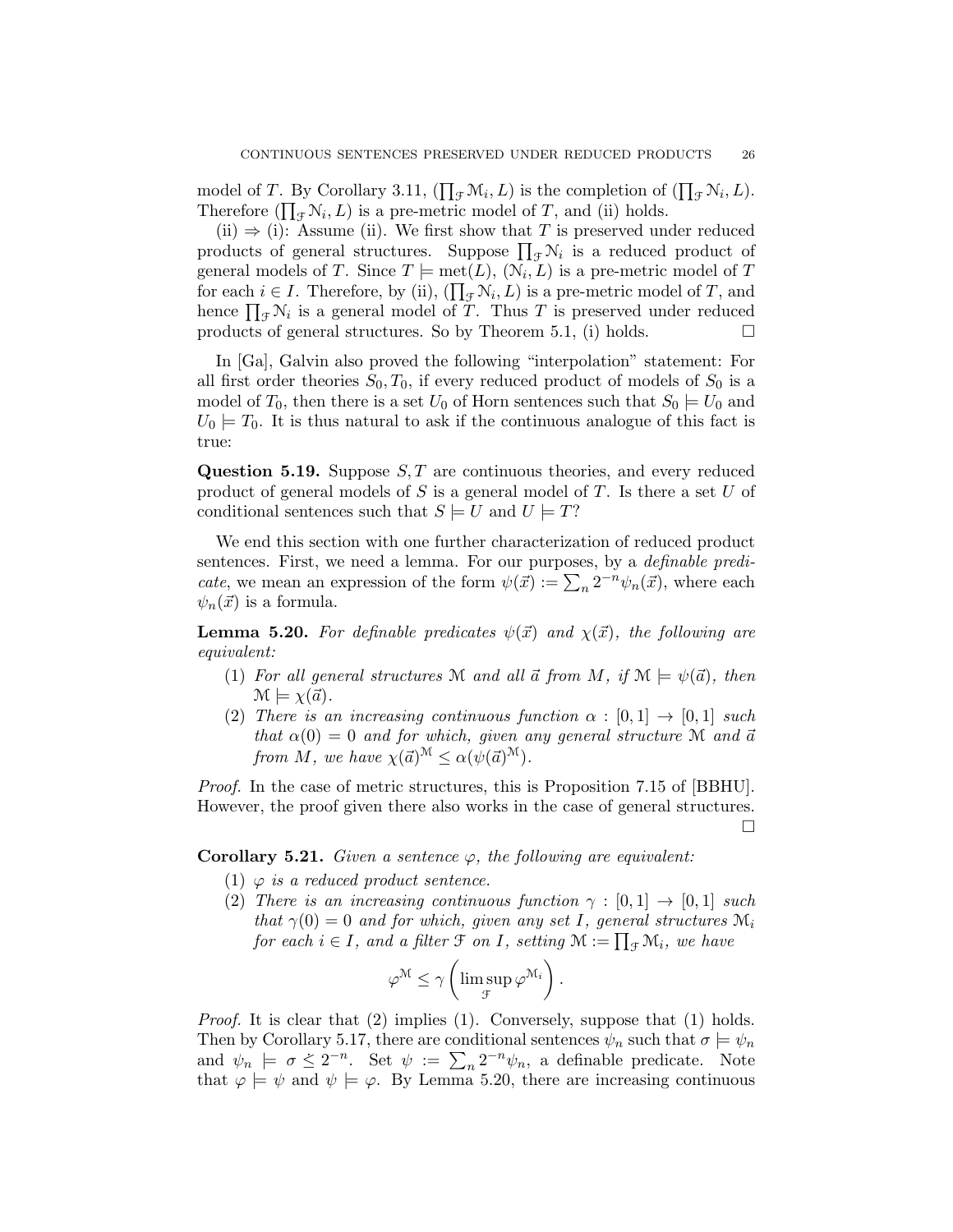functions  $\alpha_n : [0,1] \to [0,1]$  and  $\beta : [0,1] \to [0,1]$  with  $\alpha_n(0) = \beta(0) = 0$ and such that  $\psi_n^{\mathcal{M}} \leq \alpha_n(\varphi^{\mathcal{M}})$  and  $\varphi^{\mathcal{M}} \leq \beta(\psi^{\mathcal{M}})$  for all general structures M. Set  $\alpha := \sum_n 2^{-n} \alpha_n$ , so that  $\alpha : [0,1] \to [0,1]$  is an increasing continuous function with  $\alpha(0) = 0$ . Finally, set  $\gamma := \beta \circ \alpha$ .

Suppose now that we have a set I, general structures  $\mathcal{M}_i$  for each  $i \in I$ , and a filter  $\mathcal F$  on I, and set  $\mathcal M := \prod_{\mathcal F} \mathcal M_i$ . Let  $r := \limsup_{\mathcal F} \varphi^{\mathcal M_i}$  and take  $s > r$ . Take  $J \in \mathcal{F}$  such that  $\sup_{i \in J} \varphi^{\mathcal{M}_i} \leq s$ . It follows that  $\psi_{n}^{\mathcal{M}_i} \leq \alpha_n(s)$ for all  $i \in J$ . By (4) in the proof of Theorem 3.9, it follows that  $\psi_n^{\mathcal{M}} \leq \alpha_n(s)$ and thus  $\psi^{\mathcal{M}} \leq \alpha(s)$  and  $\varphi^{\mathcal{M}} \leq \beta(\psi^{\mathcal{M}}) \leq \beta(\alpha(s)) = \gamma(s)$ . Since  $s > r$  was arbitrary, we have that  $\varphi^{\mathcal{M}} \leq \gamma(r)$ , as desired.

## Appendix A. The Feferman-Vaught Theorem for General **STRUCTURES**

In [Gha], Ghasemi proved Fact A.3 below, which is an analogue of the Feferman-Vaught Theorem for reduced products of metric structures . He used that result to prove that reduced products of metric structures preserve elementarily equivalence (Fact 3.15 above), which we in turn used to prove that reduced products of general structures preserve elementary equivalence. In this appendix, we will extend Ghasemi's analogue of the Feferman-Vaught Theorem to general structures.

In the following definition, we will slightly strengthen the notion from [Gha] of a formula being determined up to  $2^{-n}$ , by adding the additional requirement (c). Let  $L$  be a metric signature.

**Definition A.1.** For a restricted continuous formula  $\varphi(\vec{x})$  with signature L, we say that  $\varphi(\vec{x})$  is determined up to  $2^{-n}$  by

$$
(\sigma_0,\ldots,\sigma_{2^n};\psi_0,\ldots,\psi_{m-1})
$$

if

- (a) Each  $\sigma_i$  is a formula in the first order language of Boolean algebras with at most  $s = m2^n$  variables which is monotonic in each variable.
- (b) Each  $\psi_i(\vec{x})$  is a restricted continuous formula.
- (c) For each j, every predicate or function symbol that occurs in  $\psi_i$ occurs in  $\varphi$ .
- (d) For any set  $\Omega$ , ideal J and corresponding filter  $\mathcal F$  on  $\Omega$ , indexed  $\prod_{\Omega} \mathcal{M}_{\gamma}$ , and  $\ell \in \{0, \ldots, 2^{n}\},$  we have family  $\langle \mathcal{M}_{\gamma} \rangle_{\gamma \in \Omega}$  of metric structures with signature L,  $|\vec{x}|$ -tuple  $\vec{a}$  in

$$
\mathcal{P}(\Omega)/\mathcal{I} \models \sigma_{\ell}([X_0^0]_1,\ldots,[X_{2^n}^0]_1,\ldots,[X_{2n}^{m-1}]_1) \Rightarrow \varphi(\vec{a}_{\mathcal{F}})^{\prod_{\mathcal{F}}\mathcal{M}_{\gamma}} > \ell/2^n,
$$
  
and

$$
\varphi(\vec{a}_{\mathcal{F}})^{\prod_{\mathcal{F}}\mathcal{M}_{\gamma}} > \ell/2^{n} \Rightarrow \mathcal{P}(\Omega)/\mathcal{I} \models \sigma_{\ell}([Y_0^0]_{\mathcal{I}}, \ldots, [Y_{2^n}^0]_{\mathcal{I}}, \ldots, [Y_{2^n}^{m-1}]_{\mathcal{I}}),
$$

where for each  $i$  and  $j$ ,

$$
X_i^j = \{ \gamma \in \Omega \colon \psi_j(\vec{a}(\gamma))^{\mathcal{M}_{\gamma}} > i/2^n \}, Y_i^j = \{ \gamma \in \Omega \colon \psi_j(\vec{a}(\gamma))^{\mathcal{M}_{\gamma}} \ge i/2^n \}.
$$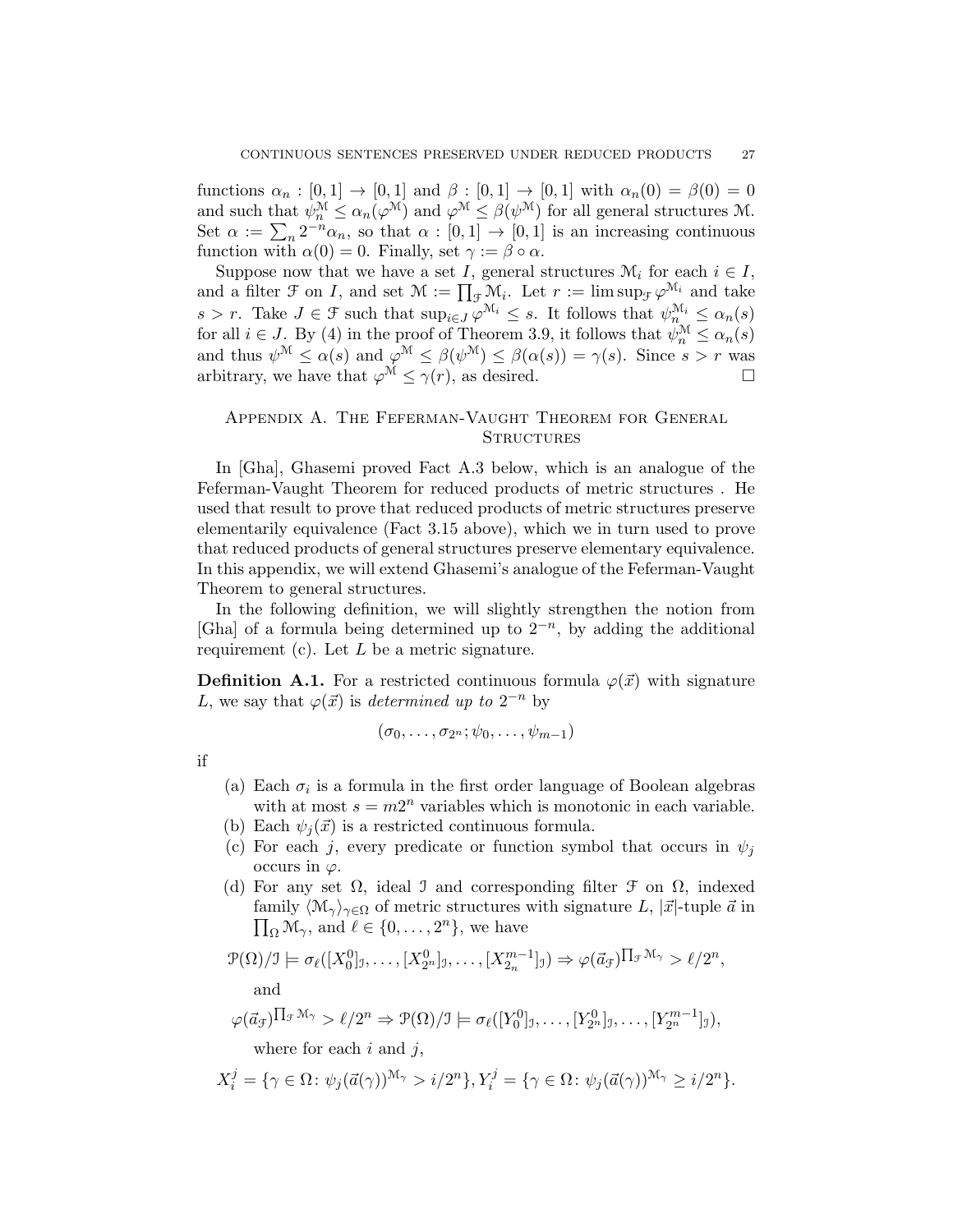**Definition A.2.** We say that a formula  $\varphi$  with signature L is determined up to  $2^{-n}$  if there is a restricted formula  $\theta$  such that every predicate or function symbol that occurs in  $\theta$  occurs in  $\varphi$ ,  $\theta$  is uniformly within 2<sup>−(n+1)</sup> of  $\varphi$  in all metric structures, and  $\theta$  is determined up to  $2^{-n}$  by some  $(\sigma_0, \ldots, \sigma_{2^n}, \psi_0, \ldots, \psi_{m-1}).$ 

**Fact A.3.** (Theorem 3.3 of [Gha]) For every  $n \in \mathbb{N}$ , every continuous formula is determined up to  $2^{-n}$ .

The above statement is slightly stronger than the statement of Theorem 3.3 in [Gha] because of condition (c) in our definition of being determined, but the proof in [Gha] shows that the result holds as stated here.

Now consider a vocabulary V with countably many predicate and function symbols.

**Definition A.4.** For a restricted continuous formula  $\varphi(\vec{x})$  with vocabulary V, we say that  $\varphi(\vec{x})$  is generally determined up to  $2^{-n}$  by

 $(\sigma_0, \ldots, \sigma_{2^n}; \psi_0, \ldots, \psi_{m-1})$ 

if conditions  $(a)$ – $(d)$  of Definition A.1 hold with the phrase "metric structures with signature  $L^{\prime\prime}$  replaced by "general structures with vocabulary  $V^{\prime\prime}$ in  $(d)$ .

We say that a continuous formula  $\varphi$  with vocabulary V is *generally deter*mined up to  $2^{-n}$  if there is a restricted formula  $\theta$  such that every predicate or function symbol that occurs in  $\theta$  occurs in  $\varphi$ ,  $\theta$  is uniformly within  $2^{-(n+1)}$ of  $\varphi$  in all general structures, and  $\theta$  is generally determined up to  $2^{-n}$  by some  $(\sigma_0, \ldots, \sigma_{2^n}, \psi_0, \ldots, \psi_{m-1}).$ 

Here is our analogue of the Feferman-Vaught theorem for general structures.

**Theorem A.5.** Every continuous formula  $\varphi$  with vocabulary V is generally determined.

*Proof.* By the Expansion Theorem, the empty theory  $T$  with vocabulary V has a pre-metric expansion  $(T_e, L_e)$ . Fix an  $n \in \mathbb{N}$ . By Fact A.3,  $\varphi$  is determined up to  $2^{-n}$  with respect to the metric signature  $L_e$ . Then there is a restricted formula  $\theta$  such that every predicate or function symbol that occurs in  $\theta$  occurs in  $\varphi$ ,  $\theta$  is uniformly within  $2^{-(n+1)}$  of  $\varphi$  in all metric structures, and  $\theta$  is determined up to  $2^{-n}$  by some  $(\sigma_0, \ldots, \sigma_{2^n}, \psi_0, \ldots, \psi_{m-1})$ . Then  $\theta$  and each  $\psi_i$  are V-formulas (rather than just  $V_D$ -formulas). Then θ is uniformly within  $2^{-(n+1)}$  of  $\varphi$  in all general V-structures. Let  $\langle N_{\gamma} \rangle_{\gamma \in \Omega}$ be an indexed family of general V-structures. For each  $\gamma \in \Omega$ ,  $\mathcal{N}_{\gamma e}$  is a pre-metric structure with signature  $L_e$ . Then the completion  $\mathcal{M}_{\gamma e}$  of  $\mathcal{N}_{\gamma e}$ is a metric structure with signature  $L_e$ . By Corollary 3.11, for each filter  $\mathcal F$  over  $\Omega$ ,  $\prod_{\mathcal F} \mathcal M_{\gamma e}$  is the completion of  $\prod_{\mathcal F} \mathcal N_{\gamma e}$ . Since  $\theta$  is determined up to  $2^{-n}$  by some  $(\sigma_0, \ldots, \sigma_{2^n}, \psi_0, \ldots, \psi_{m-1})$ , Condition (d) of Definition A.1 holds for  $\theta$  and  $\langle \mathcal{M}_{\gamma} \rangle_{\gamma \in \Omega}$ . It follows that Condition (d) of Definition A.1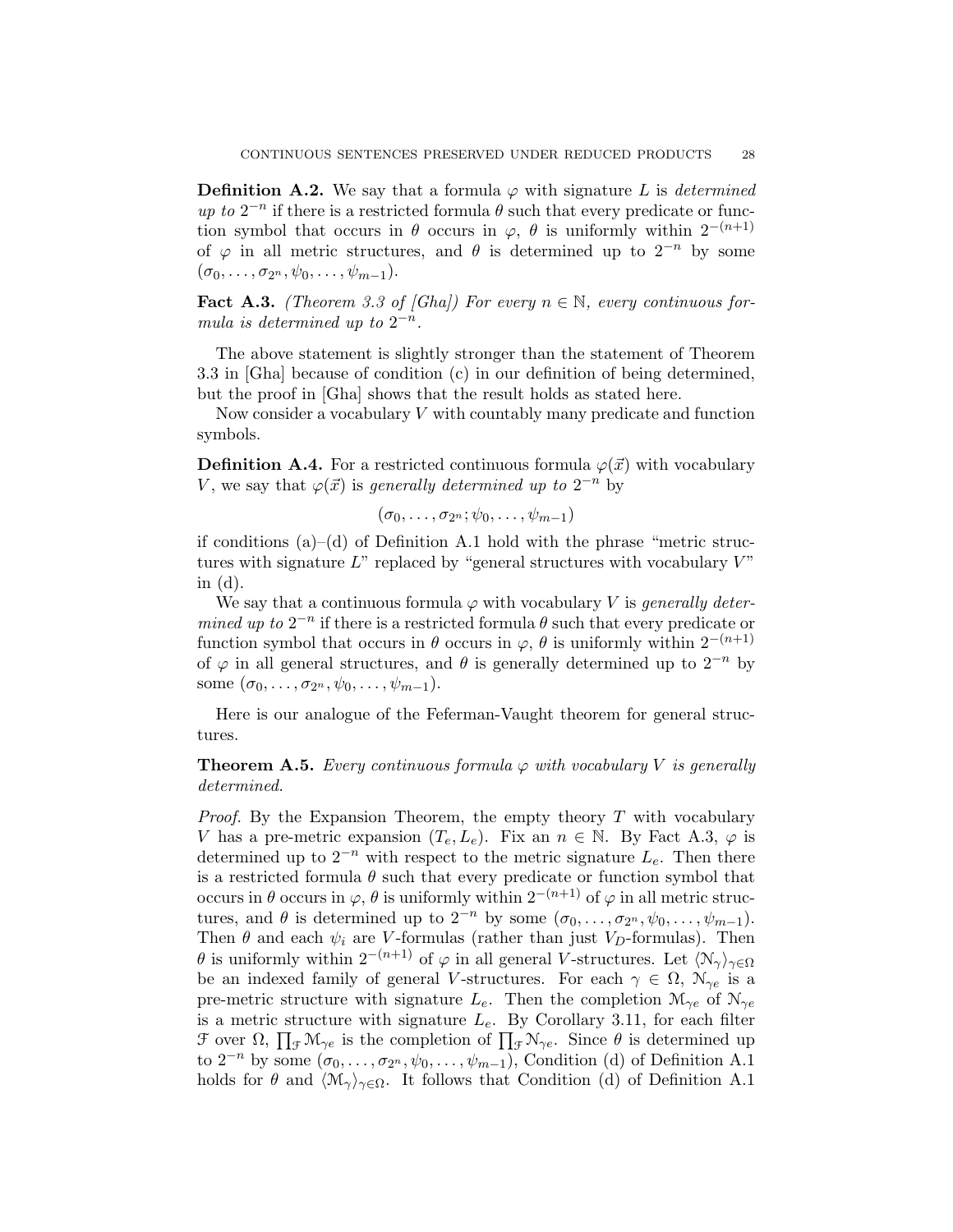also holds for  $\theta$  and  $\langle \mathcal{N}_{\gamma} \rangle_{\gamma \in \Omega}$ . Therefore  $\theta$  is generally determined up to  $2^{-n}$ by some  $(\sigma_0, \ldots, \sigma_{2^n}, \psi_0, \ldots, \psi_{m-1}),$  so  $\varphi$  is generally determined.

Appendix B. Embeddings, Unions of Chains, and Homomorphisms

In this appendix, we prove some relatively easy preservation theorems for general structures. Each of these results is a special case of a result in the much earlier monograph [CK1966], but the results in [CK1966] were stated with the unnecessary hypothesis that the general structures have a predicate symbol for equality. Using Fact 2.18, it will follow as a corollary that these results also hold for metric structures. These consequences for metric structures were also proved in the paper [F], by adapting the classical proofs of the corresponding first order results.

The following lemma is the analogue for continuous model theory of Lemma 3.2.1 in [CK2012].

**Lemma B.1.** Let  $\Gamma$  be a set of sentences that is closed under the application of the min connective and unary increasing connectives. The following are equivalent.

- (i) T is S-equivalent to a set of sentences  $U \subseteq \Gamma$ .
- (ii) If  $M, N$  are general models of S, M is a general model of T, and every sentence  $\gamma \in \Gamma$  that is true in M is true in N, then N is a general model of T.

*Proof.* It is trivial that (i) implies (ii). Assume (ii), and let  $U$  be the set of all sentences  $\gamma \in \Gamma$  such that every general model of  $S \cup T$  is a general model of  $\gamma$ . Then every general model of  $S \cup T$  is a general model of  $S \cup U$ . Let N be a general model of  $S \cup U$ . Consider sentences  $\psi_0, \ldots, \psi_n \in \Gamma$  and numbers  $r_0, \ldots, r_n \in [0,1]$ . Using the fact that  $\Gamma$  is closed under min and increasing unary connectives, one can show that  $\Gamma$  contains a sentence  $\gamma$ saying that  $\psi_i \leq r_i$  for some  $i \leq n$ . Now let  $\varepsilon > 0$  and put  $r_i = \psi_i^N - \varepsilon$  for each  $i \leq n$ . Then  $\gamma$  is not true in N. Since N is a general model of  $S \cup U$ ,  $\gamma \notin U$ , so  $\gamma$  cannot be true in every general model of  $S \cup T$ . Hence there is a general model M of  $S \cup T$  such that  $\psi_i^{\mathcal{M}} \geq \psi_i^{\mathcal{N}} - \varepsilon$  for all  $i \leq n$ . By the compactness theorem, there is a general model M of  $S \cup T$  such that  $\psi^{\mathcal{M}} \geq \psi^{\mathcal{N}}$  for every sentence  $\psi \in \Gamma$ . Then by (ii), N is a general model of T, so (i) holds.  $\square$ 

Here is an analogue of Lemma B.1 for metric theories.

**Corollary B.2.** Suppose L is a metric signature over V, and S, T are metric theories with signature L. Let  $\Gamma$  be a set of sentences that is closed under the application of the min connective and unary increasing connectives. The following are equivalent.

- (i) T is S-equivalent to a set of sentences  $U \subseteq \Gamma$ .
- (ii) If  $\mathcal{M}_+$ ,  $\mathcal{N}_+$  are pre-metric models of S,  $\mathcal{M}_+$  is a pre-metric model of T, and every sentence  $\gamma \in \Gamma$  that is true in  $\mathcal{M}_+$  is true in  $\mathcal{N}_+$ , then  $\mathcal{N}_+$  is a pre-metric model of T.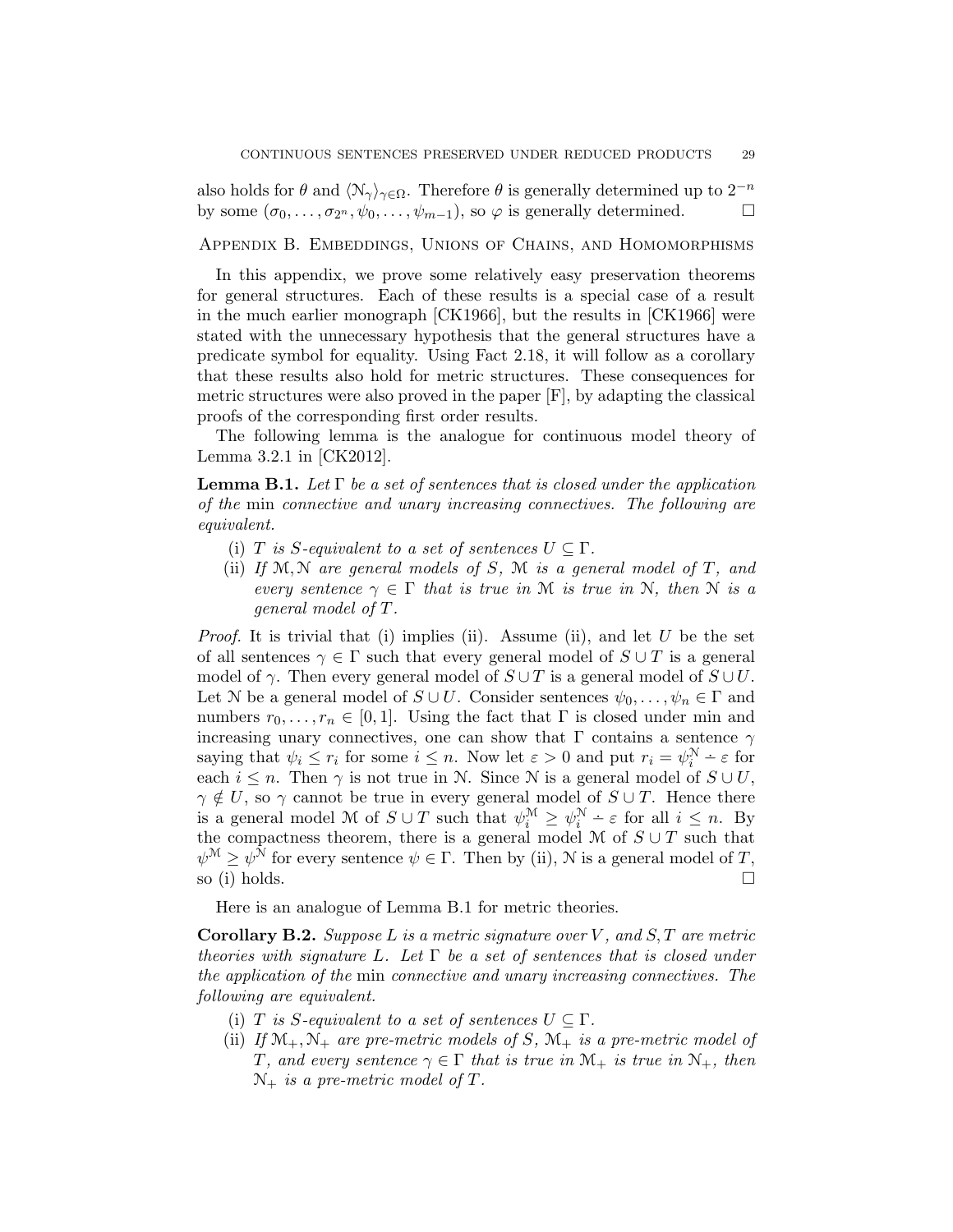Proof. This is just a restatement of Lemma B.1 in the special case that  $S, T \models \text{met}(L).$ 

Throughout this appendix,  $S$  and  $T$  denote continuous theories. The set of existential formulas is defined as the least set of formulas that contains all quantifier-free formulas and is closed under the application of increasing connectives and the inf quantifier.

**Lemma B.3.** (Theorem 7.2.8 in  $|CK1966|$ .) Suppose that N is special,  $|M| \leq |N|$ , and every existential sentence that is true in M is true in N. Then M is embeddable in N.

*Proof.* Arrange the elements of M in a sequence  $\langle a_{\alpha} : \alpha \langle N \rangle$ . By transfinite induction, build a sequence  $\langle b_{\alpha} : \alpha \langle |N| \rangle$  of elements of N such that every existential formula that is true for a tuple of  $a_{\alpha}$ 's is true for the corresponding tuple of  $b_{\alpha}$ 's. Then show that the mapping  $a_{\alpha} \mapsto b_{\alpha}$  is an embedding of M into N.

**Theorem B.4.** (Theorem 7.2.11 in  $|CK1966|$ .) The following are equivalent.

- (i)  $T$  is  $S$ -equivalent to a set of existential sentences.
- (ii) For all general models  $M, N$  of S, if  $M$  is embeddable in  $N$ , and  $M$ is a general model of T, then  $N$  is a general model of T.

*Proof.* Assume (i). Suppose h is an embedding from  $M$  into  $N$ , and  $M$  is a model of T. One can show by induction on complexity that for every existential formula  $\varphi(\vec{x})$  and tuple  $\vec{a}$  in  $M$ ,  $\varphi^{\mathcal{M}}(\vec{a}) \geq \varphi^{\mathcal{N}}(h(\vec{a}))$ . It follows that  $N$  is a model of  $T$ , so (ii) holds.

Assume (ii). We apply Lemma B.1 where  $\Gamma$  is the set of existential sentences. Note that  $\Gamma$  is closed under the application of min and of increasing unary connectives. Suppose  $M, N$  satisfy the hypotheses of Lemma B.1 (ii), that is,  $M, N$  are general models of S, M is a general model of T, and every sentence  $\gamma \in \Gamma$  that is true in M is true in N. By Fact 2.14, we may assume that N is a special structure and  $|M| \leq |N|$ . Then by Lemma B.3, M is embeddable in  $N$ . Therefore by Condition (ii) above,  $N$  is a general model of T. Hence by Lemma B.1, Condition (i) above holds.  $\square$ 

The set of universal formulas is defined as the least set of formulas that contains all quantifier-free formulas and is closed under the application of increasing connectives and the sup quantifier.

## Exercise B.5. The following are equivalent.

- (i) T is S-equivalent to a set of universal sentences.
- (ii) For all general models  $M, N$  of S, if M is embeddable in N, and N is a general model of  $T$ , then  $M$  is a general model of  $T$ .

The set of *universal-existential formulas* is defined as the least set of formulas that contains all existential formulas and is closed under the application of increasing connectives and the sup quantifier.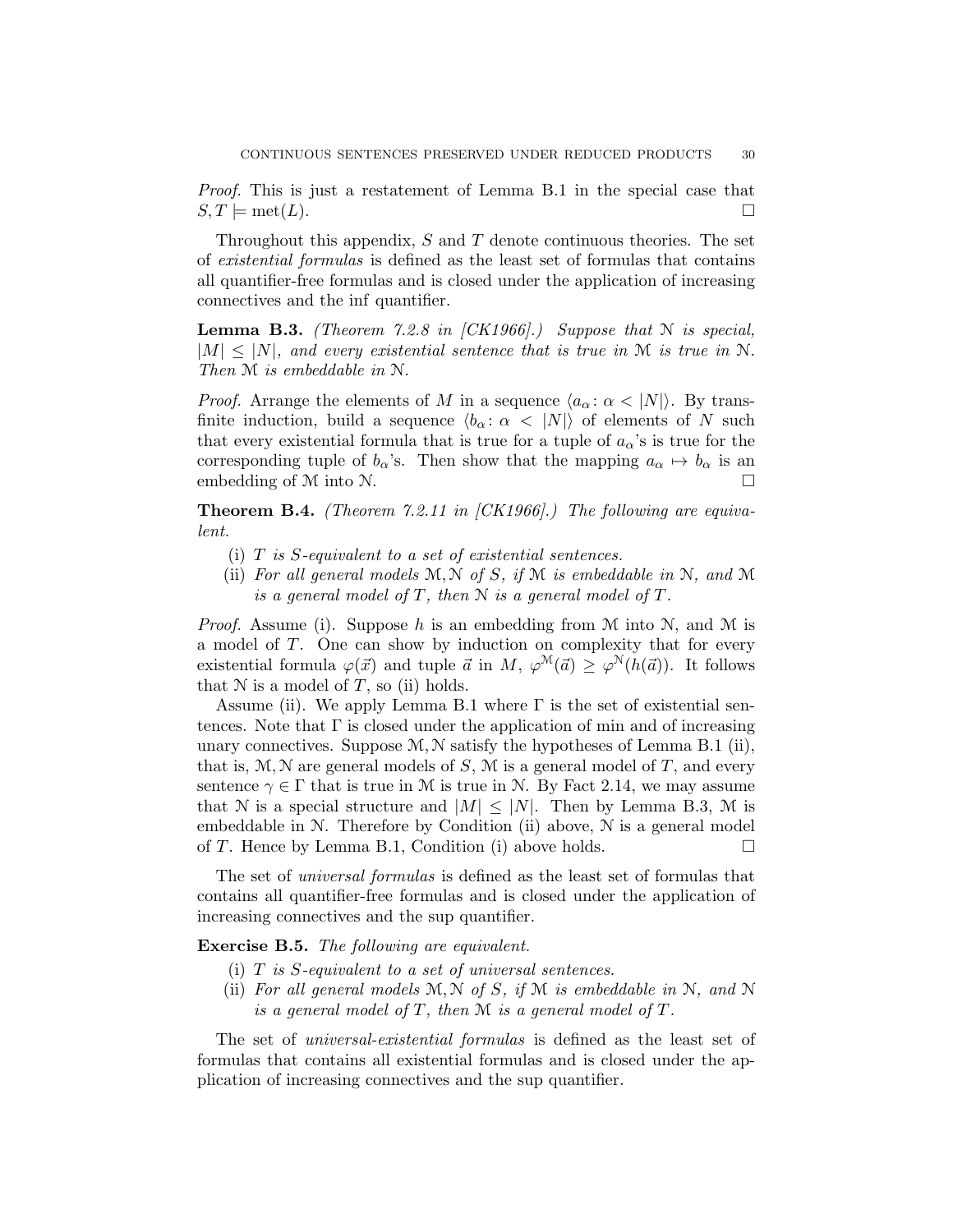**Theorem B.6.** (*Exercise*  $\gamma$ *F* in [CK1966].) The following are equivalent:

- (i)  $T$  is  $S$ -equivalent to a set of universal-existential sentences.
- (ii) For every increasing chain  $\mathcal{M}_0 \subseteq \mathcal{M}_1 \subseteq \cdots$  of general models of  $S \cup T$ , if  $\bigcup_n \mathcal{M}_n$  is a general model of S then it is a general model of T.
- (iii) If  $\mathcal{M}, \mathcal{M}', \mathcal{N}$  are general models of S such that  $\mathcal{M} \subseteq \mathcal{N} \subseteq \mathcal{M}', \mathcal{M} \prec \mathcal{M}',$ and  $N$  is a general model of  $T$ , then  $M$  is a general model of  $T$ .

*Proof.* Assume (i) and let  $\mathcal{M}_0 \subseteq \mathcal{M}_1 \subseteq \cdots$  satisfy the hypotheses of (ii). By induction on the complexity of formulas, for every assignment of the free variables, every universal-existential formula that is true in all but finitely many  $\mathcal{M}_n$  is true in  $\bigcup_n \mathcal{M}_n$ . Hence (ii) holds.

Assume (ii), and let  $\mathcal{M}, \mathcal{M}', \mathcal{N}$  satisfy the hypotheses of (iii). Let  $\kappa$  be a strong limit cardinal greater than  $|V|$ . By Fact 2.14, there are special models  $\mathcal{M}_0 \equiv \mathcal{M}, \mathcal{M}_1 \equiv \mathcal{M}, \mathcal{N}_0 \equiv \mathcal{N}$  of cardinality  $\kappa$  that satisfy the hypotheses of (iii). By Fact 2.13 there is an increasing chain  $\mathcal{M}_0 \subseteq \mathcal{N}_0 \subseteq \mathcal{M}_1 \subseteq \mathcal{N}_1 \subseteq \cdots$ of special structures of cardinality  $\kappa$  such that for each  $n, \mathcal{M}_n \equiv \mathcal{M}, \mathcal{M}_n \prec$  $\mathcal{M}_{n+1}$ , and  $\mathcal{N}_n \equiv \mathcal{N}$ . Then  $\mathcal{M}_0 \prec \bigcup_n \mathcal{M}_n = \bigcup_n \mathcal{N}_n$ . Then for each  $n, \mathcal{N}_n$  is a model of  $S \cup T$  and  $\bigcup_n \mathcal{N}_n$  is a model of T, so by (ii),  $\bigcup_n \mathcal{N}_n$  is a model of T. Finally, since  $\mathcal{M} \equiv \bigcup_n \mathcal{N}_n$ ,  $\mathcal{M}$  is a general model of T and (iii) holds.

Assume (iii). To prove (i), we apply Lemma B.1 where  $\Gamma$  is the set of universal-existential sentences. As before,  $\Gamma$  is closed under the application of min and of increasing unary connectives. This time, we suppose  $N, M$ satisfy the hypotheses of Lemma B.1, and show that  $M$  is a general model of T. We may assume that N is a special structure, M is reduced, and  $|M|$  $|N|$ . As in the proof of Lemma B.3, one can show that there is an embedding h:  $M \to N$  such that for any universal-existential formula  $\varphi(\vec{x})$  and tuple  $\vec{a}$  in M,  $\varphi^N(h(\vec{a})) \geq \varphi^M(\vec{a})$ . Then every existential sentence that is true in the expanded structure  $(N, h(a): a \in M)$  is true in  $(M, a: a \in M)$ . By Fact 2.14, M has a special elementary extension M' of cardinality  $|M'| \geq |N|$ , and by Lemma B.3, there is an embedding

$$
k: (\mathcal{N}, h(a) \colon a \in M) \to (\mathcal{M}', a \colon a \in M).
$$

Then there are isomorphic copies  $M_0, M'_0$  of  $M, M'$  such that  $M_0 \subseteq N \subseteq M'_0$ and  $\mathcal{M}_0 \prec \mathcal{M}'_0$ . By (iii),  $\mathcal{M}_0$  is a general model of T, so M is a general model of  $T$ , as required.

By Fact 2.18, met $(L)$  is a set of universal sentences. It follows that if M is embeddable in a pre-metric structure then M is a pre-metric structure, and also that the union of any chain of pre-metric structures is a pre-metric structure.

The set of *positive formulas* is the least set of formulas that contains the set of atomic formulas and is closed under the application of increasing connectives and the quantifiers sup and inf. Given two general structures  $M, N$ , a homomorphism from M into N is a function h from M onto N such that  $h(c^{\mathcal{M}}) = c^{\mathcal{N}}$  for each constant symbol  $c \in V$ , and for every n and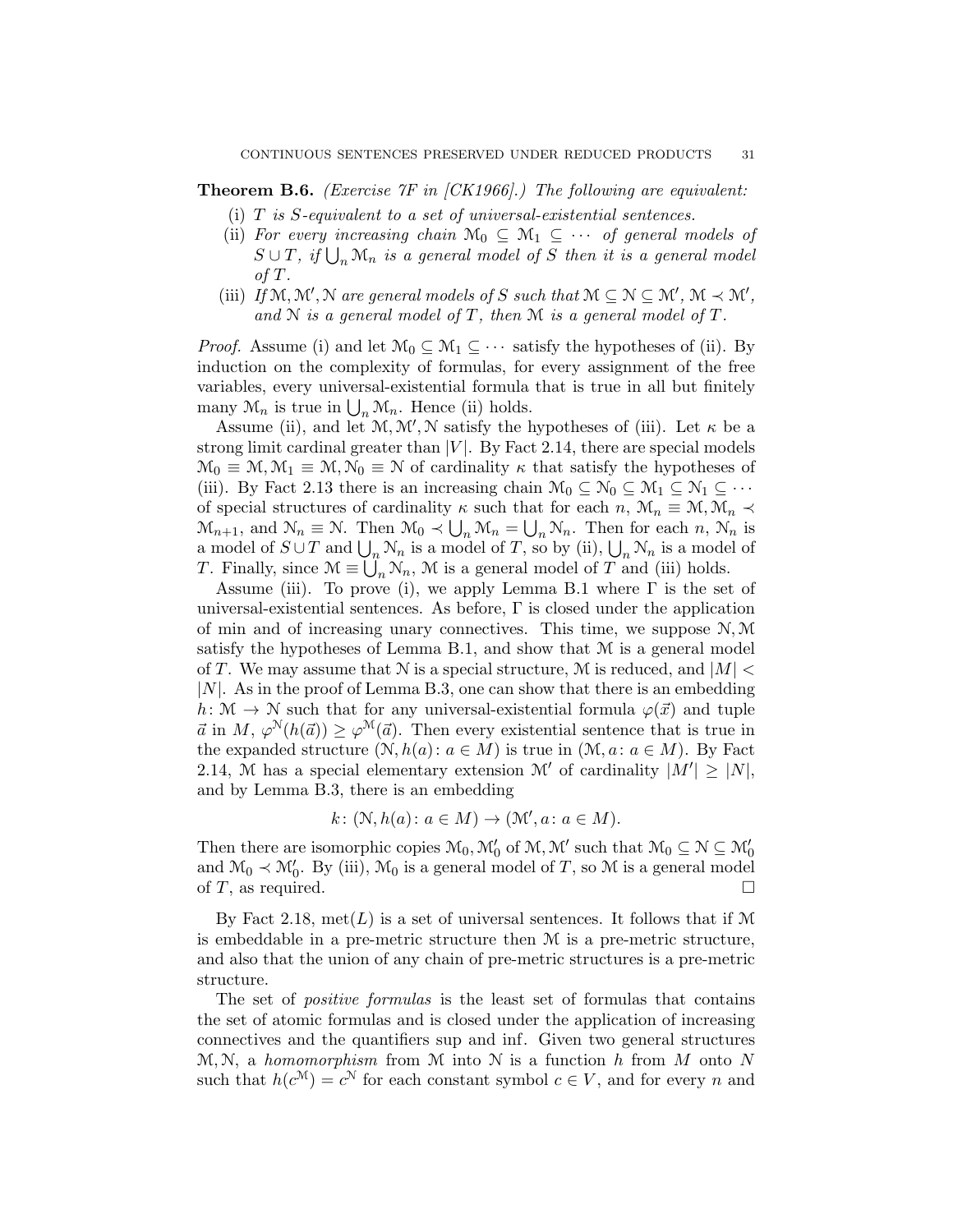$\vec{a} \in M^n$ ,  $h(F^{\mathcal{M}}(\vec{a})) = F^{\mathcal{N}}(h(\vec{a}))$  for every function symbol  $F \in V$  of arity n, and  $P^{\mathcal{M}}(\vec{a}) \geq P^{\mathcal{N}}(h(\vec{a}))$  for every predicate symbol  $P \in V$  of arity n. We say that  $N$  is a *homomorphic image* of  $M$  if there is a homomorphism from M onto N. Note that every homomorphic image of a pre-metric structure is a pre-metric structure.

**Lemma B.7.** (Theorem 7.3.7 in [CK1966].) Suppose that  $M, N$  are special, that either N is finite or  $|M| = |N|$ , and that every positive sentence that is true in M is true in N. Then N is a homomorphic image of M.

Proof. Similar to the proof of Lemma B.3 but using a back-and-forth construction.

Theorem B.8. (Theorem 7.3.9 in [CK1966].) The following are equivalent.

- (i)  $T$  is  $S$ -equivalent to a set of positive sentences.
- (ii) For all general models  $M, N$  of S, if  $N$  is a homomorphic image of M, and M is a general model of T, then N is a general model of T.

*Proof.* Similar to the proof of Theorem B.4.  $\Box$ 

The set of positive existential formulas is the least set of formulas that contains the set of atomic formulas and is closed under the application of increasing connectives and the inf quantifier.

Exercise B.9. (Theorem 7.2.11 in [CK1966].) The following are equivalent.

- (i)  $T$  is  $S$ -equivalent to a set of positive existential sentences.
- (ii) For all general models  $M, N$  of S, if there is a homomorphic embedding of M in N, and M is a general model of T, then N is a general model of T.

**Corollary B.10.** Let L be a metric signature over V. If S contains met(L), then Theorems B.4, B.6, and B.8, and Exercises B.5 and B.9, still hold when all structures mentioned are taken to be metric structures with signature L.

Proof. In view of Remark 2.17, the proofs go through using metric structures instead of general structures.

### Appendix C. On the Keisler-Shelah Theorem

In this section, we use the ideas developed in Section 5 to prove the analogue of the Keisler-Shelah Theorem ([Sh]) for ultrapowers of general structures. The idea suggested to us by James Hanson, and is included here with his permission. In the following, we let  $\lambda$  be an infinite cardinal and  $\mu$ be the least cardinal such that  $\lambda^{\mu} > \lambda$ .

We recall the a characterization of good ultrafilters, and a result of Shelah [Sh] for first order structures.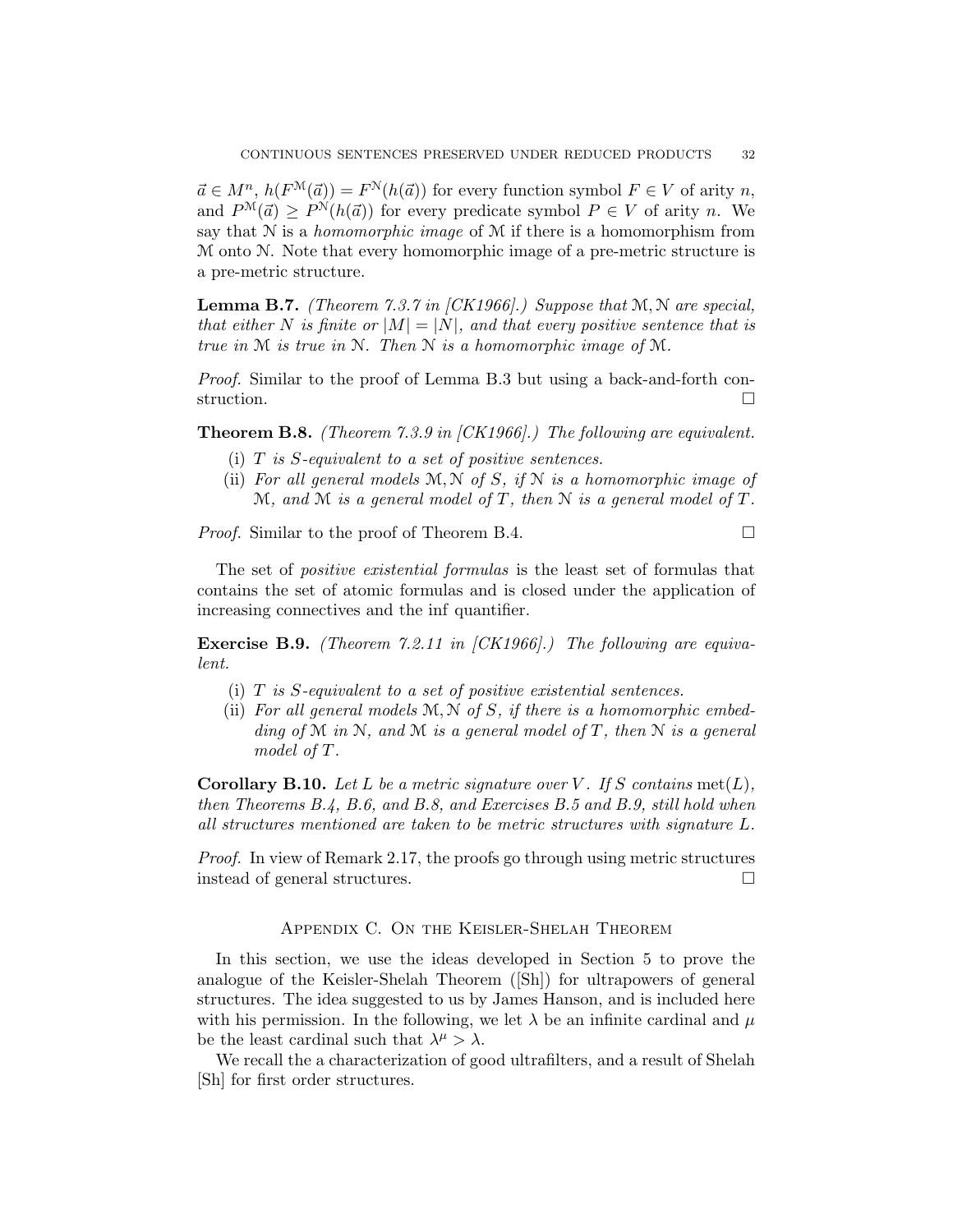**Fact C.1.** ([CK2012], Theorem 6.1.8 and Exercise 6.1.17). An ultrafilter  $D$ is countably incomplete and  $\lambda^+$ -good if and only if for every first-order structure M with vocabulary of cardinality  $\leq \lambda$ ,  $\mathcal{M}^I/\mathcal{D}$  is  $\lambda^+$ -saturated. Every countably incomplete ultrafilter is  $\aleph_1$ -good.

The argument in [CK2012] also shows that the corresponding result holds for general structures M.

**Fact C.2.** (KS Theorem) There is a  $\lambda^+$ -good countably incomplete ultrafilter D over a set I of power  $\lambda$  such that for all first order structures  $\mathcal{M}, \mathcal{N}$ , the following holds:

(a) If  $|M|, |N| < \mu$ , and  $\mathcal{M} \equiv \mathcal{N}$ , then  $\mathcal{M}^I/\mathcal{D} \cong \mathcal{N}^I/\mathcal{D}$  and  $\mathcal{M}^I/\mathcal{D}$  is  $\lambda^+$ -saturated.

**Theorem C.3.** Let D be an ultrafilter over a set I of cardinality  $\lambda$ . If condition (a) above holds for all first order structures, then it holds for all  $\aleph_1$ -saturated general structures.

Before proving Theorem C.3, we need a lemma:

**Lemma C.4.** Suppose that M and N are  $\aleph_1$ -saturated elementarily equivalent V-structures. Then  $\mathcal{M}_\perp$  and  $\mathcal{N}_\perp$  are elementarily equivalent.

Proof. As shown in Lemma 2.4 of [GH], the assumption of the current lemma implies that, for any  $k \in \mathbb{N}$ , player II has a strategy for winning the strengthening of the usual Ehrenfeucht-Fraïsse game between  $M$  and  $N$  of length  $k$ , where winning means that, denoting by  $a_1, \ldots, a_k$  and  $b_1, \ldots, b_k$  the elements of M and N played during the game, the map  $a_i \mapsto b_i$  induces an isomorphism between the substructures that the tuples generate respectively. By playing according to this winning strategy, player II can win any ordinary Ehrenfeucht-Fraïsse game between  $\mathcal{M}_{\downarrow}$  and  $\mathcal{N}_{\downarrow}$ , whence  $\mathcal{M}_{\downarrow}$  and  $\mathcal{N}_{\downarrow}$  are elementarily equivalent.

We invite the reader to verify that the preceding lemma fails when the saturation assumption is removed. We are now ready to prove the main theorem of this section:

*Proof of Theorem C.3.* Suppose that  $D$  satisfies condition (a) for all first order structures, and let  $M, N$  be  $\aleph_1$ -saturated general structures such that  $|M| < \mu$ ,  $|N| < \mu$ , and  $\mathcal{M} \equiv \mathcal{N}$ . By Lemma C.4, we have that  $\mathcal{M}_{\downarrow}$  and  $\mathcal{N}_{\downarrow}$ are elementarily equivalent. By the KS Theorem,  $(\mathcal{M}_{\downarrow})^I/\mathcal{D}$  and  $(\mathcal{N}_{\downarrow})^I/\mathcal{D}$ are isomorphic, whence so are  $((\mathcal{M}_{\downarrow})^I/\mathcal{D})_{\uparrow}$  and  $((\mathcal{N}_{\downarrow})^I/\mathcal{D})_{\uparrow}$ . By Lemma 5.8,  $((\mathcal{M}_{\downarrow})^I/\mathcal{D})_{\uparrow} = \mathcal{M}^I/\mathcal{D}$  and  $((\mathcal{N}_{\downarrow})^I/\mathcal{D})_{\uparrow} = \mathcal{N}^I/\mathcal{D}$ , so  $\mathcal{M}^I/\mathcal{D} \cong \mathcal{N}^I/\mathcal{D}$ , as required.

**Corollary C.5.** There is a  $\lambda^+$ -good countably incomplete ultrafilter  $\epsilon$  over a set J of power  $\lambda$  such that for all general structures M and N, if  $|M^{\mathbb{N}}| < \mu$ ,  $|N^{\mathbb{N}}| < \mu$ , and  $\mathcal{M} \equiv \mathcal{N}$ , then  $\mathcal{M}^J/\mathcal{E} \cong \mathcal{N}^J/\mathcal{E}$  and  $\mathcal{M}^J/\mathcal{E}$  is  $\lambda^+$ -saturated.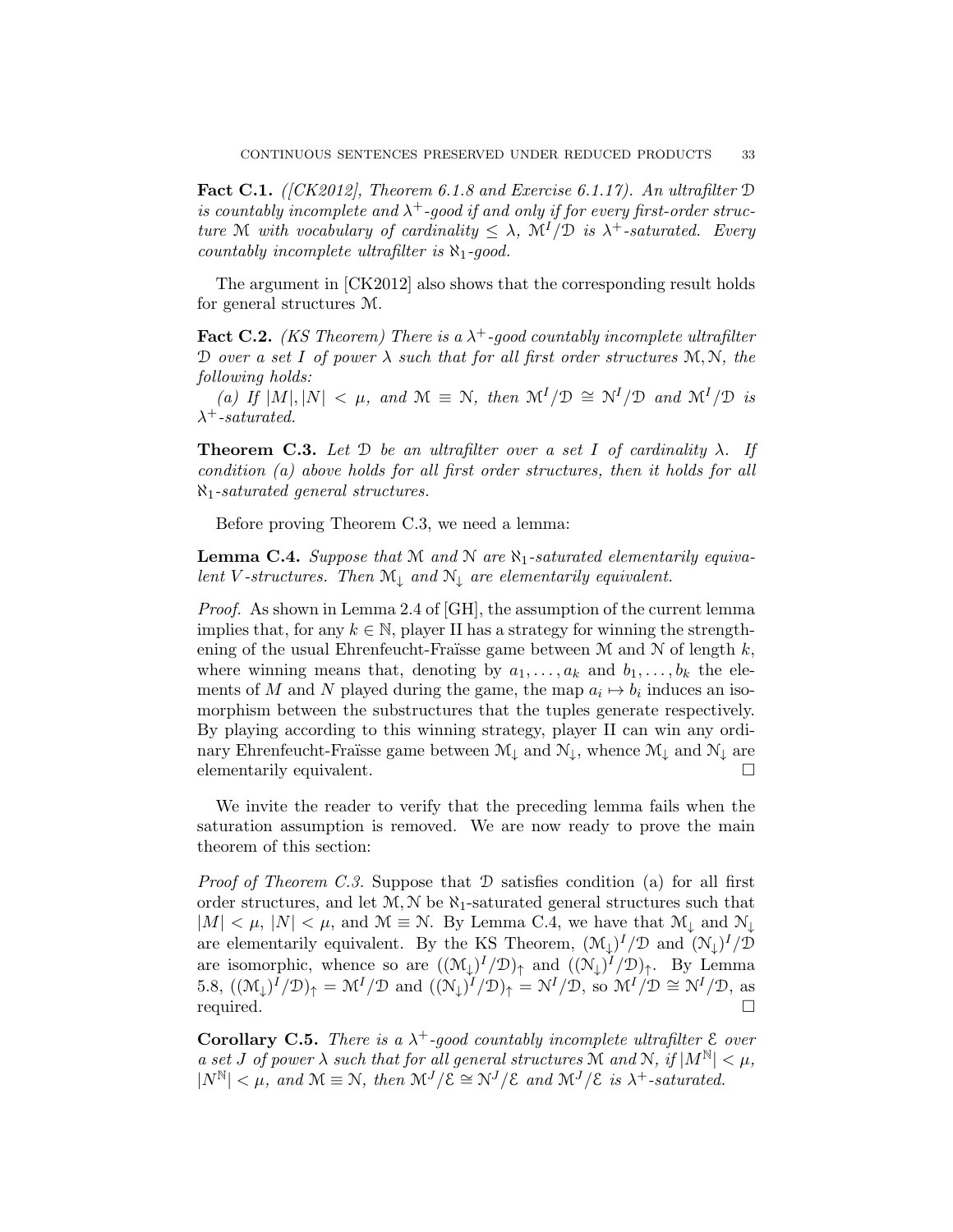*Proof.* Let  $D$  be as in the KS Theorem (Fact C.2), let  $\mathcal F$  be a countably incomplete ultrafilter over N, let  $J = N \times I$ , and let  $\mathcal{E} = \mathcal{F} \times \mathcal{D}$ . Then for any general structure M,  $\mathcal{M}^K/\mathcal{F}$  is  $\aleph_1$ -saturated of cardinality  $\leq |M^N|$ , and  $\mathcal{M}^{J}/\mathcal{E} = (\mathcal{M}^{K}/\mathcal{F})^{I}/\mathcal{D}$ . The result now follows from Theorem C.3.

Let us put the above results in historical context. The KS Theorem under the assumption of the generalized continuum hypothesis was published in 1961 by Keisler [Ke61]. The existence of good ultrafilters in ZFC was published in 1972 by Kunen [Ku], and then the KS Theorem in ZFC was published in 1972 by Shelah [Sh]. The analogue of Corollary C.5 was proved by Henson and Iovino [HI] for positive bounded logic, a form of continuous logic that is closely related but different from the logic developed in [CK1966] and [BBHU], and dates back to [He] in 1972. Their proof constructed a new ultrafilter by generalizing Shelah's proof of the KS Theorem. A version of Corollary C.5 for metric structures was stated as Theorem 5.7 in [BBHU]. They wrote that the argument for the analogous result in [HI] could be readily modified to get the result for metric structures. Theorem C.3 above is a strengthening of Theorem 5.7 of [BBHU] and Corollary C.5 above, and has a short proof that uses the KS Theorem directly instead of generalizing Shelah's proof. Theorem C.3 says that every ultrafilter satisfying condition (a) for first order structures works, while the corollary only says that some ultrafilter works.

We now give a generalization of Theorem C.3 that applies to continuous structures with truth values in a compact metric space, as in [CH1966]. For this result, we will use some terminology from [CK1966].

**Theorem C.6.** Let  $\mathcal{L}$  be the a continuous logic in the sense of [CK1966] but without equality. Suppose the space of truth values of  $\mathcal L$  is a compact Hausdorff space X, and  $\mathcal L$  has a t-set, a c-set, and an e-set. Let  $\mathcal D$  be an ultrafilter over a set I of cardinality  $\lambda$ . If condition (a) above holds for all first order structures, then it holds for all  $\aleph_1$ -saturated  $\mathcal{L}$ -structures. Also, the analogue of Corollary C.5 holds for continuous  $\mathcal{L}\text{-}structures.$ 

If one assumes the generalized continuum hypothesis, then Theorem C.6 already follows from the existence of good ultrafilters and Theorem 5.5.4 of  $[CK1966]$ , which says that every ultrapower of an  $\mathcal{L}\text{-structure}$  modulo a  $\lambda^+$ -good ultrafilter is  $\lambda^+$ -saturated. [CK1966] was written before Shelah eliminated the GCH from the first-order result in 1972.

Proof sketch of Theorem C.6. We modify the proof of Theorem C.3. Let O be an open basis for X that is closed under finite unions. Now define  $V_{\perp}$  to be the first order vocabulary with the same function and constant symbols as V, and an n-ary predicate symbol  $P_O$  for each  $O \in \mathcal{O}$ . For each continuous L-structure M, define M<sub>↓</sub> so that  $\mathcal{M}_{\downarrow} \models P_O(\vec{x})$  iff  $\mathcal{M} \models P(\vec{x}) \in \overline{O}$ . For each V<sub>↓</sub>-structure  $\mathcal K$  that respects inclusions between members of  $\mathcal O$ , define  $\mathcal K_{\uparrow}$  to be the unique continuous L-structure such that whenever  $O \in \mathcal{O}$  and  $P_O(\vec{x})$ in K, we have  $P(\vec{x}) \in \overline{O}$  in  $\mathcal{K}_{\uparrow}$ . Then the analogues of Lemmas 5.5 and 5.9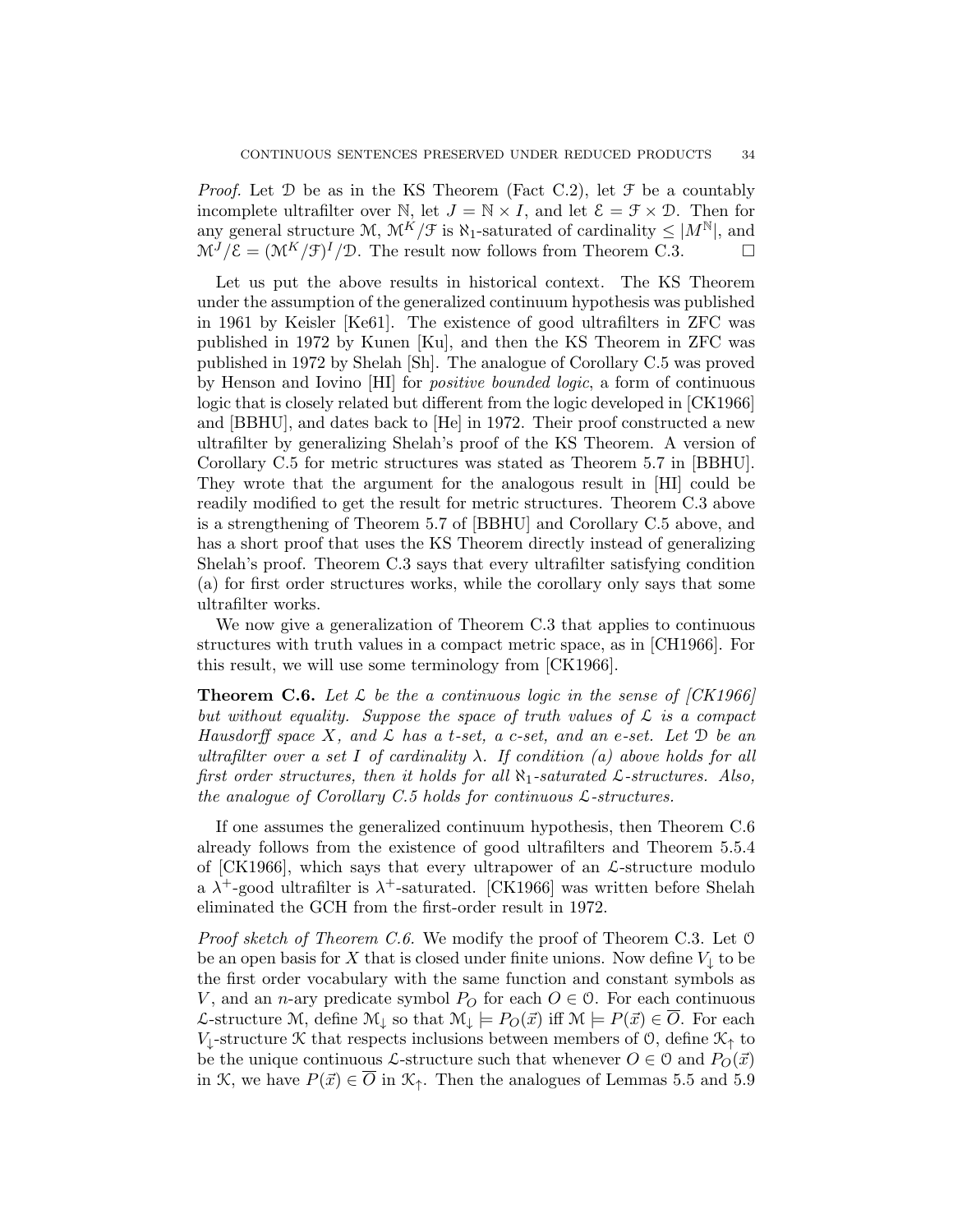can be proved as before. In the case that  $\mathcal F$  is an ultrafilter, Lemma 5.8 can also be proved as before (but that argument no longer works when  $\mathcal F$  is only a filter). One can now modify the above proofs of Lemma C.4 and Theorem C.3 to get the desired result.

We now consider the following result from [Sh], which is the first-order Keisler-Shelah theorem for ultraproducts.

**Fact C.7.** There is a  $\lambda^+$ -good countably incomplete ultrafilter  $\mathcal D$  over a set I of power  $\lambda$  such that for each cardinal  $\nu < \mu$  and all first order structures  $\langle \mathcal{M}_i, \mathcal{N}_i \rangle_{i \in I}$ , the following holds:

(b) If  $|M_i|, |N_i| \leq \nu$  for all  $i \in I$ , and  $\prod \mathcal{M}_i/\mathcal{D}, \prod \mathcal{N}_i/\mathcal{D}$  are elementarily equivalent, then they are isomorphic.

Henson and Iovino [HI] proved the analogue of Fact C.7 for positive bounded logic. We do not know whether the analogue of Fact C.7 holds for metric structures. We leave as an open question whether the analogue of Theorem C.3 holds for ultraproducts:

**Question C.8.** Does every ultrafilter  $\mathcal D$  over a set I of cardinality  $\lambda$  that satisfies condition (b) above for all first order structures also satisfy condition (b) for  $\aleph_1$ -saturated general structures?

When one tries to adapt the proof of Theorem C.3 to ultrapowers, the argument breaks down at the step that used Lemma C.4 to go from  $\mathcal{M} \equiv$  $\prod M_i/\mathcal{D} \equiv \prod M_i/\mathcal{D}$  to  $\prod (M_i)_{\downarrow}/\mathcal{D} \equiv \prod (N_i)_{\downarrow}/\mathcal{D}$ , but Lemma C.4 only N to  $M_{\downarrow} \equiv N_{\downarrow}$ . In the ultraproduct case, one would need to go from gives  $(\prod (M_i)/\mathcal{D})_{\downarrow} \equiv (\prod (N_i)/\mathcal{D})_{\downarrow}$ .

#### **REFERENCES**

[Be1] Itai Ben Yaacov. Positive model mheory and compact abstract theories. Journal of Mathematical Logic 3 (2003), 85-118.

[Be2] Itaï Ben Yaacov. On theories of random variables. Israel J. Math 194 (2013), 957-1012.

[BBHU] Ita¨ı Ben Yaacov, Alexander Berenstein, C. Ward Henson and Alexander Usvyatsov. Model theory for metric structures. In Model Theory with Applications to Algebra and Analysis, vol. 2, London Math. Society Lecture Note Series, vol. 350 (2008), 315-427.

[Ca] Xavier Caicedo. Maximality of continuous logic. Pp. 105-130 in Beyond First Order Model Theory, edited by Jose Iovino, CRC Press (2017),

[CK1966] C.C.Chang and H. Jerome Keisler. Continuous Model Theory. Annals of Mathematics Studies, Princeton 1966.

[CK2012] C.C.Chang and H. Jerome Keisler. Model Theory. Dover 2012.

[FS] Ilijas Farah and Saharon Shelah. Rigidity of continuous quotients. J. Math. Inst. Jussieu, 15 (2016), 1-28.

[Ga] Fred Galvin. Horn sentences. Annals of Mathematical Logic 1 (1970), pp. 389-422.